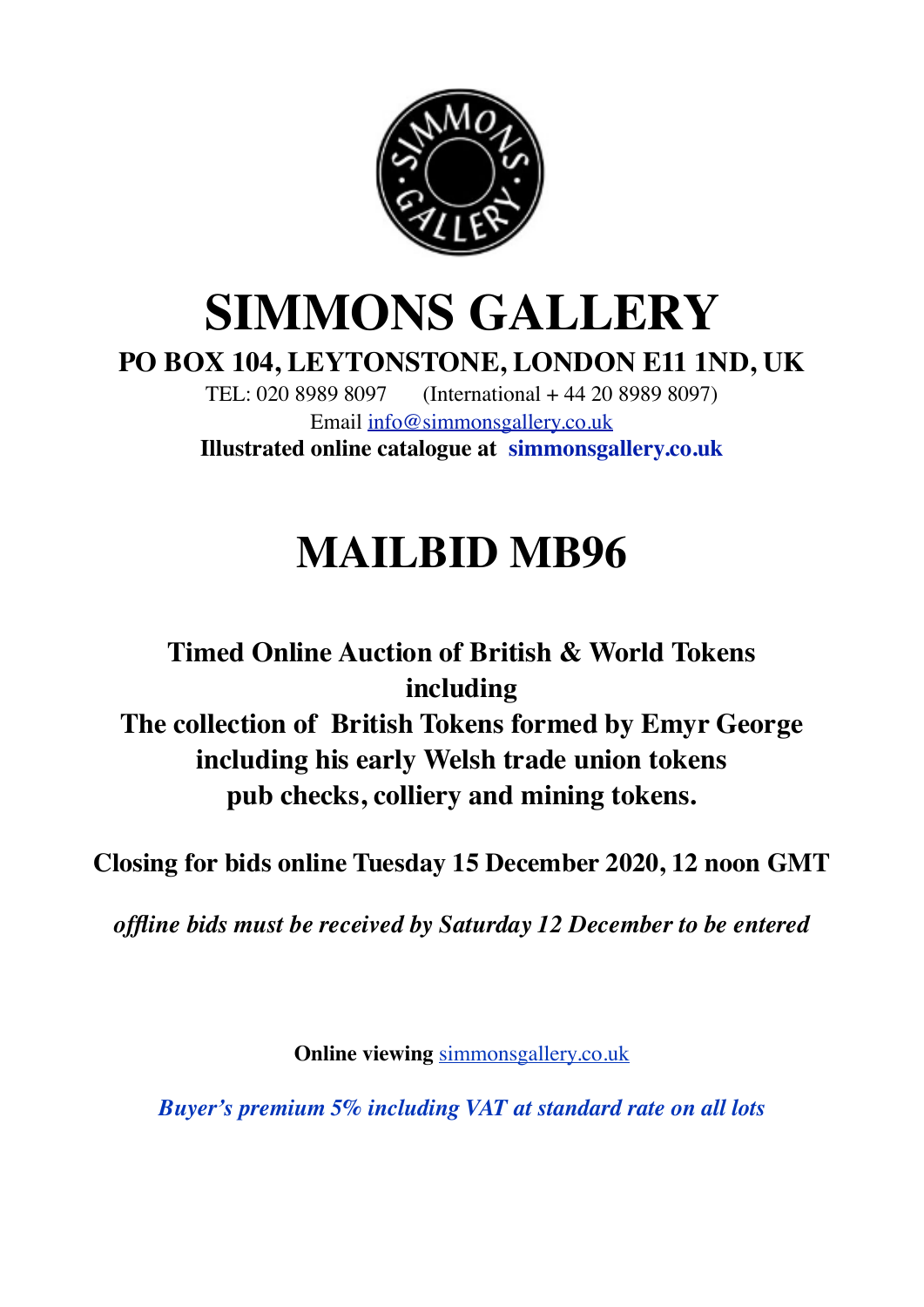#### **MB96 Tokens, Tickets and Passes**

We present another section of the Emyr George collection, continuing the series of Welsh pub checks, lamp checks and mining tokens. We also have a section on trade union tokens or badges, some very early pieces including the rare set of the Miners' Federation of Great Britain, all letter shaped and stamped with the local branch name, in this case Aberdare. As we wrote last time Emyr was a great one for swapping his tokens with others, buying lots, and then exchanging them for tokens he needed for his collection. This is why we find stray English, Scottish and occasional overseas tokens scattered amongst the Welsh. There are also consignments from other collectors at the end of the catalogue, including a couple of coin weights.

This will be our third auction on the new website. All bidding will be done online with the usual cut-off time at 12 noon. You will need to register to bid and give yourself a user name (this is masked with first and last characters only shown). While you need to provide a debit or credit card to register, when you purchase from us you will have other options for payment. From the 'My Account' section you will be able to see what bids you're winning or losing, and can view your 'watch' list too. Please be sure to add our email address to your contacts (otherwise alerts from us may not reach you or end up in your junk folder).

**If you do not have access to the internet, we can bid on your behalf** as long as we receive instructions by **Saturday 12 December in the post or by email,** so you won't lose out with the new system. However, it is much better if you bid online.

Do use the key word and category search facility on the net. There are crossovers between the categories especially on place names and themes; you may miss things otherwise.

Increments: In the future bids will increase in the following way: £1-£20 £1 increments £20-£40 £2 increments £40-£100 £5 increments £100 onwards £10 increments.

The auction uses proxy bidding so that you only see the current winning bid, not someone's maximum bid (think eBay). There won't be tied bids in the future - if someone else has bid your maximum before you, they win unless we have your instruction to increase your bid by a set number of increments e.g. 1 or 2 bids. There's no third party sniping facility but of course you can bid up to (almost) the closing time online. Be aware though that once the auction is calculating winning bids at the end you may not be able to place last minute bids. You will get an alert by email for lots won; at that point go to My Account and checkout 'bids won'. That then creates an order and gives you options to pay.

The buyer's premium remains at 5%. The price online is the reserve if no bids registered. We reckon this is roughly half estimated price but loads of these tokens are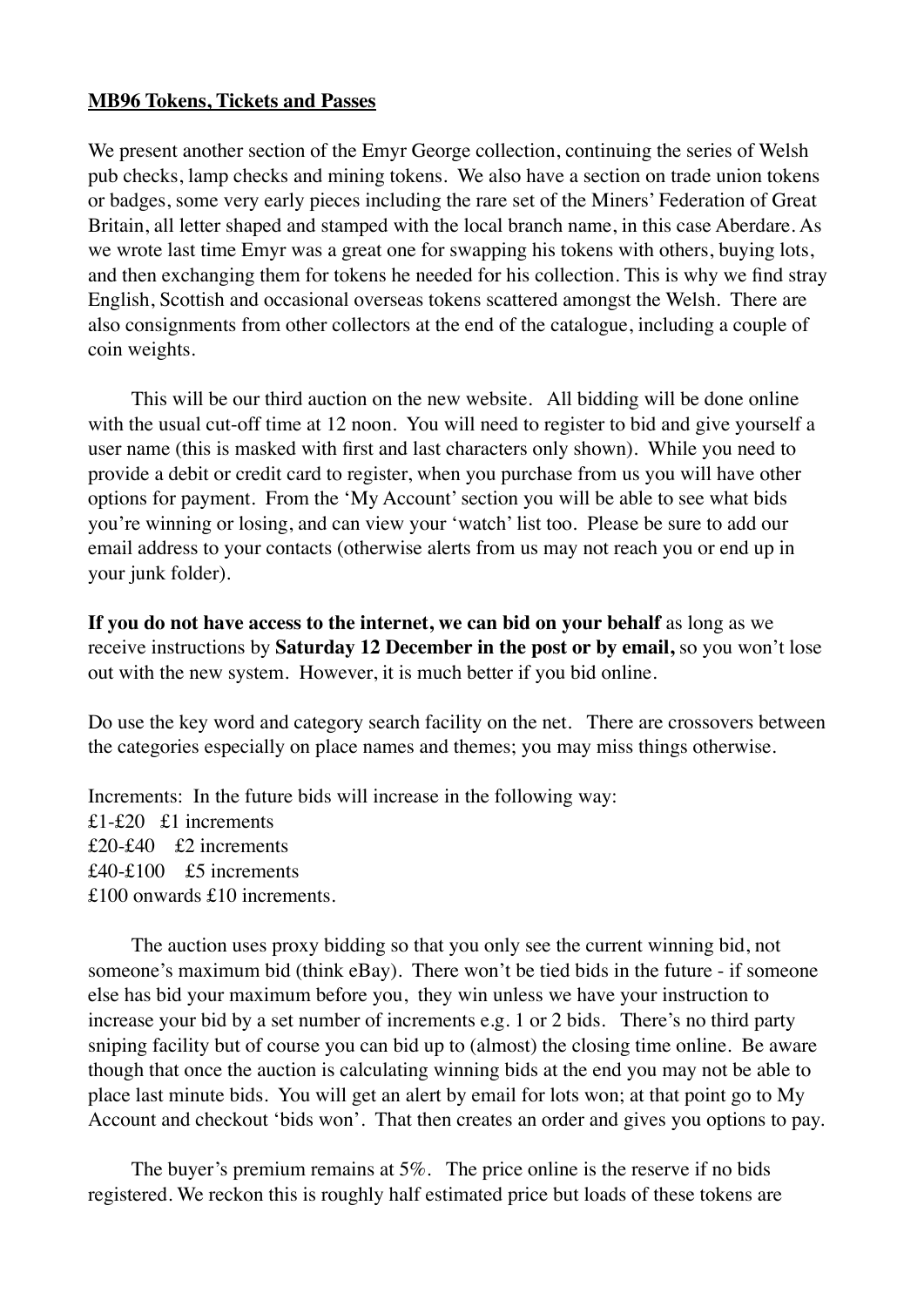seriously rare and known from only 1 or 2 examples. We're grateful for the assistance of certain collectors for their expertise. The Welsh pub checks follow the Cox brothers work: *Pub Checks of Wales 2005.* Other Welsh tokens can be found in Cox *Tokens, Checks, Metallic tickets, passes and tallies of Wales 1800-1993*. Those tokens starting with numbers over 2000 are from volume 2, (2012) and many of these recorded examples belong to Emyr, as noted in the text. The majority of tokens in this listing are very modestly priced and you may need to be brave if you really want a certain token. So bid high, and bid early please! All best wishes from us both in these strange times Howard and Frances Simmons, Simmons Gallery Ltd

#### **Terms & Conditions of Sale**

**General term**s: All items are guaranteed genuine as described. Prices realised are sent after the sale to bidders and available for download from [www.simmonsgallery.co.uk](http://www.simmonsgallery.co.uk) **Buyer's premium on all lots is 5%. including VAT at standard rate.**

**Postal /online auction:** Closing date for bids is **Tuesday 15 December 2020 at 12 noon GMT. You need to register before you can bid online - your user name will be masked showing only the first and last letter or digit.**

#### *We will continue to accept postal and telephone bids for customers without access to the internet - non internet bids must be received by Saturday 12 December noon latest, but please bid online if you can. (thank you!)*

All telephone bids must be confirmed in writing. We bear no responsibility for bids not being received, nor for the late arrival of any bids. The first price in the catalogue is the **reserve** (res) as well as the starting price (same online); bids will be refused below this. The second price is an **estimate** (est) but you may need to bid higher to secure a lot. Offline bids should also let us know if you wish to increase your bid by 1 or 2 increments to obtain a lot.

**Postage** is added to orders at cost + VAT at standard rate. Goods sent by tracked insured mail wherever possible. **Payment**: Payment is due on receipt of our invoice, goods are sent out when we receive payment. We accept cash, sterling cheques and bank transfers. Payments from abroad should be in GB pounds sterling drawn on a UK bank. We accept PayPal, credit cards (Visa, MasterCard) and UK debit cards via Stripe. If you wish to pay by card please put your card details on the bid-sheet (card number, expiry date, last 3 numbers on signature strip) and name and address as written on your card and statements and sign your bid sheet before posting to us. Successful bids can then be sent out without delay which speeds up transactions to the advantage of all. Do not send credit card details by email.

**Photographs**: Look on [www.simmonsgallery.co.uk](http://www.simmonsgallery.co.uk) under Auction for illustrations or contact us by email. GDPR: Please contact us if you wish to unsubscribe from future mailings or only to receive emailings from us. Full statement on data privacy is on our website under Terms and Conditions.

#### **Grading & other abbreviations:**

| EF Extremely Fine                 | nVF near or almost Very | VF+ Very Fine or better         | gVF better than Very Fine |
|-----------------------------------|-------------------------|---------------------------------|---------------------------|
| $VF$ Very Fine (normal wear) Fine |                         | eks edge nicks                  | VG very good, G good      |
|                                   | ctm. countermark        |                                 |                           |
| RRR extremely rare                | AR silver               | Zn Zinc - Al Aluminium          | CuNi Cupro-Nickel         |
| RR very rare                      | AE bronze               | Pb Lead                         | Br. Brass                 |
| YH Young Head                     | r. right                | <b>KM Krause Mischler World</b> | $ek - edge$ nick          |
|                                   | l. left                 | Coins book                      |                           |

**References:** We use the standard reference acronyms and works e.g. Williamson, DH Dalton & Hamer, Withers Token Books, British Coin Weights, Burzinski on Communion Tokens, , Token Corresponding Soc. Bulletin (TCSB), Cox, Todd. If in doubt, ask. General notes: Sale organised by Simmons Gallery Ltd, Directors H. W. Simmons, M.Sc. F. M. Simmons Registered number 1612141 England Registered office 34-40 High Street, Wanstead, London E11 2RJ

#### **All post/bids/payments please send direct to PO Box 104, London E11 1ND, UK and not to the registered office.**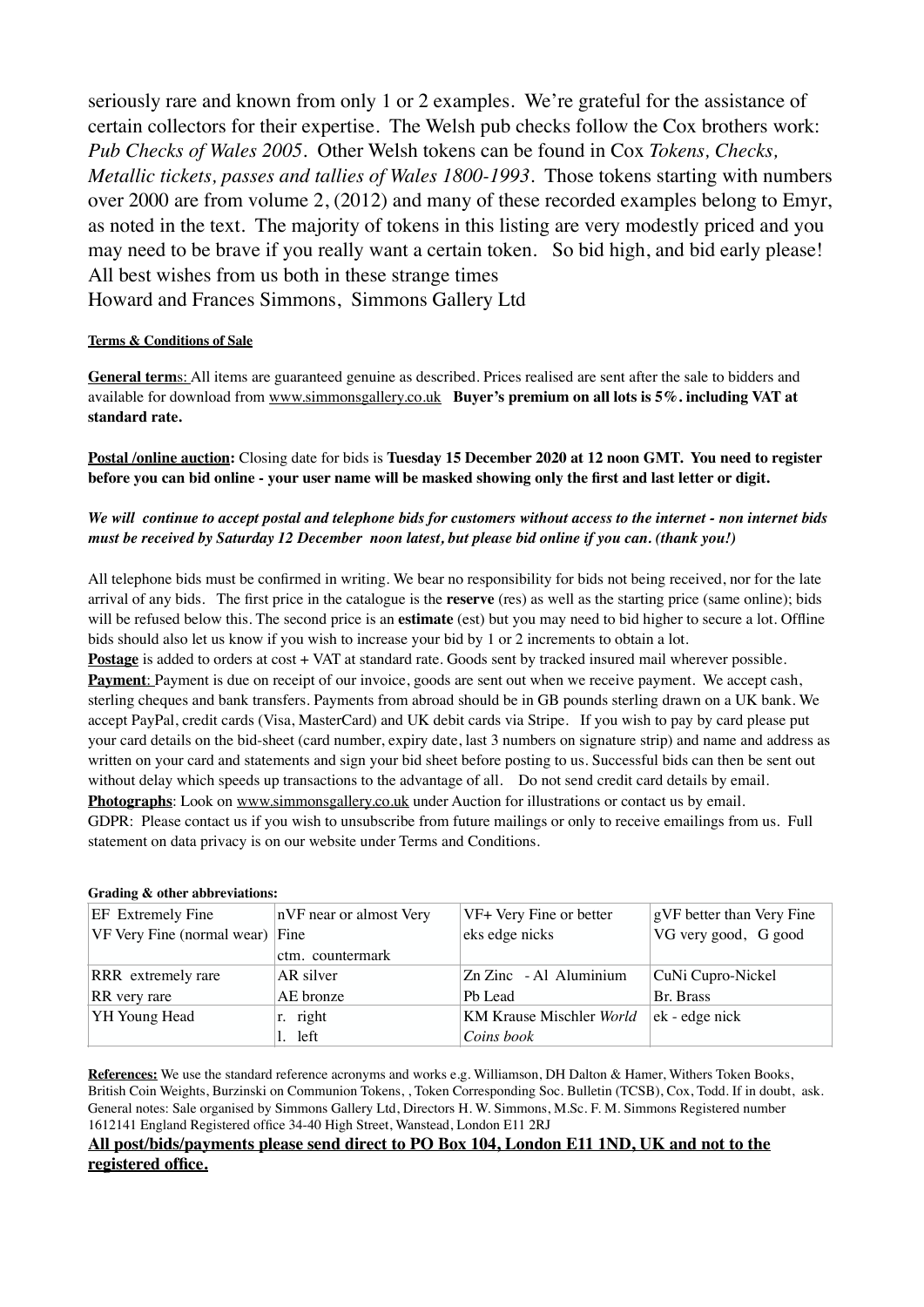| 15/12/2020 | <b>BRITISH TOKENS TICKETS &amp; PASSES and other properties MB96</b>                                                                                                                                                            |     |     |
|------------|---------------------------------------------------------------------------------------------------------------------------------------------------------------------------------------------------------------------------------|-----|-----|
|            | The Emyr George collection Wales and more, lots 1-387                                                                                                                                                                           | res | est |
| MB96001    | <b>Cumbria Early Mining Token Bank Land Colliery Arms with rampant lion rev. GG</b><br>cypher 1760 AE 25.9mm. Finlay 44 gF                                                                                                      | 30  | 60  |
| MB96002    | Seatton Colliery rev. B M & Co Brass 26.9 milled edge Finlay 53 nVF mid 19th<br>century                                                                                                                                         | 20  | 40  |
| MB96003    | Graysouthen Colliery, Graysouthen 4 rev. Colliery Co AE 27.6mm. Finlay 56 gVF                                                                                                                                                   | 40  | 80  |
| MB96004    | Graysouthen Colliery, Graysouthen 4 rev. Colliery Co AE 27.6mm. Finlay 56 VG<br>metal detector find, has been buried                                                                                                            | 10  | 20  |
| MB96005    | Graysouthen Colliery, Graysouthen Colliery around atmospheric engine rev. Harris<br>& Fawcett Coal Token sailing ship Brass 28.8mm. Finlay 62 VF                                                                                | 30  | 60  |
| MB96006    | Graysouthen Colliery around atmospheric engine rev. Harris & Fawcett Coal<br>Token sailing ship Brass 28.8mm. Finlay 62 F scratch across reverse                                                                                | 10  | 20  |
| MB96007    | Graysouthen Colliery, Graysouthen Colliery around sailing ship rev. Birbeck &<br>Fletcher Coal Token horse drawn coal cart ctm. 57 Brass 30.6mm. holed See<br>Finlay 64 (note 63 is bronze but those used as tally are brass) F | 10  | 20  |
| MB96008    | Clifton 1735 rev. dragon crest (Lowther) AE 25.5mm. milled edge Finlay 66 VF                                                                                                                                                    | 20  | 40  |
| MB96009    | Clifton 1735 rev. dragon crest (Lowther) ctm. I.L.both sides AE 26mm. plain edge<br>Finlay 67 nVF                                                                                                                               | 20  | 40  |
| MB96010    | Clifton Colliery, Arms of Salkeld of Whitehall rev. MS cypher AE 24.5mm. Finlay 70<br>var. nVF                                                                                                                                  | 30  | 60  |
| MB96011    | Broughton Colliery, Broton Co flower rev. Mid: Summer 1755 AE 28.6mm. Finlay 76<br>gF                                                                                                                                           | 20  | 40  |
| MB96012    | Broughton Colliery, I & T Walker Colliery Token rev. winding gear 1834 AE octagonal<br>29mm. Finlay 80 F                                                                                                                        | 15  | 30  |
| MB96013    | Broughton Colliery, Broughton Colliery ship rev. Ross & Fletcher & Co Coal Token<br>horse drawn coal art AE 30.3mm. Finlay 81 VF ex. Gladdle, Noble & Baldwin                                                                   | 30  | 60  |
| MB96014    | Broughton Moor Colliery, BMC monogram rev. sail shop AE 27.2mm. Finlay 82,<br>(Withers 1690 accepted the previous attribution of Bewick Main Colliery) VF                                                                       | 35  | 70  |
| MB96015    | Broughton Moor Colliery, rev. Ross Fletcher Brass 31mm. Finlay 83 gVF                                                                                                                                                           | 25  | 50  |
| MB96016    | Flimby Colliery Company rev. early steam engine pulling wagons Brass 30mm. part<br>milled Finlay 85 gF                                                                                                                          | 25  | 50  |
| MB96017    | Maryport, Senhouse Colliery, parrot crest (popinjay) rev. No numbered 43 AE<br>24.2mm. Finlay 86 VF ex. Finlay RRR                                                                                                              | 60  | 120 |
| MB96018    | Unerigg (Ewanrigg) Colliery, Arms of the owner Ewan Christian rev. EC cypher 1750<br>Cast brass 24.8mm. Finlay 89                                                                                                               | 60  | 120 |
| MB96019    | Ewanrigg Colliery ship rev. A.W. Hillary Esq. Token AE 28mm. plain edge Finlay 91<br>gVF                                                                                                                                        | 30  | 60  |
| MB96020    | Dearham Colliery rev. J. Paitson beehive AE 27.8mm. Finlay 95 nVF                                                                                                                                                               | 20  | 40  |
| MB96021    | Scotland Early Mining Riccarton 1810 4 Loads J.N.B. Bracteate copper alloy<br>square cut corners 25.3mm.DW 126 nVF                                                                                                              | 80  | 160 |
| MB96022    | Riccarton 1810 4 Loads J.N.B. Bracteate copper alloy 24.2mm. as DW 126 but<br>round gVF                                                                                                                                         | 80  | 160 |
| MB96023    | Riccarton 1 Blind Coal Bracteate copper alloy, octagonal 28.7mm. DW 127 gVF                                                                                                                                                     | 80  | 160 |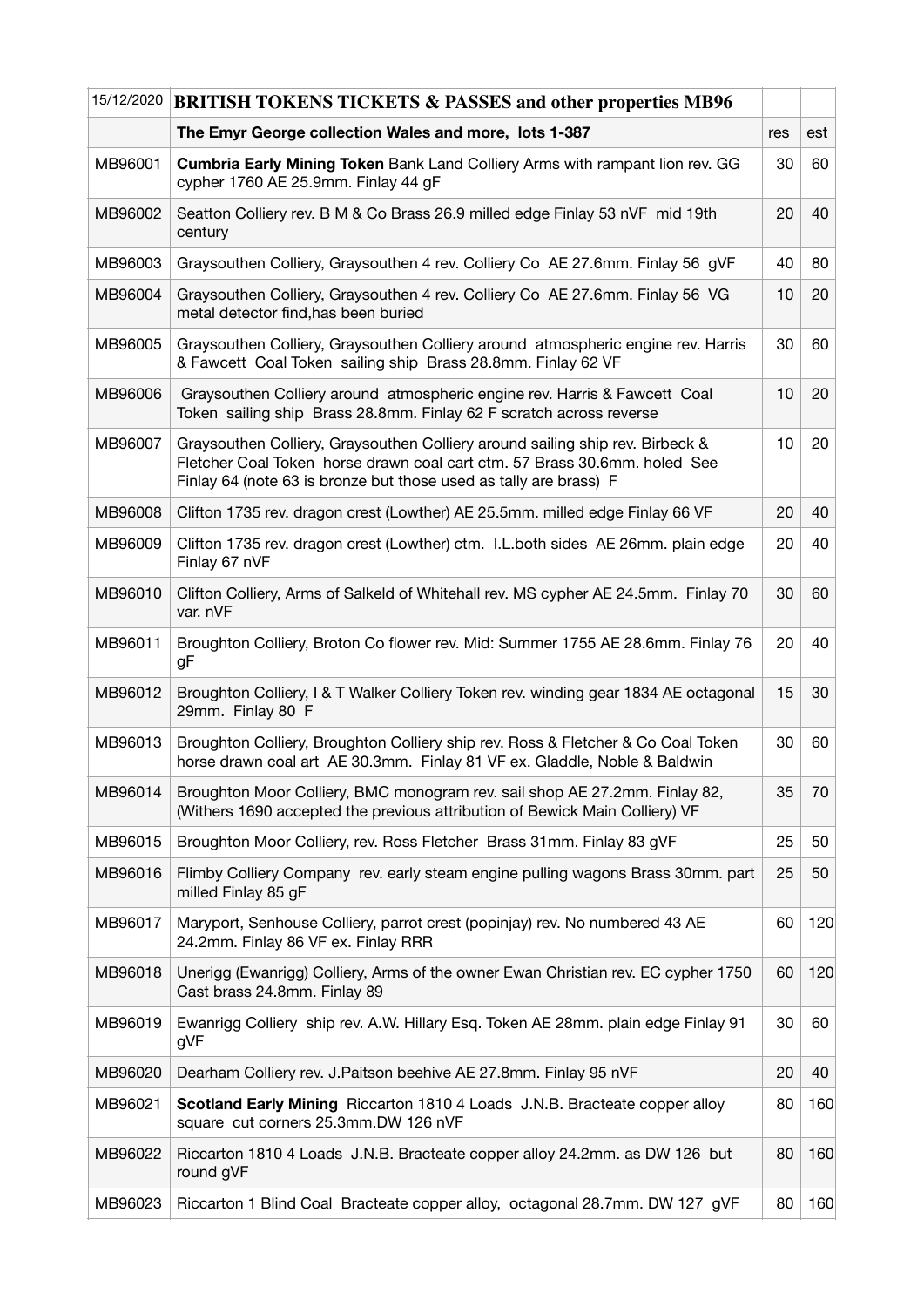| MB96024 | Sourlie Shipping 1821 rev. blank Brass 30.9mm. milled edge DW- nVF Irvine,<br>Ayrshire                                                                                                                                                                                                                                                 | 30  | 60  |
|---------|----------------------------------------------------------------------------------------------------------------------------------------------------------------------------------------------------------------------------------------------------------------------------------------------------------------------------------------|-----|-----|
| MB96025 | Treesbanks, G. Cambell (sic), 4 Loads bracteate copper 27mm. DW - nVF<br>Kilmarnock, G Campbell                                                                                                                                                                                                                                        | 60  | 120 |
| MB96026 | Warrix Coalrie 1811 ship bracteate copper 30mm. DW-, see DNW 55 (2002) lot 337<br>(Brodie collection) nVF Irvine, Ayrshire                                                                                                                                                                                                             | 120 | 240 |
| MB96027 | Westhorn Colliery 1822, Hire Token for Coal, AE 27mm DW 150 F well used a little<br>battered                                                                                                                                                                                                                                           | 25  | 50  |
| MB96028 | <b>Wales, Trade Union and Mining: Full set MFGB Early British Mining Union, The</b><br>Miners' Federation of Great Britain. ABERDARE MINERS FEDERATION rev. blank<br>Brass in form of letters, M 36.6x33.4mm, F 36.6x28.6mm., G 36.6x30mm., B<br>36.6x27mm. all with 3 small holes EF Cox 428-431, 4 pieces RARE as a complete<br>set. | 100 | 200 |
| MB96032 | ABERDARE DISTRICT MINERS' DEMONSTRATION UNITY IS STRENGTH rev.<br>blank. Gold embossed red plastic 5 point star 36mm. 2 holes VF ?1980s Miners<br>strike era.                                                                                                                                                                          | 5   | 10  |
| MB96033 | BLAINA DISTRICT MINERS ASSOCIATION rev. blank Brass square 26mm. 2 holes<br>VF Cox 433                                                                                                                                                                                                                                                 | 25  | 50  |
| MB96034 | CAMBRIAN WORK MEN rev. blank Brass in form of B 30x23mm, 2 small holes EF<br><b>Cox 438</b>                                                                                                                                                                                                                                            | 30  | 60  |
| MB96035 | BEYNCOCH LODGE NO. 10, MINERS FEDERATION WESTERN DISTRICT rev.<br>circles AE 28.6mm. milled edge 2 holes VF/F Cox -, otherwise known as Duffryn<br>Main, near Neath                                                                                                                                                                    | 25  | 50  |
| MB96036 | (Cardiff, Penarth & Barry Coal Trimmers Union), ORGANISE JANUARY 1895 rev.<br>blank Brass tear shape 34.6x24mm. holed VF Cox 2445                                                                                                                                                                                                      | 15  | 30  |
| MB96037 | (Cardiff, Penarth & Barry Coal Trimmers Union), COAL TRIMMERS UNION ALL<br>TOGETHER APRIL 1897 ctm. 1385 rev. blank Brass heart shape 34x30mm. holed<br>VF Cox 2446 (this example)                                                                                                                                                     | 15  | 30  |
| MB96038 | (Cardiff, Penarth & Barry Coal Trimmers Union), COAL JULY 1897 ctm. 1385 rev.<br>blank Brass octagonal holed VF Cox 2447 (this example)                                                                                                                                                                                                | 15  | 30  |
| MB96039 | (Cardiff, Penarth & Barry Coal Trimmers Union), FORWARD JANUARY1898 ctm.<br>1385 rev. blank Brass pentagonal holed VF Cox 2448 (this example)                                                                                                                                                                                          | 15  | 30  |
| MB96040 | (Cardiff, Penarth & Barry Coal Trimmers Union), HAND IN HAND JANUARY 1899<br>ctm. 1385 rev. blank Brass oblong 30.6mm. holed VF Cox 2449 (this example)                                                                                                                                                                                | 15  | 30  |
| MB96041 | (Cardiff, Penarth & Barry Coal Trimmers Union), BE TRUE APRIL1899 ctm. 1385<br>rev. blank Brass 28.5mm. holed VF Cox 2450 (this example)                                                                                                                                                                                               | 15  | 30  |
| MB96042 | (Cardiff, Penarth & Barry Coal Trimmers Union), COMPENSATION SCHEME<br>OCTOBER 1899 ctm. 1385 rev. blank Brass oval 30.6x20mm. holed VF Cox 2451<br>(this example)                                                                                                                                                                     | 15  | 30  |
| MB96043 | (Cardiff, Penarth & Barry Coal Trimmers Union), JANUARY 1900 ctm. 1385 rev.<br>blank Brass oval 31.5x20.7mm. holed gVF Cox 2452 (this example)                                                                                                                                                                                         | 15  | 30  |
| MB96044 | (Cardiff, Penarth & Barry Coal Trimmers Union), ADVANCE JULY 1900 ctm. 1385<br>rev. blank Brass tear shape 34.8x24.5mm. holed gVF Cox 2453 (this example)                                                                                                                                                                              | 15  | 30  |
| MB96045 | (Cardiff, Penarth & Barry Coal Trimmers Union), PROGRESS JANUARY 1901 ctm.<br>1385 rev. blank Brass 29mm. holed VF Cox 2454 (this example)                                                                                                                                                                                             | 15  | 30  |
| MB96046 | (Cardiff, Penarth & Barry Coal Trimmers Union), LOYALTY APRIL 1901 ctm. 1385<br>rev. blank Brass oval 31.8mm. holed VF Cox 2455 (this example)                                                                                                                                                                                         | 15  | 30  |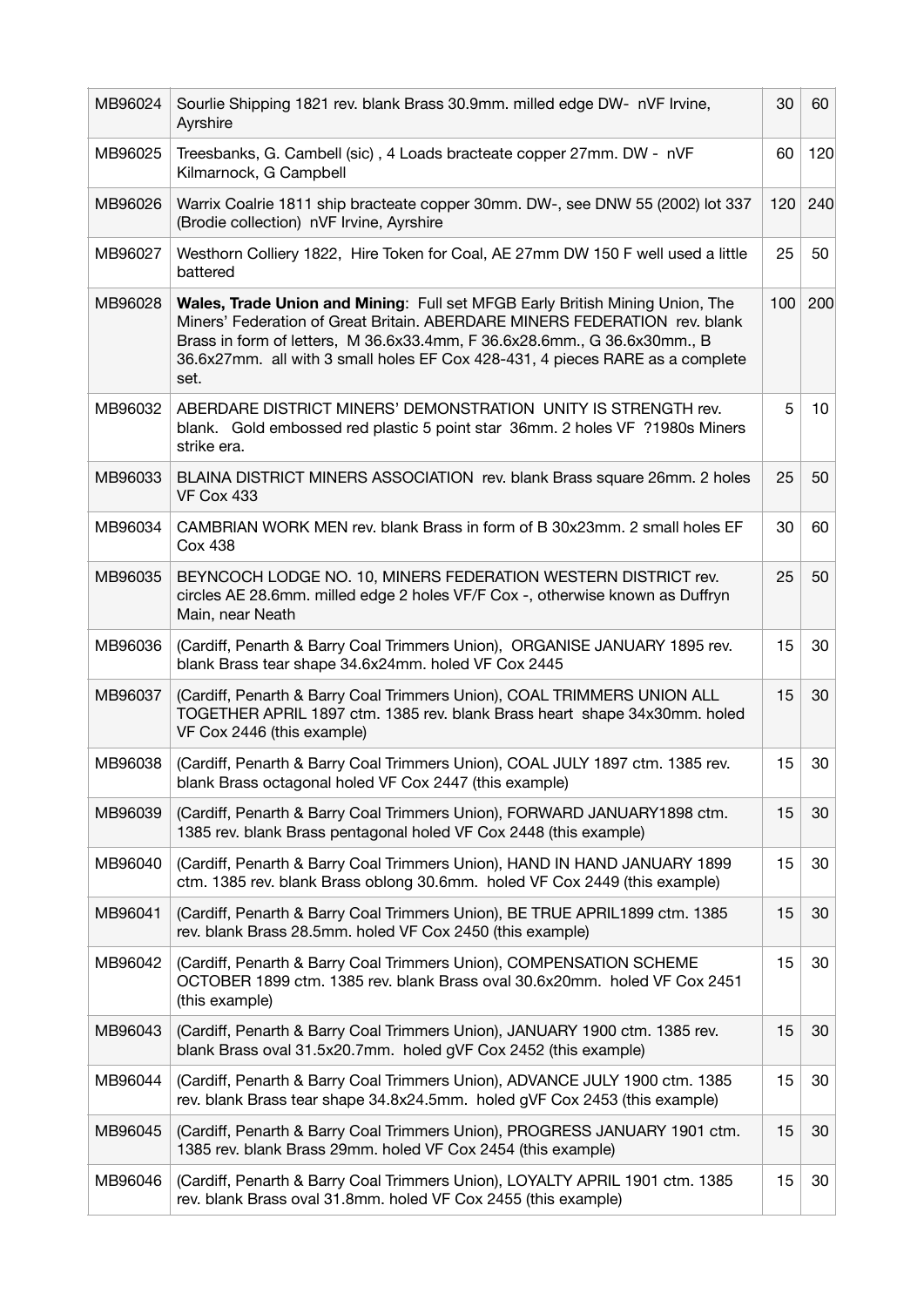| MB96047 | (Cardiff, Penarth & Barry Coal Trimmers Union), ONWARD JULY 1901 ctm. 1385<br>rev. blank Brass octagonal 25.4mm. holed VF Cox 2456 (this example)       | 15             | 30 |
|---------|---------------------------------------------------------------------------------------------------------------------------------------------------------|----------------|----|
| MB96048 | (Cardiff, Penarth & Barry Coal Trimmers Union), RALLY OCTOBER 1901 ctm. 1385<br>rev. blank Brass oblong 32x16.5mm. holed VF Cox 2457 (this example)     | 15             | 30 |
| MB96049 | (Cardiff, Penarth & Barry Coal Trimmers Union), JANUARY 1902 ctm. 1385 rev.<br>blank Brass crescent shape 33.4x21.5mm. holed VF Cox 2458 (this example) | 15             | 30 |
| MB96050 | CANNOCK CHAISE MINERS ASSOCN. APRIL 1911 AE bracteate oval 32x23mm. 2<br>holes has been buried nF                                                       | 4              | 8  |
| MB96051 | CANNOCK CHAISE LABOUR & A.F. ASSN rev. blank Brass 31.6mm.2 holes has<br>been buried G                                                                  | 4              | 8  |
| MB96052 | (Durham Miners Association), HYLTON D.M.A. BRANCH numbered H112 rev. blank<br>Al shield shape 38x33mm. nVF                                              | 5              | 10 |
| MB96053 | (Durham Miners Association), HYLTON D.M.A. BRANCH numbered 393 rev. blank<br>Al diamond shape 43x35mm. nVF                                              | 5              | 10 |
| MB96054 | DURHAM MINERS ASSOC. MARSDEN LODGE rev. blank Brass triangular<br>40x22mm. 3 holes nVF Modern reproduction                                              | $\overline{c}$ | 4  |
| MB96055 | DURHAM MINERS ASSOCIATION SEAHAM LODGE NO. 74 rev. blank Brass<br>28.5mm. 2 holes has been buried VG                                                    | 8              | 16 |
| MB96056 | (Durham Miners Association), WEARMOUTH D.M.A. BRANCH rev. blank Brass<br>25.3mm. VF Modern reproduction                                                 | $\overline{c}$ | 4  |
| MB96057 | DERBYSHIRE MINERS ASSOCIATION clasped hands rev. blank Brass 33.4mm. 2<br>holes has been buried F                                                       | 6              | 12 |
| MB96058 | DERBYSHIRE & NOTTINGHAMSHIRE MINERS FEDERATION rev. blank Brass<br>31.5mm. 2 holes has been buried VG                                                   | 4              | 8  |
| MB96059 | LANCASHIRE & CHESHIRE MINERS FEDERATION APRIL rev. blank? Zinc heart<br>shape 26.6mm. has been buried very corroded G                                   | 4              | 8  |
| MB96060 | Wales - Mining tokens and Colliery checks CROSS HANDS all incuse numbered<br>1161 & other partly erased numbers rev. blank Brass 50mm. holed VF         | 6              | 12 |
| MB96061 | CROSS HANDS COLLIERY, N.C.B. numbered 741 on added lead rev. blank ctm.<br>741 Brass 32.5mm. holed VF                                                   | 4              | 8  |
| MB96062 | CROSS HANDS COLLIERY, N.C.B. all incuse numbered 686 rev. blank Brass<br>32mm. holed VF                                                                 | 10             | 20 |
| MB96063 | CROSS HANDS CANTEEN (SOAP) numbered 121 rev. blank AI 39mm. large central<br>hole, holed VF                                                             | 10             | 20 |
| MB96064 | CRUMLIN N.C.B. numbered 40 rev. blank ctm 18Bs square 32.7mm., holed gF<br>closed 1967                                                                  | 30             | 60 |
| MB96065 | C.V.C 503 all incuse rev. blank Brass 32.3mm. holed VF Crumlin Valley Colliery                                                                          | 10             | 20 |
| MB96066 | CVC 226 all incuse rev. blank with label Brass 32.3mm. holed VF Crumlin Valley<br>Colliery                                                              | 6              | 12 |
| MB96067 | CWM numbered 1188 rev. N C B N M P (small) ETW A all incuse Brass 39mm.<br>holed VF                                                                     | 4              | 8  |
| MB96068 | CWM COLLIERY, N.C.B. NO. 3 AREA numbered 635 rev. blank Brass square<br>32.3mm. holed VF closed 1986                                                    | 4              | 8  |
| MB96069 | CWM COLLIERY, N.C.B. numbered 264 rev. blank Brass 32.3mm. holed VF closed<br>1986                                                                      | 4              | 8  |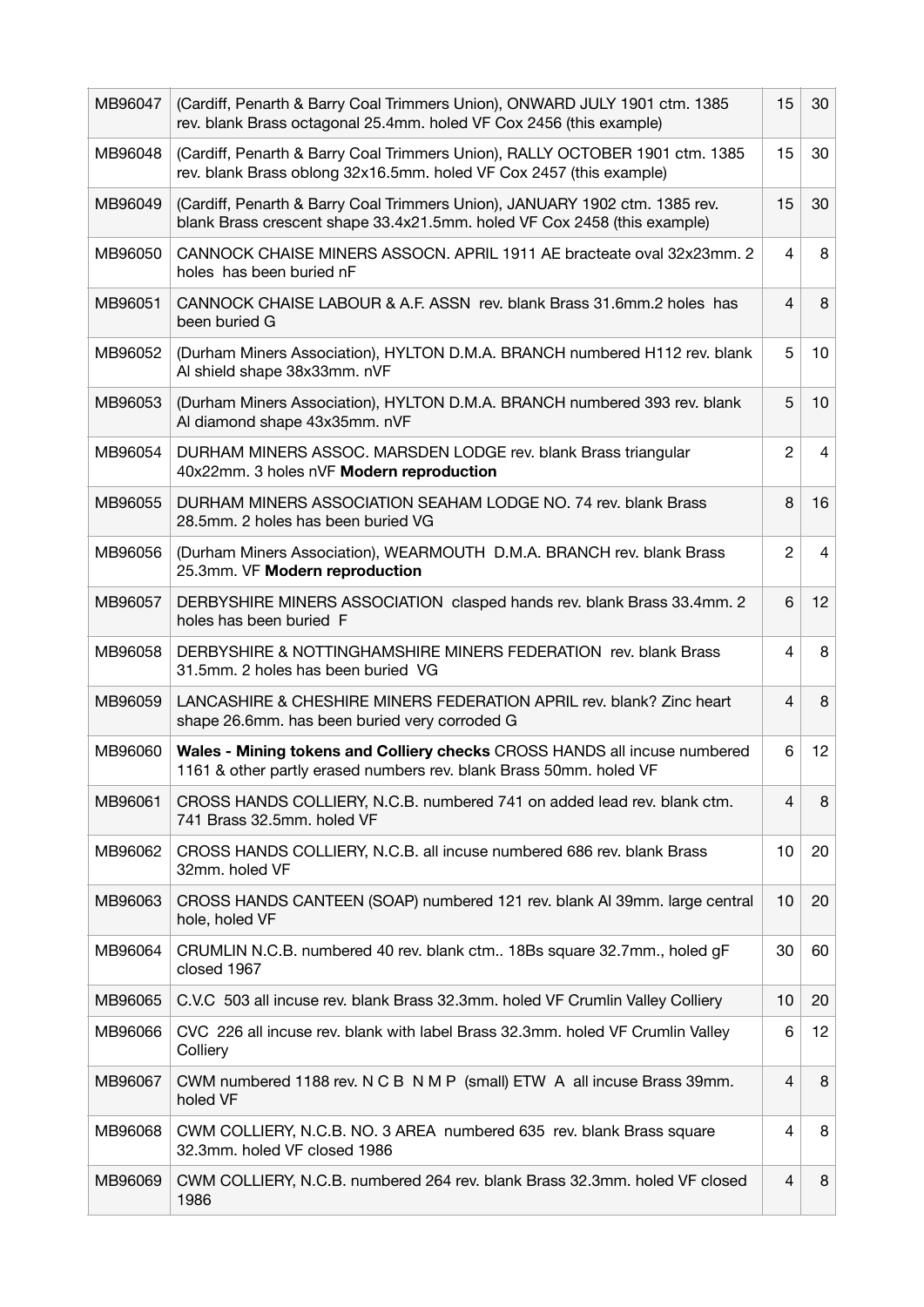| MB96070 | CWMCARN COLLIERY N.C.B. rev. blank numbered 184 Brass 32.6mm. holed nVF<br>closed 1988                                                                                                                    | 20              | 40 |
|---------|-----------------------------------------------------------------------------------------------------------------------------------------------------------------------------------------------------------|-----------------|----|
| MB96071 | CWMCARN COLLIERY N.C.B. numbered 471 rev. blank ctm. 471 Brass 32.6mm.<br>holed nVF closed 1988                                                                                                           | 25              | 50 |
| MB96072 | CWM DU rev. 1088 all incuse Brass 32.6mm. 2 holes VF later part of St. John's<br>Colliery                                                                                                                 | 5               | 10 |
| MB96073 | CWM DU rev. 602 all incuse Brass 38.8mm. 2 holes VF later part of St. John's<br>Colliery                                                                                                                  | 5               | 10 |
| MB96074 | CWMDU COLLIERY N.N.C. LTD numbered 1 rev. blank Brass 32mm. holed VF<br>North's Navigation Collieries (1889) Ltd., later part of St. John's Colliery                                                      | 25              | 50 |
| MB96075 | CWMGORSE rev. Amalgamated Anthracite Collieries Ld numbered 73 Brass<br>38.5mm. large central hole, holed VF                                                                                              | 15              | 30 |
| MB96076 | CWMGORSE. COLLIERY, C.E-N.C.B- numbered 287 rev blank Brass 39mm. holed<br>VF closed 1964                                                                                                                 | 15              | 30 |
| MB96077 | CWMGWILI COLLIERY, N.C.B numbered 136 rev blank Brass 31.6mm. holed nVF<br>Taken over by British Coal in 1980, closed 1994                                                                                | 15              | 30 |
| MB96078 | CWMGWRACH LEVEL, C.&.E. COLLIERIES LTD. CWNGWRACH. NO numbered<br>564 rev.blank ctm. N.C.B. S.W.DIV AREA 9 in square frame 33.5mm. square hole<br>VF Caerbryn and Empire Collieries Co. Ltd., closed 1963 | 20              | 40 |
| MB96079 | Cwmllynfel COLLIERY, A.A.C LTD. numbered 65 rev blank Brass 32mm. holed nVF                                                                                                                               | 20              | 40 |
| MB96080 | Cwmllynfell COLLIERY, N.C.B numbered 252 rev blank ctm. N.C.B. S.W. DIV AREA<br>9 in square frame Brass 33mm. holed nVF                                                                                   | 15              | 30 |
| MB96081 | CWMNEOL COLLIERY, POWELL DUFFRYN STEAM COAL CO. LTD. incuse<br>numbered 283 /14 rev. blank Brass square 32mm. holed gF                                                                                    | 15              | 30 |
| MB96082 | CWMNEOL COLLIERY, POWELL DUFFRYN STEAM COAL CO. LTD. incuse<br>(twice) numbered E. & 1127 rev. Ackroyd & Best Ld. Makers Morley Leeds<br>Aluminium 41mm. holed VG                                         | 20              | 40 |
| MB96083 | CWMNEOL COLLIERY, POWELL DUFFRYN STEAM COAL CO. LTD. incuse ctm.<br>NCB ABM rev. Ackroyd & Best Ld. Makers Morley Leeds numbered added lead<br>467 40mm, holed F                                          | 10 <sup>1</sup> | 20 |
| MB96084 | (Cwmtillery), S. W. C. CO. LTD. numbered on added lead C 480 rev. blank with<br>added paper label attributing to Cwmtillery                                                                               | 6               | 12 |
| MB96085 | CWMTILLERY COLLIERY numbered 578 Brass bracteate oblong 33x19mm. holed<br>gVF                                                                                                                             | 8               | 16 |
| MB96086 | CWMTILLERY N.C.B. SW numbered 863 rev. blank numbered on added lead 359<br>Brass square 34.6mm. holed VF + CWMTILLERY N.C.B. WAIES numbered 337 rev.<br>blank Brass square 32.3mm. holed VF               | 4               | 8  |
| MB96087 | CYNHEIDRE COLLIERY. N.C.B. WEST WALES AREA numbered 172 rev. blank<br>Brass 32mm. holed VF closed 1989                                                                                                    | $\overline{4}$  | 8  |
| MB96088 | CYNHEIDRE COLLIERY, N.C.B. MO. 1 AREA S.W.D. numbered 1206 rev. blank<br>hatched lines Brass 32mm. holed VF closed 1989                                                                                   | 15              | 30 |
| MB96089 | D.DAVIS & SONS LTD. NO. PIT numbered 2 rev. blank numbered 727 Brass 32mm.<br>holed VF Ferndale Colliery                                                                                                  | 15              | 30 |
| MB96090 | D. DAVIS & SONS LTD. NO. PIT numbered 5 rev. blank numbered 43 Brass 32mm.<br>holed VF Ferndale Colliery                                                                                                  | 15              | 30 |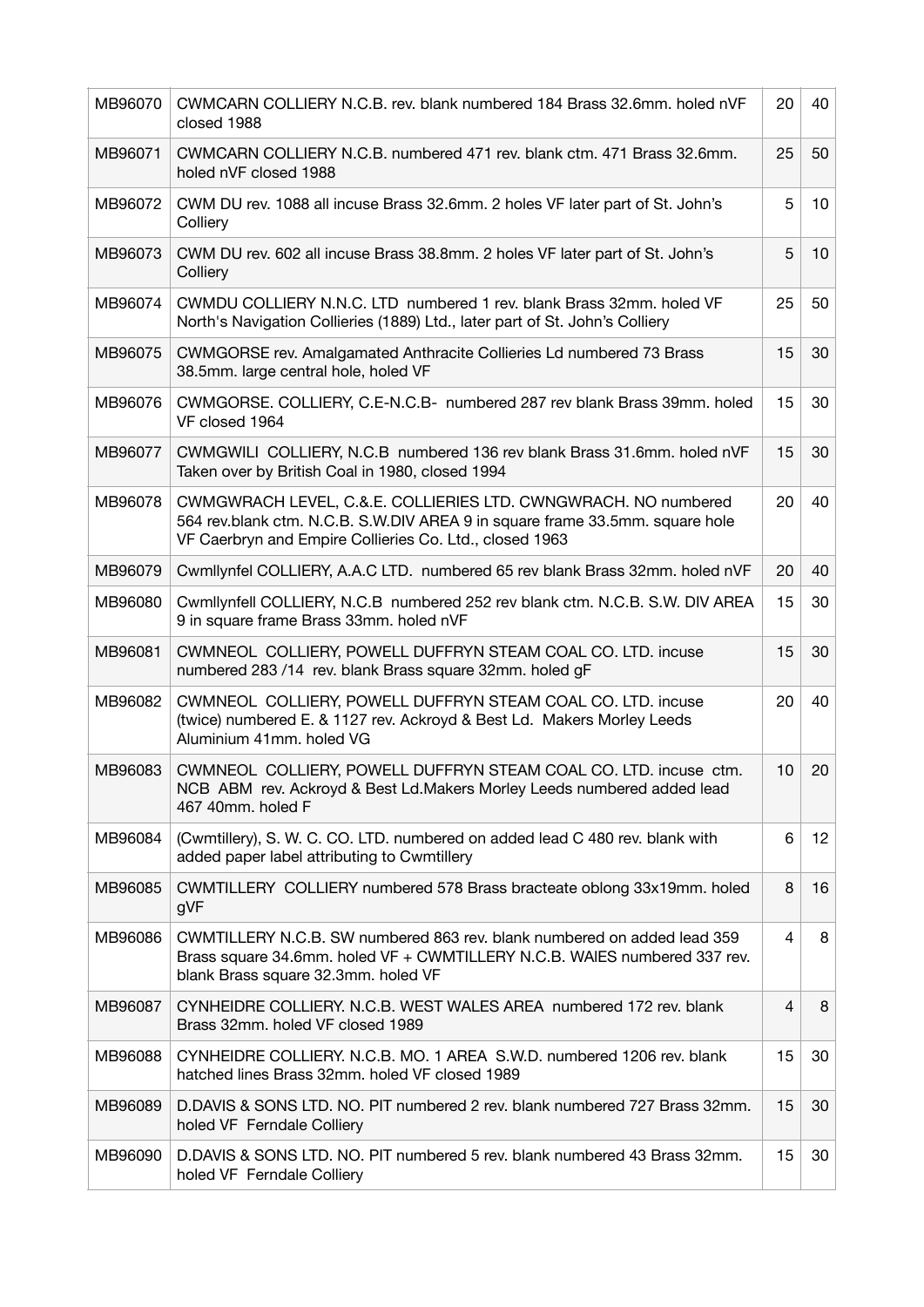| MB96091 | D.DAVIS & SONS LTD. NO. PIT numbered 6 rev. blank numbered 93 Brass 32mm.<br>holed VF Ferndale Colliery                                             | 15 | 30              |
|---------|-----------------------------------------------------------------------------------------------------------------------------------------------------|----|-----------------|
| MB96092 | D. DAVIS & SONS LTD. NO. PIT numbered 7 rev. blank numbered 1041 Brass<br>32mm. holed VF Ferndale Colliery                                          | 15 | 30              |
| MB96093 | D. DAVIS & SONS LTD. NO. PIT numbered 9 rev. blank numbered on added lead<br>0102 Brass 32mm. holed VF Ferndale Colliery                            | 10 | 20              |
| MB96094 | DARE COLLIERY, NATIONAL COAL BOARD ctm. FS rev. blank Brass 32mm. holed<br>VF ceased coal production 1955                                           | 15 | 30              |
| MB96095 | DARREN COLLIERY, N.C.B. SWD NO. 1 AREA rev. blank numbered 35 Brass<br>32.7mm. holed VF closed 1964 ETW Modern restrike                             | 5  | 10              |
| MB96096 | DEEP DUFFRYN numbered 260 rev. blank Brass 38.5mm. large central hole, holed<br>gVF                                                                 | 20 | 40              |
| MB96097 | DEEP DUFFRYN numbered 278 rev. blank ctm. V92 Brass 38.5mm. large central<br>hole, holed with attached iron stud & flange (broken) marked ACE 12 VF | 4  | 8               |
| MB96098 | DEEP DUFFRYN N.C.B. NO.4 AREA numbered 263 rev. blank Brasssquare 32mm.<br>holed VF closed 1979                                                     | 15 | 30              |
| MB96099 | DEEP NAVIGATION COLLIERY numbered 521 rev. Ocean Coal Company Limited<br>Lamp Check Brass 32mm. holed VF                                            | 25 | 50              |
| MB96100 | DEEP NAVIGATION. DEEP NAVIGATION ctm. P.P.M. rev. blank Brass 39.8mm.<br>holed VF                                                                   | 20 | 40              |
| MB96101 | DEEP NAVI FITTER incuse rev. Hailwood & Akroyd Ltd. Morley, Leeds, England<br>Makers numbered 493 Brass 41mm. holed F                               | 6  | 12              |
| MB96102 | DEEP NAVIGATION COLLIERY numbered 418 rev. blank Brass oval 33x23mm.<br>holed VF                                                                    | 6  | 12              |
| MB96103 | DEEP NAVIGATION COLLIERY numbered 172 rev. blank Brass oblong 33x20mm.<br>holed VF                                                                  | 6  | 12              |
| MB96104 | DEEP NAVIGATION COLLIERY N.C.B. AREA NO. 4 numbered 1031 rev. blank<br>Brass 32.7mm. holed VF                                                       | 6  | 12              |
| MB96105 | DEEP NAVIGATION COLLIERY N.C.B.S.W.D. AREA NO. 4 90 all incuse rev. blank<br>Brass 32mm. holed VF                                                   | 6  | 12 <sup>2</sup> |
| MB96106 | DILLWYN, N.C.B. all incuse rev numbered 254 rev. blank ctm. NCB SW DIV AREA 9<br>in square frame Brass 32mm. holed nVF closed 1966                  | 6  | 12 <sup>2</sup> |
| MB96107 | DILLWYN, N.C.B. all incuse rev. blank numbered 420 Brass 39.5mm. holed F<br>closed 1966                                                             | 15 | 30              |
| MB96108 | DUFFRYN RHONDDA COLLIERIES, I.N.C.CO. LTD. NO. numbered 561 rev. blank<br>Brass 32mm. holed VF Imperial Navigation Coal Co                          | 15 | 30              |
| MB96109 | DUFFRYN RHONDDA COLLIERIES, ID.R.(1929) LTD. NO. numbered on added lead<br>725 rev. blank Brass 32mm. holed VF                                      | 10 | 20              |
| MB96110 | DUFFRYN RHONDDA COLLIERY, N.C.B. numbered 49 rev. blank Brass 32mm. 2<br>holes VF Closed 1966                                                       | 10 | 20              |
| MB96111 | DUFFRYN RHONDDA COLLIERY, N.C.B. numbered 581 rev. blank Brass octagonal<br>32mm. holed VF Closed 1967                                              | 25 | 50              |
| MB96112 | EASTERN COLLIERY numbered 570 rev. Ocean Coal Company Limited Brass<br>32mm. gVF closed 1939 but used for ventilation                               | 15 | 30              |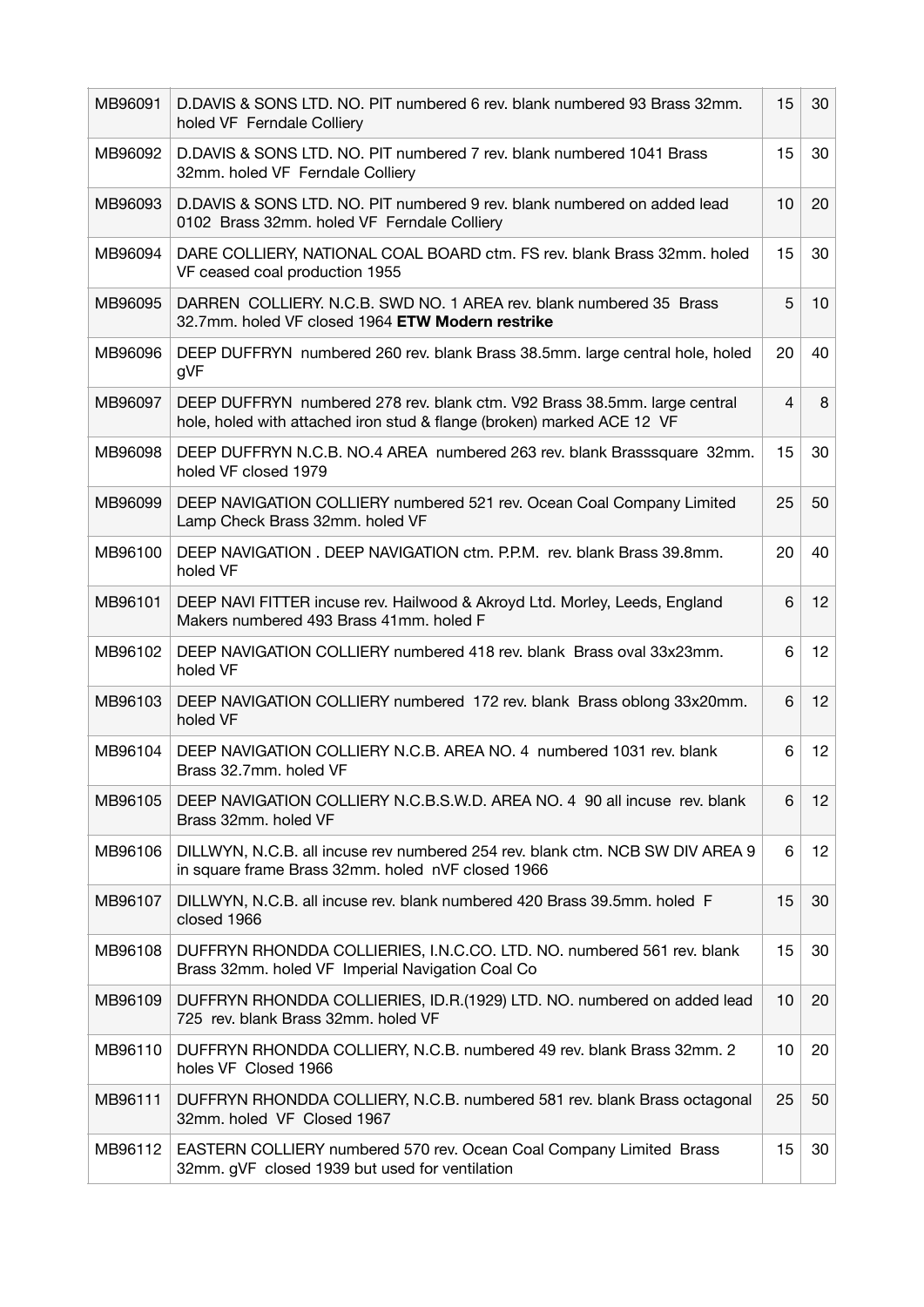| MB96113 | EAST PIT rev. Amalgamated Anthracite Collieries Ld numbered 19 Brass 38.7mm.<br>large central hole, holed VF                                                           | 20             | 40 |
|---------|------------------------------------------------------------------------------------------------------------------------------------------------------------------------|----------------|----|
| MB96114 | EAST PIT N.C.B. numbered 148/3 rev. blank Brass 32.5mm. holed VF closed 1962                                                                                           | 15             | 30 |
| MB96115 | ELLIOT COLLIERY N.C.B. NO.5 AREA numbered 28 obscuring other numbers rev.<br>blank Brass 33mm. holed damaged VG                                                        | $\overline{4}$ | 8  |
| MB96116 | ELLIOT CANTEEN rev. Valued 1/6 Al. 31.6mm. central hole VF                                                                                                             | 4              | 8  |
| MB96117 | ELLIOT CANTEEN rev. blank Red plastic 31.3mm. central hole gF                                                                                                          | 15             | 30 |
| MB96118 | ELY COLLIERY, NAVAL COLLIERY CO. 1897 LTD. PENYGRAIG rev. Safety Lamp<br>Number numbered 761 Brass 51mm, holed has been buried VG                                      | 25             | 50 |
| MB96119 | EMLYN COLLIERY MO. 1 NO. numbered 351 E rev. blank Brass 38.8mm. VF<br>closed 1939                                                                                     | 30             | 60 |
| MB96120 | FELINFRAN, N.C.B. rev. 128 all incuse Brass square 25.5mm. holed F closed 1965                                                                                         | 15             | 30 |
| MB96121 | FERNHILL COLLIERIES LIMITED star stops, numbered 447 over 46 rev. blank<br>Brass 52.5mm. large central holes VF                                                        | 20             | 40 |
| MB96122 | FERNHILL COLLIERIES LIMITED star stops, numbered 202 SCH rev. blank Brass<br>52.5mm. large central holes VF                                                            | 20             | 40 |
| MB96123 | FERNHILL COLLIERIES LIMITED rosette stops, numbered 469 plus two obliterated<br>numbers rev. blank Brass 52.5mm. large central holes VF                                | 20             | 40 |
| MB96124 | FERNHILL COLLIERIES LTD. TREHERBERT numbers obliterated ctm. U rev.<br>Safety Lamp Number numbered 561 + 386 obliterated Brass 52.5mm. large central<br>holes F        | 10             | 20 |
| MB96125 | FERNHILL COLLIERY N.C.B. NO.5 AREA numbered 36 some added lead rev.<br>blank ctm. 36 Brass 32.6mm. F                                                                   | 4              | 8  |
| MB96126 | FERNHILL COLLIERY N.C.B. NO.5 AREA numbered 777 rev. blank Brass square<br>32.3mm. nVF                                                                                 | 4              | 8  |
| MB96127 | FFALDAU COLLIERY N.C.B numbered 174 rev. blank Brass 51.4mm. polished F                                                                                                | 10             | 20 |
| MB96128 | FFALDAU COLLIERY N.C.B. numbered 183 rev. blank Aluminium 51.4mm. VF                                                                                                   | 10             | 20 |
| MB96129 | FFALDAU COLLIERY N.C.B. AREA 2 numbered 93S rev. blank Brass 32.3mm. nVF                                                                                               | 10             | 20 |
| MB96130 | FFORCHAMAN COLLIERY, POWELL DUFFRYN STEAM COAL CO. LD. incuse<br>rev. Ackroyd & Best Ld. Makers Morley Leeds England numbered on added lead<br>124 Brass41mm, holed VG | 12             | 24 |
| MB96131 | FFORCHAMAN COLLIERY, N.C.B. AREA NO4 rev. blank numbered 507 Brass<br>32.3mm. nVF closed 1965                                                                          | 10             | 20 |
| MB96132 | FIREWOOD D.D.& S. LD. NO. PIT numbered 2 rev. blank numbered 109 Brass<br>38.9mm. holed VF ?Ferndale Colliery, D, Davis & Sons Ltd.                                    | 20             | 40 |
| MB96133 | FIREWOOD D.D.& S. LD. NO. PIT numbered 5 rev. blank numbered 235 Brass<br>38.9mm. holed VF ?Ferndale Colliery, D. Davis & Sons Ltd.                                    | 20             | 40 |
| MB96134 | FIREWOOD D.D.& S. LD. NO. PIT numbered 6 rev. blank numbered 186 Brass<br>38.9mm. holed VF ?Ferndale Colliery, D.Davis & Sons Ltd.                                     | 20             | 40 |
| MB96135 | FIREWOOD D.D.& S. LD. NO. PIT numbered 7 rev. blank numbered 0262 964<br>Brass 38.9mm. holed VF ?Ferndale Colliery, D. Davis & Sons Ltd.                               | 20             | 40 |
| MB96136 | FIREWOOD D.D.& S. LD. NO. PIT numbered 8 rev. blank numbered 917 on added<br>lead Brass 38.9mm. holed VF ?Ferndale Colliery, D. Davis & Sons Ltd.                      | 20             | 40 |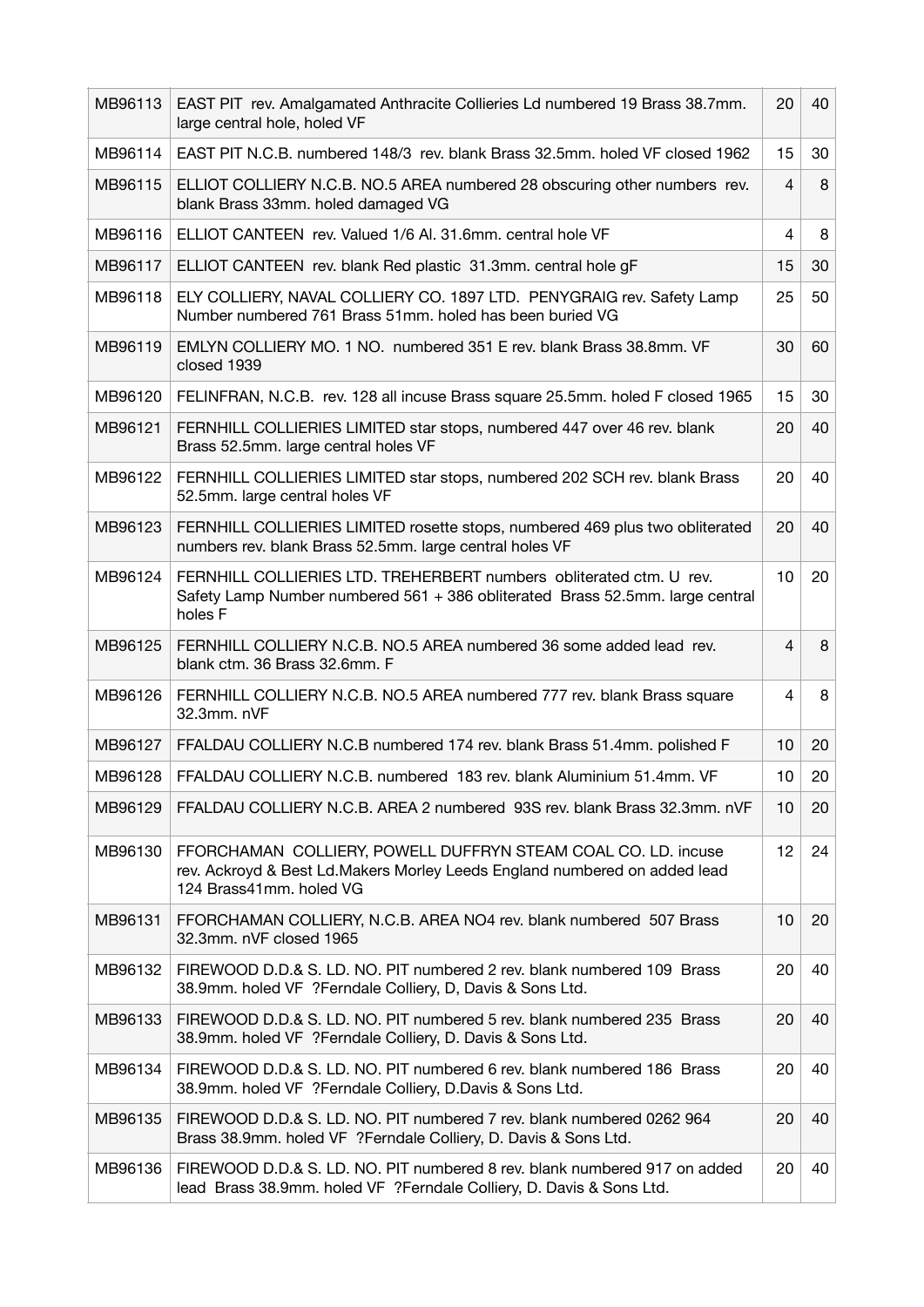| MB96137 | FIREWOOD D.D.& S. LD. NO. PIT numbered 9 rev. blank numbered 022 Brass<br>38.9mm. holed has been buried F ?Ferndale Colliery, D. Davis & Sons Ltd. | 20 | 50 |
|---------|----------------------------------------------------------------------------------------------------------------------------------------------------|----|----|
| MB96138 | GARN GOC rev. Glasbrook Brothers. Ltd. numbered 6 Brass 38.7mm. large central<br>hole, holed gVF                                                   | 20 | 40 |
| MB96139 | GARN GOCH N- rev. Glasbrook Brothers. Ltd. numbered 48 Brass 38mm. large<br>central hole, 3 holes VF There were 3 active pits at Garngoch.         | 15 | 30 |
| MB96140 | GARN GOCH COLLIERIES numbered 449/7 rev. blank Brass 32.3mm. holed VF                                                                              | 10 | 20 |
| MB96141 | GARNGOCH 1, r N.C.B. rev. blank numbered 507 Iron 32mm. holed VF closed<br>1952                                                                    | 8  | 16 |
| MB96142 | GARN GOCH MO 3, N.C.B. SOUTH WESTERN AREA NO.1 numbered 458 rev.<br>blank Brass 32.3mm. holed VF closed 1965                                       | 15 | 30 |
| MB96143 | GARTH COLLIERY CELTIC COLLIERIES LTD. NO. numbered 339 rev. blank Brass<br>32mm. holed gF Celtic Collieries Ltd. owners 1916-24                    | 15 | 30 |
| MB96144 | GARTH MERTHYR COLLIERY N.C.B. numbered 37 part obliterated rev. blank<br>Brass 32.5mm. holed VF closed 1959                                        | 15 | 30 |
| MB96145 | GARW PITS numbered 747 rev. Ocean Coal Company Limited Brass 32mm. holed<br>gVF                                                                    | 8  | 16 |
| MB96146 | GARW PITS, N.C.B. numbered 464 rev. blank Brass square 28mm. holed gVF                                                                             | 8  | 16 |
| MB96147 | GARW COLLIERY N.C.B. AREA 2 numbered 234 rev. blank Brass 32.5mm. holed<br>VF closed 1985                                                          | 4  | 8  |
| MB96148 | GARW / FFLADAU COLLIERY numbered 662 rev. blank Brass square 26.3mm.<br>holed VF                                                                   | 6  | 12 |
| MB96149 | GARW / FFLADAU COLLIERY numbered 66 rev. blank Brass 32.4mm. holed VF                                                                              | 6  | 12 |
| MB96150 | GARW / FFLADAU COLLIERY N.C.B. numbered 343 rev. blank Brass 32.5mm.<br>holed VF closed 1985                                                       | 4  | 8  |
| MB96151 | GELLI NO 2 PIT all incuse numbered 478 on added lead rev. ctm. 191 Brass cut<br>circle 34mm. holed VF                                              | 5  | 10 |
| MB96152 | GELLI COLLIERY N.C.B. /S.W. AREA NO.3 numbered 478 on added lead rev. ctm.<br>191 Brass cut circle 34mm. holed VF closed 1962                      | 8  | 16 |
| MB96153 | GELLYCEIDRIM COLLIERY SAFETY LAMP numbered 564 rev. blank Brass<br>32.5mm. holed VF                                                                | 12 | 24 |
| MB96154 | G.K.N. (with serifs) numbered 415/2 rev. blank Brass 32mm. holed VF                                                                                | 10 | 20 |
| MB96155 | G.K.N. (no serifs) numbered 331 rev. blank Brass 32mm. holed F                                                                                     | 10 | 20 |
| MB96156 | G.K.N. B numbered 455 rev. blank Brass 32mm. holed VF Bedlinog,                                                                                    | 10 | 20 |
| MB96157 | G.K.N. (with serifs) ctm. BS numbered 80 rev. blank Iron. 32mm. holed VF Birthday<br><b>Slope Colliery</b>                                         | 10 | 20 |
| MB96158 | G.K.N. (no serifs) ctm. V VV number obliterated rev. blank Brass 32.5mm. holed F?<br>Viaduct (Level)                                               | 10 | 20 |
| MB96159 | GKN V incuse rev. numbered 241 Brass oval 34x23mm. holed F Viaduct (Level)                                                                         | 10 | 40 |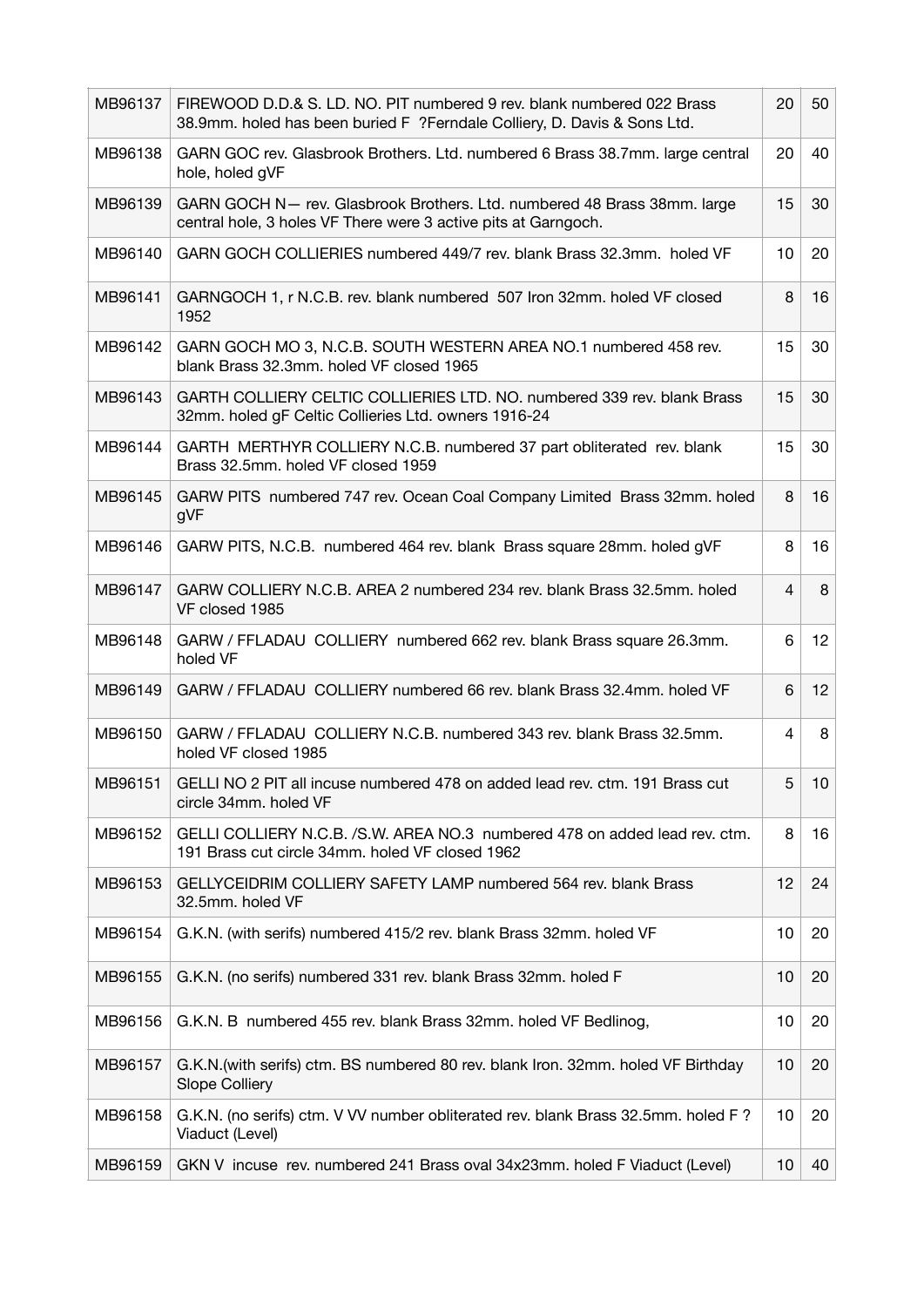| MB96160 | GLAMORGAN COAL CO. LTD. rev. blank Brass 34mm. holed nVF Llwynypia<br>Colliery - pre 1908                                                     | 20             | 40 |
|---------|-----------------------------------------------------------------------------------------------------------------------------------------------|----------------|----|
| MB96161 | GLANAMMAN ANTH: COLLIERY numbered 50 /1 rev. blank ctm. 952 Brass<br>35.2mm. holed VF                                                         | 20             | 40 |
| MB96162 | GLENGARW COLLIERY N.C.B. AREA 2 numbered 26 rev. blank Brass 32mm.<br>holed polished nVF closed 1958                                          | 8              | 16 |
| MB96163 | GLENRHONDDA COLLIERY AREA NO. 3, N.C.B. numbered 58 rev. blank Brass<br>square 32mm. holed polished nVF closed 1955                           | 8              | 16 |
| MB96164 | GLYNCASTLE COLLIERY N.C.B. NO. numbered 256 rev. blank ctm. NCB SW DIV<br>AREA 9 in square frame Brass 32mm. holed VF closed 1955             | 8              | 16 |
| MB96165 | GLYNCORRWG PIT numbered 55 rev. blank ctm. 139 Brass 28mm. holed F closed<br>1955                                                             | 15             | 30 |
| MB96166 | GLYNCORRWG PIT numbered 704 AAC SOAP rev. blank ctm. 139 Brass 28mm.<br>holed F Amalgamated Anthracite Co. 1928-47                            | 15             | 30 |
| MB96167 | GLYNCORRWG COLLIERY N.C.B. AREA 2 numbered 277 rev. blank some added<br>lead Brass 32mm, 2 holes VF                                           | $\overline{7}$ | 14 |
| MB96168 | GLYNCORRWG COLLIERY N.C.B. numbered 442 rev. blank ctm. P0 Brass 39mm.<br>holed VF                                                            | $\overline{7}$ | 14 |
| MB96169 | GLYNHEBOG U.A.C.LD. numbered 548 rev. blank ctm. 2 Brass 32mm. holed VF                                                                       | 20             | 40 |
| MB96170 | GLYNHEBOG A.A.C.LTD. numbered 148 rev. blank Brass 32mm. holed VF 1926-47                                                                     | 20             | 40 |
| MB96171 | GLYNTILLERY COLLIERY numbered 341 Brass bracteate oval 32x23mm. holed VF                                                                      | 6              | 12 |
| MB96172 | GRAIG FAWR N.C.B. numbered 340 rev. blank ctm. B8 Brass 32.5mm. holed VF<br>closed 1961                                                       | 8              | 16 |
| MB96173 | GRAIG MERTHYR COLLIERY N.C.B. S.W.D.NO.1 AREA numbered 78 rev. blank<br>scratched PAT SMYTH Brass 32.3mm. holed VF closed 1978                | 6              | 12 |
| MB96174 | GRAIG MERTHYR N.C.B NO.1 AREA. S.W.DIV. numbered 48 rev. blank Brass<br>square 32.2mm. holed VF closed 1978                                   | 5              | 10 |
| MB96175 | GRAIG MERTHYR, N.C.B.all incuse numbered 342 rev. blank Brass square 32mm.<br>holed VF closed 1978                                            | 5              | 10 |
| MB96176 | GRESFORD numbered 712 rev. blank Zinc 32.7mm, holed VF closed 1973                                                                            | 15             | 30 |
| MB96177 | GRESFORD N.C.B. numbered 1126 rev. blank Brass oval 43.6x31.4mm. holed VF<br>closed 1973                                                      | 15             | 30 |
| MB96178 | GRESFORD COLLIERY incuse N.C.B. numbered 751 rev. blank Brass 32mm.<br>holed F closed 1973                                                    | 15             | 30 |
| MB96179 | GRESFORD COLLIERY PIT HEAD BATHS rev. 6D all incuse Brass triangular<br>32.3mm. VF Cox 143, closed 1973                                       | 15             | 30 |
| MB96180 | GRESFORD COLLIERY PIT HEAD BATHS rev. 2D all incuse Brass square<br>26.2mm. VF Cox 147, closed 1973                                           | 15             | 30 |
| MB96181 | GRIFFIN PIT, NO 2 (incuse) NO. DAT MAN, JOHN LANCASTER & CO. LIMITED<br>numbered 571 rev. blank Brass bracteate oval 78x54mm. central hole VF | 40             | 80 |
| MB96182 | GRIFFIN PIT, NO 3 (incuse) NO. DAY MAN, JOHN LANCASTER & CO. LIMITED<br>numbered 418 rev. blank Brass oval 78x54mm. central hole VF           | 40             | 80 |
| MB96183 | GROESFAEN COLLIERY, N.C.B. NO. 5 AREA numbered 1470 over 1003 rev. blank<br>Brass 32.5mm. some added lead nVF closed 1968                     | 15             | 30 |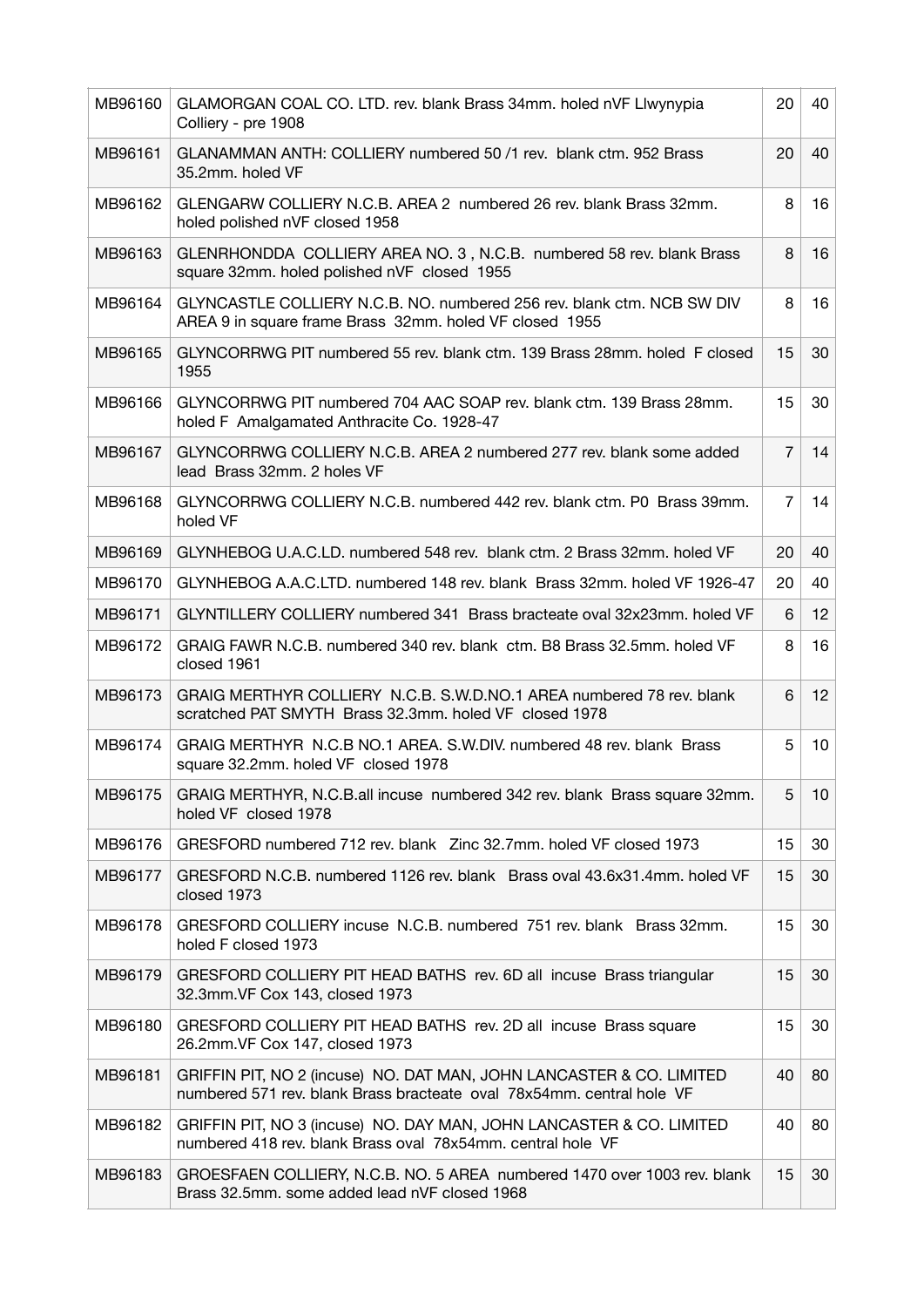| MB96184 | G S U incuse CORY BROS CO LTD. numbered 350 rev. blank AI. 52mm. 2 holes F<br>Gelli Steamcoal Colliery                                                                  | 25             | 50 |
|---------|-------------------------------------------------------------------------------------------------------------------------------------------------------------------------|----------------|----|
| MB96185 | HAFOD COLLIERY RUABON numbered 158 rev. circles AE 32mm. holed VF                                                                                                       | 25             | 50 |
| MB96186 | HAFOD COLLIERY RUABON numbered 1627 rev. blank ctm. 848 JOE ROBERTS<br>SWAN Brass octagonal 44mm. 2 holes gF                                                            | 25             | 50 |
| MB96187 | HAFOD COLLIERY numbered 642 rev. blank Brass 32mm. holed VF                                                                                                             | 20             | 40 |
| MB96188 | HAFOD NO 1 incuse LEWIS MERTHYR COLLIERIES numbered 467 rev. blank<br>Brass cut circular 38mm. holed VF                                                                 | 20             | 40 |
| MB96189 | Hafodyrynys, N.C.B. numbered 901 rev. blank Brass square 32mm. holed VF<br>closed 1975                                                                                  | 8              | 16 |
| MB96190 | HARRIS NAVIGATION TREHARRIS DN all incuse numbered 23 rev. blank Brass<br>39mm. holed gF Deep Navigation pre 1896                                                       | 15             | 30 |
|         | Pub checks, England and Wales (Glamorgan), ex Emyr George collection                                                                                                    |                |    |
| MB96191 | Abingdon, Nags Head, R. Cornish rev. 2D maker S.A. Daniell Brass 26.4mm.<br>milled edge + similar value 3D nEF 2 pieces                                                 | 8              | 16 |
| MB96192 | Alvechurch, Hopwood Wharf Inn, T. Merry rev. 3D maker E Cottrill Brass<br>23.4mm. milled edge holed F on Birmingham - Worcester Canal near Alvechurch                   | 10             | 20 |
| MB96193 | Armley, White Horse rev. 2D Check Twopence Brass 24.1mm. milled edge has been<br>buried gF Leeds Yorks.                                                                 | 8              | 16 |
| MB96194 | Ashton, Manchester Road, snipe flying rev. Snipe Gardens, T. Scholfield clasped<br>hands Brass 27.2mm. milled edge nVF                                                  | 10             | 20 |
| MB96195 | Aston, Royal Exchange Litchfield Road D. Cornish rev. 11/2D maker S. A. Daniell<br>AE 26.6mm. milled edge nVF                                                           | 7              | 14 |
| MB96196 | Barnstaple, Royal Exchange A. Clive rev. 1 1/2 Seage & Son maker Exeter Brass<br>18.7mm. milled edge porous nVF                                                         | 10             | 20 |
| MB96197 | Bath, Bear Inn ctm. 11/2 rev. W.E. Davis ctm. 1 1/2 Brass 22.3mm milled edge gF<br>Minnitt 14a                                                                          | 10             | 20 |
| MB96198 | Bath, The Bladud's Head Brewery I. Carpenter 3D rev. Ales, Wines, & Spirits bunch<br>of grapes Brass 24.3mm EF Minnitt 23 Somerset                                      | 12             | 24 |
| MB96199 | (Bath), W. Mallett Borough Walls rev. man's face on moon (Full Moon) Brass plated<br>with zinc? 23.6mm VF Minnitt 49                                                    | 10             | 20 |
| MB96200 | Bath, Theatre Tavern royal arms rev. H Sheppard Bowling Saloon AE 24.9mm plain<br>edge gF Minnitt 115                                                                   | 8              | 16 |
| MB96201 | Bathampton, George Inn rev. blank AE 22.8mm milled edge nEF Minnitt 125                                                                                                 | 10             | 20 |
| MB96202 | Birmingham, Swan Hotel, Litchfield, George Hotel rev. Birmingham & Litchfield<br>Turriff Omnibus Brass 26.7mm. milled edge VG has been buried, Transport -<br>Smith 80B | 5              | 10 |
| MB96203 | Birmingham, Rodney Inn 3D maker Pope rev. Concert Hall Coleshill St. view of<br>organ Brass 24.4mm. milled edge F Whitmore 2947                                         | $\overline{7}$ | 14 |
| MB96204 | Birmingham, Rodney Inn 3D maker Cottrill rev. Concert Hall Coleshill St interior<br>view of theatre Brass 24.4mm. milled edge VF Whitmore 2950                          | 10             | 20 |
| MB96205 | (Birmingham), Burbury Arms, Burbury St. C. R. Cooper rev. Wines Spirits & Cigars<br>21/2D in circle Brass 27.2mm. milled edge VF see Whitmore 1427-31,                  | 10             | 20 |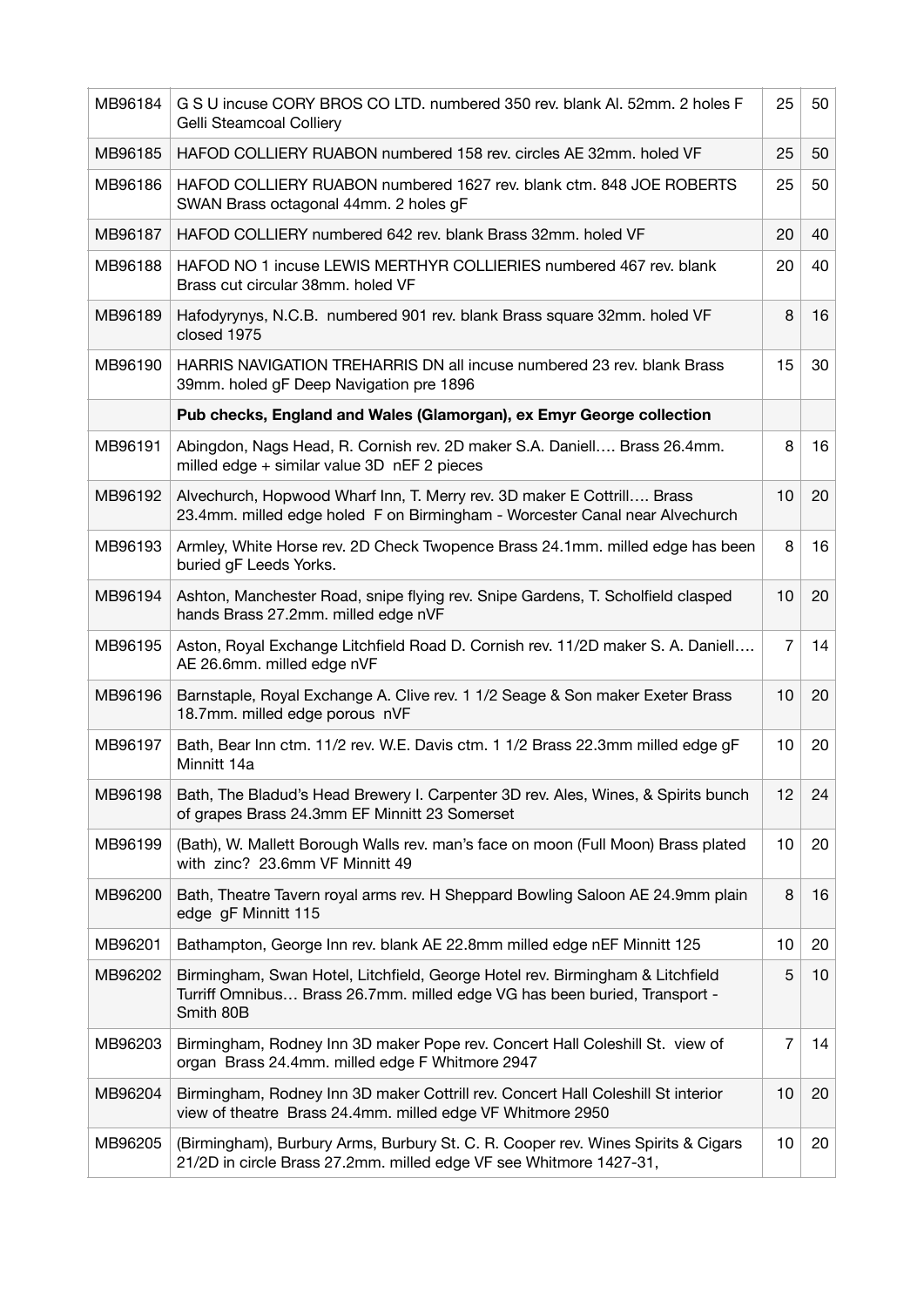| MB96206 | (Birmingham), Hope & Anchor, Navigation St. R. Edmonds rev. Fine Ale & Porter<br>Wines Spirits &c. 2 1/2D Brass 25.5mm. EF Whitmore 2204                   | 6              | 12 <sup>2</sup> |
|---------|------------------------------------------------------------------------------------------------------------------------------------------------------------|----------------|-----------------|
| MB96207 | (Birmingham), Old Tree Inn, Tookey's tree ctm. heart rev. Will Be Received Subject<br>To The Rules Of Knock-'em-down Check 3D AE 25.5mm. gVF Whitmore 2668 | 10             | 20              |
| MB96208 | (Birmingham), Roe Buck, Aston Road, Wm. Eggison 2 1/2D rev. Wholesale Coal<br>Dealer 24mm. milled edge gVF Whitmore 2964                                   | 8              | 16              |
| MB96209 | (Birmingham), Sir Robert Peel, Peel St., H. Onions rev. 3D in wreath 25.6mm.<br>milled edge gVF Whitmore 3258                                              | 8              | 16              |
| MB96210 | (Birmingham), Star Inn, Aston Road, J. Francis 2D rev. 2D in circle S.A.Daniell<br>Maker Lion Works Brass 26.5mm. milled edge VF Whitmore 3310             | 8              | 16              |
| MB96211 | (Birmingham), White Swan, Grovesnor St. West, William Rushton rev. 3 Brass<br>23.6mm. VF Whitmore 3759                                                     | 8              | 16              |
| MB96212 | (Birmingham), White Swan Inn Moseley St. J. Glover rev. 2 1/2 Ales Wines Spirits &<br>Cigars W. Smith Maker Brass 26.5mm. VF Whitmore see 3763-4           | 8              | 16              |
| MB96213 | Birmingham, New Vauxhall Gardens Wines Spirits Ales &c. rev. F.H. Bradshaw<br>Royal Victoria Gardens Birmingham Brass 24.4mm. milled edge VF Whitmore 2561 | 10             | 20              |
| MB96214 | Booth Red Lion rev. 1 1/2D in wreath Brass 26mm. VF Gornal Wood Staffs.<br>Whitmore 3866                                                                   | $\overline{7}$ | 14              |
| MB96215 | Boston, Red (lion) Hotel Thomas Minton rev. 1 1/2 in wreath maker H Smith Brass<br>27mm. milled edge nVF Lincolnshire                                      | 8              | 16              |
| MB96216 | Bournemouth, Hotel Metropole rev. 3D in circle & continuous wreath Brass<br>27.8mm. VF Hampshire                                                           | 10             | 20              |
| MB96217 | Castle Cary, George Hotel, St. George & dragon rev. F.W. Harrold 1850 1 1/2D AE<br>mm. VF Minnitt 155 Somerset                                             | 8              | 16              |
| MB96218 | (Cheltenham), Prince of Wales, A.G. Titley feathers rev. 3D in circle & wreath Brass<br>27.3mm. nVF Gloucestershire                                        | 8              | 16              |
| MB96219 | Cheltenham, Prince of Wales, 1911 rev. 3D in wreath Brass 26mm. nVF<br>Gloucestershire                                                                     | 7              | 14              |
| MB96220 | Chester, Railway Inn, R Davies ctm. B rev. 2D AE 31.3mm. central hole VF Edge<br>P31 (not countermarked) Cheshire                                          | 10             | 20              |
| MB96221 | Clyst St. Mary, Maltsters Arms I.T. rev. 6 in wreath maker Seage Brass 18.4mm.<br>nVF Devon                                                                | 15             | 30              |
| MB96222 | Combe Florey, Farmer's Arms rev. 3D in continuous wreath Brass 25.9mm. milled<br>edge gF/VG rev. worn, Somerset                                            | 10             | 20              |
| MB96223 | Crewkerne, George Hotel rev. 2D in wreath Brass 25.8mm. plain edge VF<br>Somerset, as Minnitt 117 but different reverse die                                | 10             | 20              |
| MB96224 | (Darlaston), Old Crown, T. C. Leonard Burbury St. B'ham rev. 1 1/2 Brass 24.9mm.<br>milled edge VF Whitmore 5710 Birmingham                                | 10             | 20              |
| MB96225 | Darwen, anchor R.S rev. wreath Brass 24.4mm. F Lancashire                                                                                                  | 8              | 16              |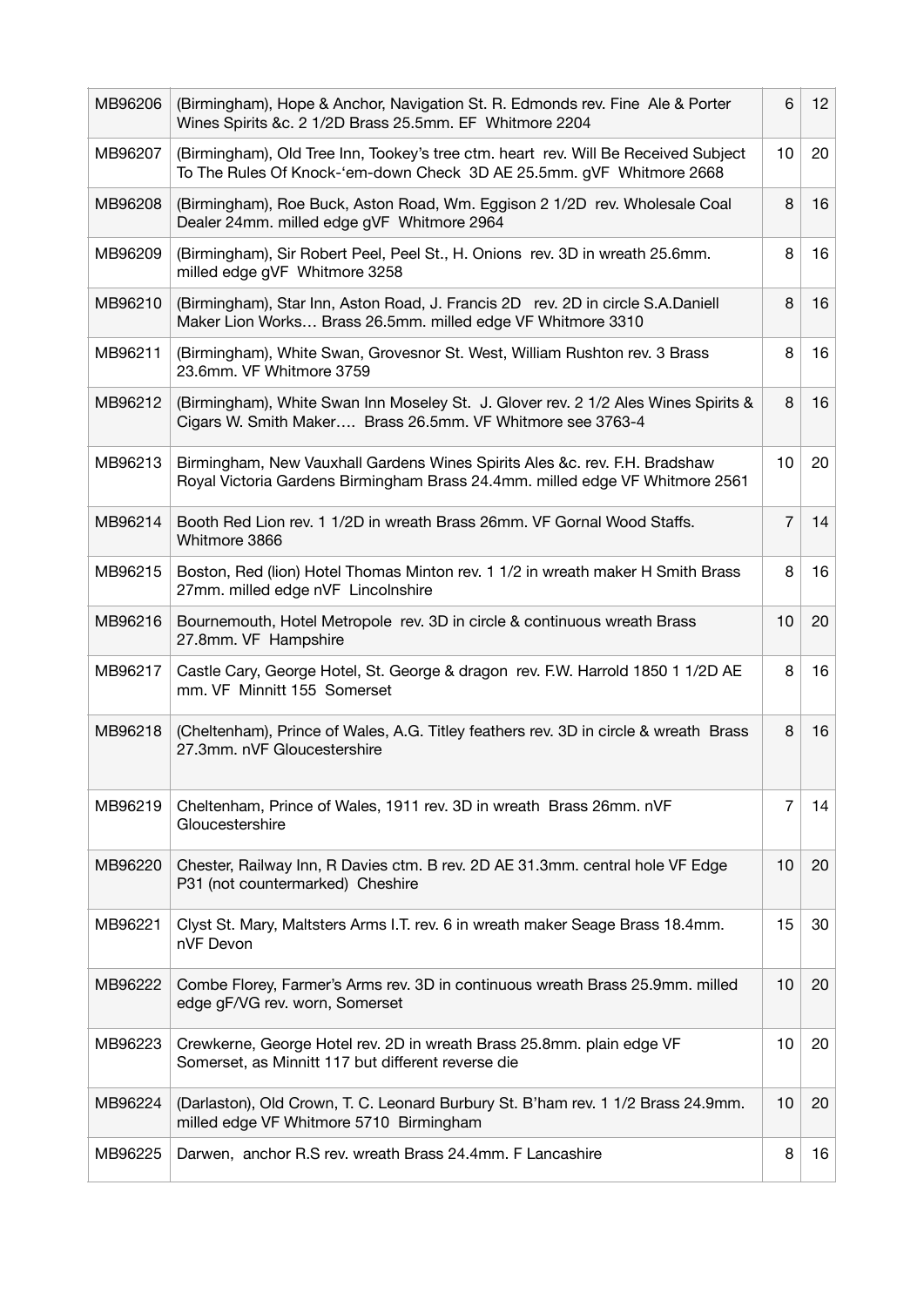| MB96226 | Dunster, West Street hunters horn rev. The Foresters Arms Brass 22.6mm. gF<br>Somerset                                                                  | 15 | 30 |
|---------|---------------------------------------------------------------------------------------------------------------------------------------------------------|----|----|
| MB96227 | Eastbourne, Grand Hotel 2D rev. blank Brass 27.3mm. gF has been buried. East<br><b>Sussex</b>                                                           | 8  | 16 |
| MB96228 | Exeter, Country House Inn 1 1/2D rev. Henry L. Elworthy snooker table & three men<br>AE 19.8mm. VF Devon                                                | 15 | 30 |
| MB96229 | Frome, Angel & Crown Inn, Thomas Holton 1 1/2D rev. Fine Ale Porter &c.wreath<br>Brass 25.6m. milled edge gF Somerset, Minnitt 190                      | 10 | 20 |
| MB96230 | Gornal Cross Keys, Mason rev. 1 1/2D in wreath Brass 25.9mm. plain edge VF<br>Staffs Whitmore 5278 Note obverse. die badly cracked                      | 6  | 12 |
| MB96231 | Gornal Woods, Limerick Inn. Isaac Jones rev. 3 in wreath maker Harper Brass<br>27.1mm. milled edge VF Staffs Whitmore 5579                              | 6  | 12 |
| MB96232 | Glamorgan, CARDIFF, BUTE CASTLE, T. HOWE rev. 3D Bagatelle Board Nelson St.<br>Brass 23.6mm. milled edge gVF Cox 252                                    | 20 | 40 |
| MB96233 | Glamorgan, CARDIFF, BUTE DOCK HOTEL rev. 3D S. WHITE Brass 19.4mm.<br>milled edge VF Cox 253                                                            | 15 | 30 |
| MB96234 | Glamorgan, CARDIFF, CLARENCE HOTEL, W.D. COLEMAN rev. 3D Made By T.<br>Pope Newhall St. Birmingham Brass 23.5mm. milled edge nVF Cox 264                | 15 | 30 |
| MB96235 | Glamorgan, (Cardiff),, ROATH, CLIVE ARMS CHS. DAY rev. 3D Tobacco & Cigars<br>Brass 19.8mm. milled edge nVF Cox 266                                     | 20 | 40 |
| MB96236 | Glamorgan, CARDIFF, COLDSTREAM HOTEL, J.W. MILES rev. 3D in circle &<br>wreath Brass 23.6mm. milled edge gVF Cox 268                                    | 20 | 40 |
| MB96237 | Glamorgan, CARDIFF, COLDSTREAM HOTEL BROOK ST. rev. T.D. John, Family &<br>Shipping Butcher, Docks Brass 23.4mm. milled edge has been buried nF Cox 269 | 10 | 20 |
| MB96238 | Glamorgan, CARDIFF, CRADDOCK HOTEL, D.J. JONES rev. 3D Brass 24.8mm.<br>plain edge VF Cox 272                                                           | 20 | 40 |
| MB96239 | Glamorgan, CARDIFF, CRADDOCK HOTEL, W. JENKINS rev. 3D Brass 25.5mm.<br>milled edge VF Cox -                                                            | 20 | 40 |
| MB96240 | Glamorgan, (Cardiff), CROWN AND ANCHOR 29 BUTE ST. rev. 3D in circle &<br>continuous wreath Brass 27.8mm. plain edge VF Cox 273                         | 20 | 40 |
| MB96241 | Glamorgan, CARDIFF, DOWLAIS INN rev. 3D M. Turner Brass 19.5mm. milled edge<br>VF Cox 277                                                               | 20 | 40 |
| MB96242 | Glamorgan, CARDIFF, DUKE OF EDINBURGH T. BURNS NEWTOWN rev. 3D Brass<br>25.7mm. plain edge, has been buried gF Cox 280                                  | 15 | 30 |
| MB96243 | Glamorgan, CARDIFF, FRIENDSHIP HOTEL rev. 3D Brass 23.6mm. milled edge, VF<br>Cox 288                                                                   | 20 | 40 |
| MB96244 | Glamorgan, (Cardiff), GLAMORGAN HOTEL 3 rev. blank Brass 23.8mm. plain edge,<br>VF Cox 289                                                              | 10 | 20 |
| MB96245 | Glamorgan, (Cardiff), GRANGE INN, G. LAST rev. 3D in circle Brass 23.8mm.<br>milled edge, VF Cox 295                                                    | 20 | 40 |
| MB96246 | Glamorgan, CARDIFF, CLYDE ARMS HOTEL, CASTLE ROAD ROATH, rev. 3D in<br>wreath Brass 25.8mm. milled edge, VF Cox -                                       | 20 | 40 |
| MB96247 | Glamorgan, CARDIFF, GRIFFIN HOTEL 3D rev. American Bowling Alley Brass<br>30.3mm. plain edge VF Cox 300                                                 | 15 | 30 |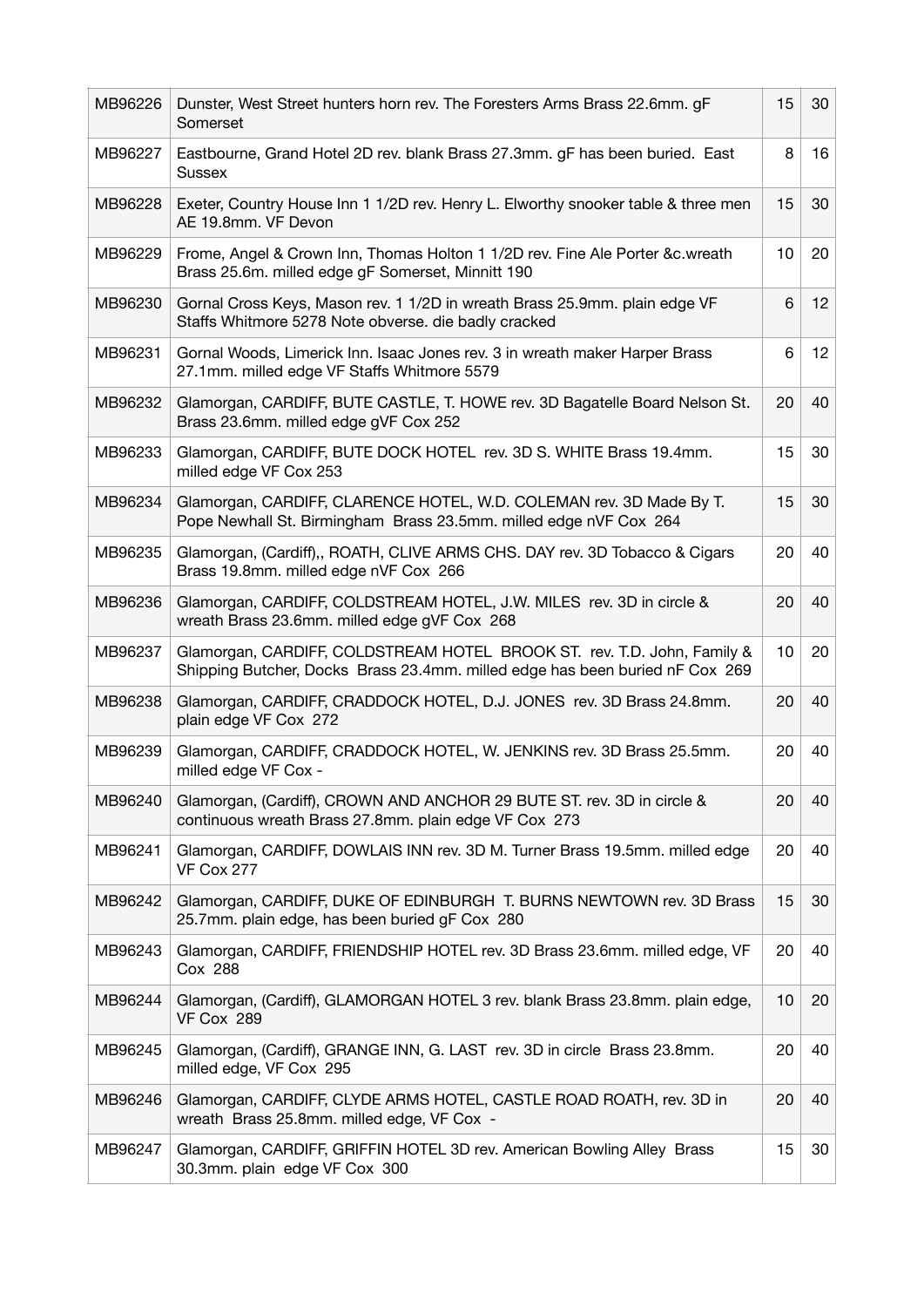| MB96248 | Glamorgan, CARDIFF, GRIFFIN HOTEL 6D rev. American Bowling Alley Brass<br>30.3mm. plain edge holed VG Cox 301                                                                                                                           | 10 | 20 |
|---------|-----------------------------------------------------------------------------------------------------------------------------------------------------------------------------------------------------------------------------------------|----|----|
| MB96249 | Glamorgan, (Cardiff), HASTINGS HOTEL G.S. TWIGG 3D rev. spread eagle, stars<br>around Brass 28.3mm. plain edge gF Cox 303                                                                                                               | 15 | 30 |
| MB96250 | Glamorgan, (Cardiff), HASTINGS HOTEL L.J. DURKEE 3D rev. spread eagle, stars<br>around Brass 28.9mm. milled edge gF Cox 304                                                                                                             | 15 | 30 |
| MB96251 | Glamorgan, CARDIFF, HASTINGS HOTEL, T. WEAVER rev. 3D Make By T. Pope<br>Newhall St. Birmingham Brass 23.5mm. milled edge nVF Cox 305                                                                                                   | 15 | 30 |
| MB96252 | Glamorgan, CARDIFF, LOCOMOTIVE INN, BUTE ST. W. DAVIES rev. 3D Rowling<br>Alley Cardiff AE 22.5mm. milled edge, has been buried VG Cox -                                                                                                | 10 | 20 |
| MB96253 | Glamorgan, CARDIFF, MAINDY HOTEL B rev. 2D in wreath Brass 24.5mm. plain<br>edge, VF Cox 324                                                                                                                                            | 15 | 30 |
| MB96254 | Glamorgan, (Cardiff), MARCHIONESS OF BUTE rifle rev. 3D in circle & wreath<br>Brass 27.1mm. plain edge, VF Cox 327                                                                                                                      | 20 | 40 |
| MB96255 | Glamorgan, CARDIFF MARQUIS OF BUTE W.J. DAVIS BUTE ST. rev. 3D in wreath<br>Brass 25.6mm. milled edge has been buried VG Cox 329                                                                                                        | 10 | 20 |
| MB96256 | Glamorgan, (Cardiff), MOIRA HOTEL G. HAWKINS (1861 graffiti) rev. 6D in circle<br>Brass 24.4mm. milled edge EF see Cox 332                                                                                                              | 20 | 40 |
| MB96257 | Glamorgan, CARDIFF, NEPTUNE INN, CAROLINE ST. rev. 3D W. Hannam Bowling<br>Alley Brass 23.4mm. milled edge VF Cox 338                                                                                                                   | 20 | 40 |
| MB96258 | Glamorgan, CARDIFF, NICHOLLS ARMS INN rev. 3D George M. Hale 1854 maker<br>Cottrill Brass 23.5mm. milled edge VF Cox 340                                                                                                                | 20 | 40 |
| MB96259 | Glamorgan, (Cardiff), NICHOLLS ARMS HOTEL rev. 6D American Bowling Alley<br>Brass 26mm. milled edge gF Cox 343                                                                                                                          | 15 | 30 |
| MB96260 | Glamorgan, CARDIFF, OLD ROYAL rev. GEORGE BURNS Brass 22.2mm. plain<br>edge EF Cox 344                                                                                                                                                  | 20 | 40 |
| MB96261 | Glamorgan, CARDIFF, PILOT INN GEORGE ST. BUTE DOCKS, HENRY PHILLIPS<br>rev. 3D in wreath ctm. cross Brass 23.6mm. milled edge nVF Cox 347                                                                                               | 20 | 40 |
| MB96262 | Glamorgan, (Cardiff), PLYMOUTH HOTEL, LOWER GRANGE ST. cross rev. 3D in<br>wreath Brass 23.1mm. milled edge has been buried F Cox 348                                                                                                   | 10 | 20 |
| MB96263 | Glamorgan, CARDIFF, RAILWAY HOTEL, OLD WHARF, G.E. GODFREY rev. 3D Neat<br>Wines Cigars Brass 21.7mm. milled edge VF Cox 350                                                                                                            | 20 | 40 |
| MB96264 | Glamorgan, CARDIFF, RAILWAY HOTEL, OLD WHARF, E. MAY rev. 3D Neat Wines<br>Cigars Brass 19.4mm. milled edge VF Cox -                                                                                                                    | 20 | 40 |
| MB96265 | Glamorgan, (Cardiff), RAILWAY HOTEL, J.P. DESLANDES rev. 3D West Wharf Brass<br>26mm. milled edge VF Cox 351                                                                                                                            | 20 | 40 |
| MB96266 | Glamorgan, CARDIFF, RHYMNEY HOTEL, ADAM ST., R. JONES, Newby Maker<br>Cardiff rev. 3D in circle Brass 25.2mm. milled edge VF Cox 354                                                                                                    | 20 | 40 |
| MB96267 | Glamorgan, (Cardiff), ROVER VAULTS, CANTON rev. 3D in circle Brass 23.5mm.<br>milled edge holed nVF Cox -                                                                                                                               | 10 | 20 |
| MB96268 | Glamorgan, CARDIFF, ROYAL EXCHANGE, R. JONES rev. BARLEY MOW Brass<br>26.2mm. milled edge VF Cox 355                                                                                                                                    | 20 | 40 |
| MB96269 | Glamorgan, CARDIFF, SHIP & CASTLE ST. MARY ST. R. HOWELL 3D MAKER H.<br>SMITH rev. W. Blatcher's Improved Patent Tables 1 Door From Bull St. Temple Row<br>Birmm. Bagatelle table Brass 26.3mm. milled edge, has been buried VG Cox 357 | 10 | 20 |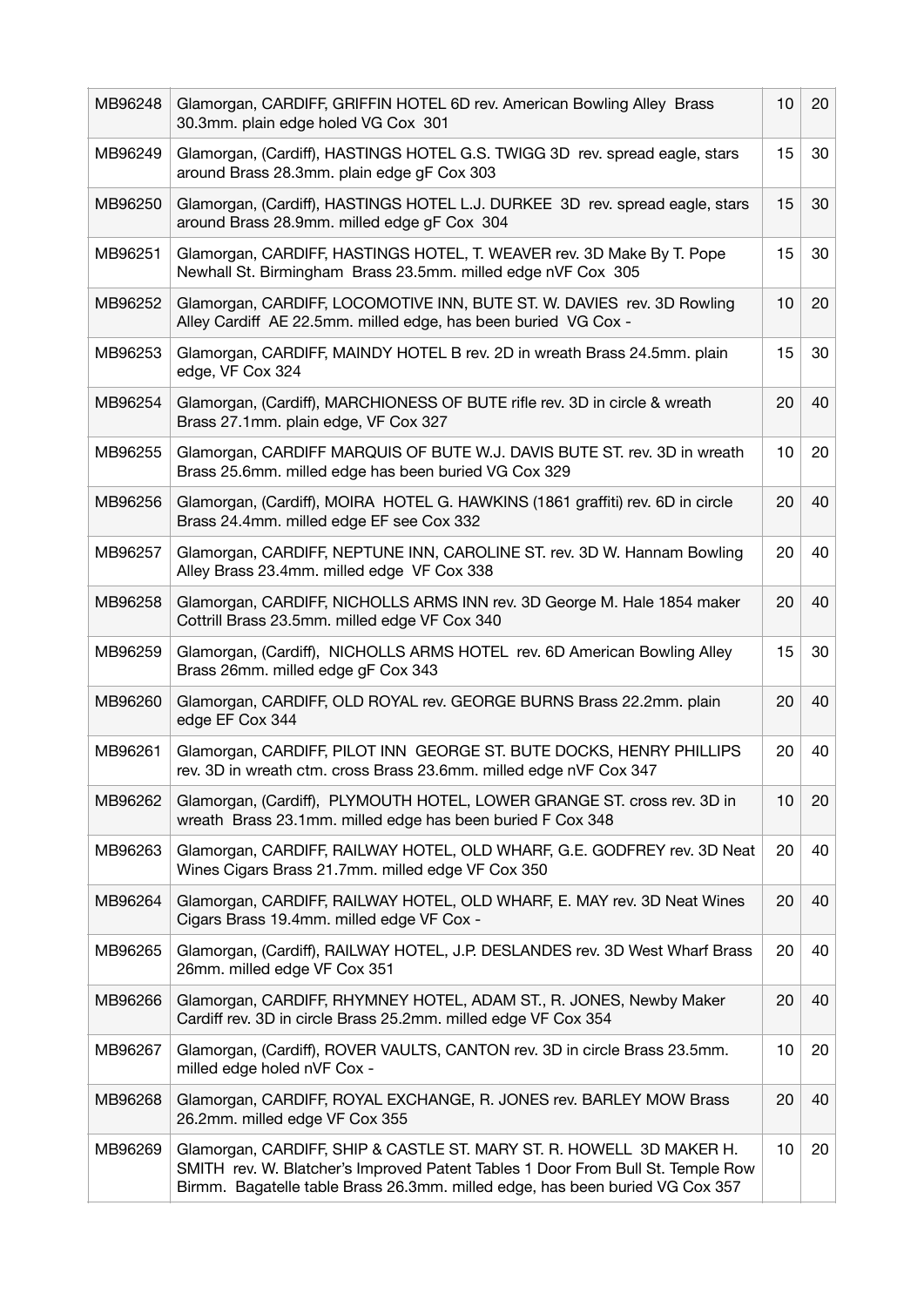| MB96270 | Glamorgan, CARDIFF, SHIP ON LAUNCH, QUAY STREET 3D rev. blank Brass<br>23.7mm. milled edge holed VF Cox 358                           | 15 | 30 |
|---------|---------------------------------------------------------------------------------------------------------------------------------------|----|----|
| MB96271 | Glamorgan, CARDIFF, SHIP ON LAUNCH, QUAY ST A. AUTHERS ctm. PR rev. 3D<br>Cigars Wines & Spirits Brass 21.5mm. milled edge VF Cox -   | 20 | 40 |
| MB96272 | Glamorgan, CARDIFF, SHIP & PILOT JAMES STRT. 3D rev. Bowling Alley A,<br>Southwood Brass 23.9mm. milled edge VF Cox 390               | 20 | 40 |
| MB96273 | Glamorgan, (Cardiff), STAG & HOUNDS INN, GREAT FREDERICK ST. rev. 3D Brass<br>23.2mm. milled edge holed gF Cox 365                    | 15 | 30 |
| MB96274 | Glamorgan, CARDIFF, THREE CRANES INN 3D rev. Check 3D Edwin Cottrill St.<br>Pauls Sq. Birmingham Brass 26.6mm. milled edge VF Cox 369 | 20 | 40 |
| MB96275 | Glamorgan, (Cardiff), TREDEGAR HOTEL CLIFTON ST. WONACOTT rev. 3D in<br>circle & wreath AE 23.3mm. milled edge nVF Cox 371            | 15 | 30 |
| MB96276 | Glamorgan, (Cardiff), TREDEGAR HOTEL CLIFTON ST. WONACOTT ctm. FJ rev.<br>3D in circle & wreath AE 23.3mm. milled edge gF Cox 372     | 15 | 30 |
| MB96277 | Glamorgan, (Cardiff), TY PWLL COCH 3D rev. blank Brass 23.7mm. plain edge VF<br><b>Cox 373</b>                                        | 15 | 30 |
| MB96278 | Glamorgan, (Cardiff), WELLINGTON HOTEL, WELLINGTON STREET, CANTON rev.<br>2D in wreath Brass23.5mm. plain edge VF Cox 374             | 20 | 40 |
| MB96279 | Glamorgan, (Cardiff), WHITE LION HOTEL, ELY rev. 3D in wreath Brass23.5mm.<br>milled edge VF Cox 381                                  | 20 | 40 |
| MB96280 | Glamorgan, CARDIFF, YORK HOTEL, BEN JENKINS rev. 3D in wreath Brass<br>23.7mm. milled edge VF edge flaw Cox 383                       | 15 | 30 |
| MB96281 | Glamorgan, COGAN, COGAN HOTEL W. WILLIAMS, COGAN PILL rev. 1/2D in<br>circles Brass 26.3mm. plain edge VF Cox 388                     | 20 | 40 |
| MB96282 | Glamorgan, COGAN, COGAN HOTEL WILLIAMS rev. 3D Brass 21.8mm. milled<br>edge VF Cox 389                                                | 20 | 40 |
| MB96283 | Glamorgan, COGAN, S. GODFREY rev. 2D in continuous wreath Brass 25.9mm.<br>milled edge VF Cox 390                                     | 20 | 40 |
| MB96284 | Glamorgan, COWBRIDGE, HORSE AND GROOM INN, JOHN GEORGE rev. 3D<br>Neat Wines Cigars Brass 19.9mm. plain edge VF Cox 392               | 15 | 30 |
| MB96285 | Glamorgan, COWBRIDGE, HORSE AND GROOM INN, E. LLOYD rev. 3D Neat<br>Wines Cigars Brass 19.9mm. milled edge VF Cox 394                 | 15 | 30 |
| MB96286 | Glamorgan, COWBRIDGE, HORSE AND GROOM INN, W. MORGAN rev. 3D Neat<br>Wines Cigars Brass 19.9mm. milled edge VF Cox 395                | 15 | 30 |
| MB96287 | Glamorgan, COWBRIDGE, ROYAL OAK HOTEL, D. COLLIER rev. 3D in continuous<br>wreath Brass 26.1mm. milled edge, holed VF Cox 398         | 15 | 30 |
| MB96288 | Glamorgan, COWBRIDGE, ROYAL OAK rev. 3D Brass 21mm. plain edge, VF Cox<br>399                                                         | 15 | 30 |
| MB96289 | Glamorgan, COWBRIDGE, TENNIS COURT 6D rev. American Bowling Alley Brass<br>25.6mm. plain edge, VF Cox 400                             | 15 | 30 |
| MB96290 | Glamorgan, CRYNANT, STAR HOTEL 3D rev. blank Brass 25.8mm. plain edge,<br>central hole VF Cox 403                                     | 20 | 40 |
| MB96291 | Glamorgan, CWMAVON, COPPER HOUSE INN, G.O. JENKINS rev. 3D By T. Pope<br>& Co.Livery St. Birmm. Brass 23.9mm. milled edge VF Cox 405  | 20 | 40 |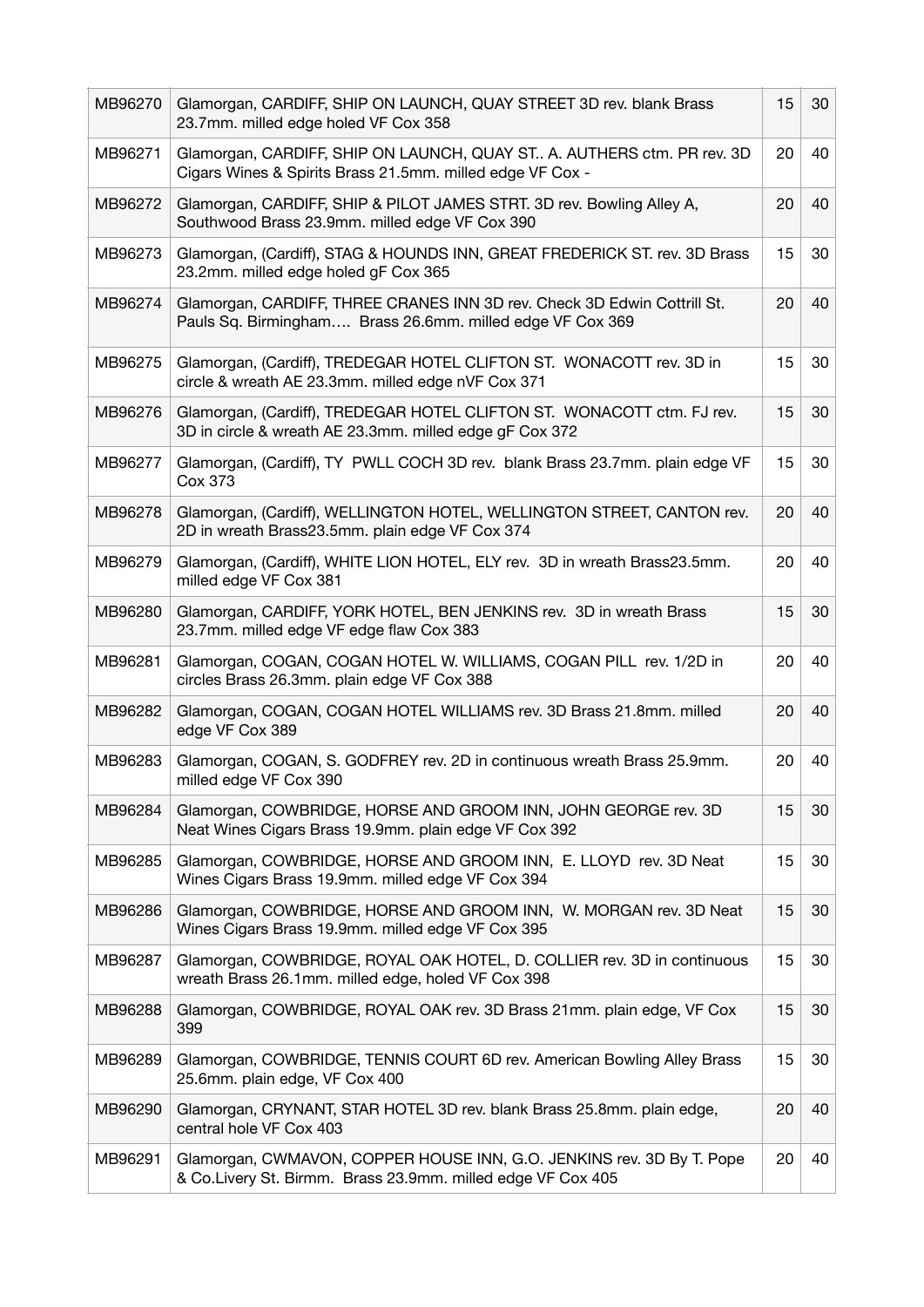| MB96292 | Glamorgan, CWMBACH, LIFE BOAT INN, D. JEREMIAH rev. 3D in circle & wreath<br>Brass 23.4mm. milled edge VF Cox -                                                                    | 20 | 40 |
|---------|------------------------------------------------------------------------------------------------------------------------------------------------------------------------------------|----|----|
| MB96293 | Glamorgan, CWMGWRACH, COLLIERS ARMS rev. 6D Brass 23.4mm. plain edge<br>VF Cox 414                                                                                                 | 20 | 40 |
| MB96294 | Glamorgan, CWMPARK, PARK HOTEL, JOHN HIGGON rev. 3D Brass 25.7mm.<br>plain edge VF Cox 416                                                                                         | 20 | 40 |
| MB96295 | Glamorgan, CWMTWRCH. CASTLE INN 3 rev. blank Brass 26.4mm. milled edge<br>nVF Cox 419                                                                                              | 20 | 40 |
| MB96296 | Glamorgan, CYMMER, COLLIERS 3D rev. wreath Brass 25.8mm. plain edge VF/F<br><b>Cox 421</b>                                                                                         | 20 | 40 |
| MB96297 | Glamorgan, (Deri), DARREN, BAILEY'S ARMS, JAS. WILLIAMS rev. 3D in circle<br>Brass 23.5mm. milled edge VF Cox 423                                                                  | 20 | 40 |
| MB96298 | Glamorgan, DERI, BAILEY'S ARMS, T. JENKINS WINE & SPIRIT MERCHANT rev.<br>3D Fine Ale Porter & Cigars, J. White 62 Pershore St. Birmingham Brass 25.7mm.<br>plain edge nVF Cox 424 | 20 | 40 |
| MB96299 | Glamorgan, DERI, BARGOED INN 4D rev. blank Brass 26mm. plain edge VF Cox -                                                                                                         | 20 | 40 |
| MB96300 | Glamorgan, DINAS, BRITHWEUNYDD HOTEL rev. 3D Brass 24.7mm. plain edge VF<br><b>Cox 427</b>                                                                                         | 20 | 40 |
| MB96301 | Glamorgan, DINAS, SWAN INN, EVAN THOMAS rev. 3D in wreath Brass 24.4mm.<br>milled edge VF Cox 432                                                                                  | 20 | 40 |
| MB96302 | Glamorgan, DINAS, TYNRCYMMER ARMS, T. MORRIS rev. 3D in wreath Brass<br>25.1mm. milled edge VF Cox -                                                                               | 20 | 40 |
| MB96303 | Glamorgan, DOWLAIS, CARDIGAN ARMS VICTORIA STREET, JOHN JONES rev.<br>3D in wreath Brass 23.4mm. milled edge VF Cox -                                                              | 20 | 40 |
| MB96304 | Glamorgan, DOWLAIS, CUBA INN, JOHN JAMES rev. 3 in wreath H. Smith Birm.<br>Brass 27.2mm. milled edge gVF Cox 437                                                                  | 20 | 40 |
| MB96305 | Glamorgan, DOWLAIS, FORGE HAMMER, HORSE STREET, SAMUEL POWELL rev.<br>3 in circle & wreath Brass 26.9mm. plain edge VG Cox 438                                                     | 10 | 20 |
| MB96306 | Glamorgan, DOWLAIS, KINGS HEAD INN, HIGH ST., T. LLOYD rev. 3D Fine Ale<br>Porter & Cigars, J. White 62 Pershore St. Birmingham Brass 25.6mm. plain edge VF<br><b>Cox 440</b>      | 20 | 40 |
| MB96307 | Glamorgan, DOWLAIS, VICTORIA INN, R R JONES rev. 3D Fine Ale & Spirits ctm.<br>two birds Brass 26.2mm. milled edge VG Cox 452                                                      | 10 | 20 |
| MB96308 | Glamorgan, EASTBROOK, SWAN INN, W.A. LOURIE 3D rev. blank Brass 23.9mm.<br>milled edge VF Cox 453                                                                                  | 20 | 40 |
| MB96309 | Glamorgan, EASTBROOK, SWAN INN 3D rev. blank Brass 23.7mm. milled edge<br>VF Cox 454                                                                                               | 20 | 40 |
| MB96310 | Glamorgan, FERNDALE, DYFFRYN HOTEL, T. LEWIS rev. 3D in wreath Brass<br>27mm. milled edge VF Cox -                                                                                 | 20 | 40 |
| MB96311 | Glamorgan, (Fochriw), VOCHREW, MOUNT PLEASANT rev. 3D in circle & wreath<br>Brass 26.3mm. milled edge VF Cox 457                                                                   | 20 | 40 |
| MB96312 | Glamorgan, FOCHRIW, WHITE HORSE HOTEL rev. 3D Brass 24.8mm. plain edge<br>VF Cox 458                                                                                               | 20 | 40 |
| MB96313 | Glamorgan, GELLI, TEMPERANCE HOTEL, DAN THOMAS rev. 3D in circle &<br>wreath Brass 23.7mm. milled edge VF Cox 459                                                                  | 20 | 40 |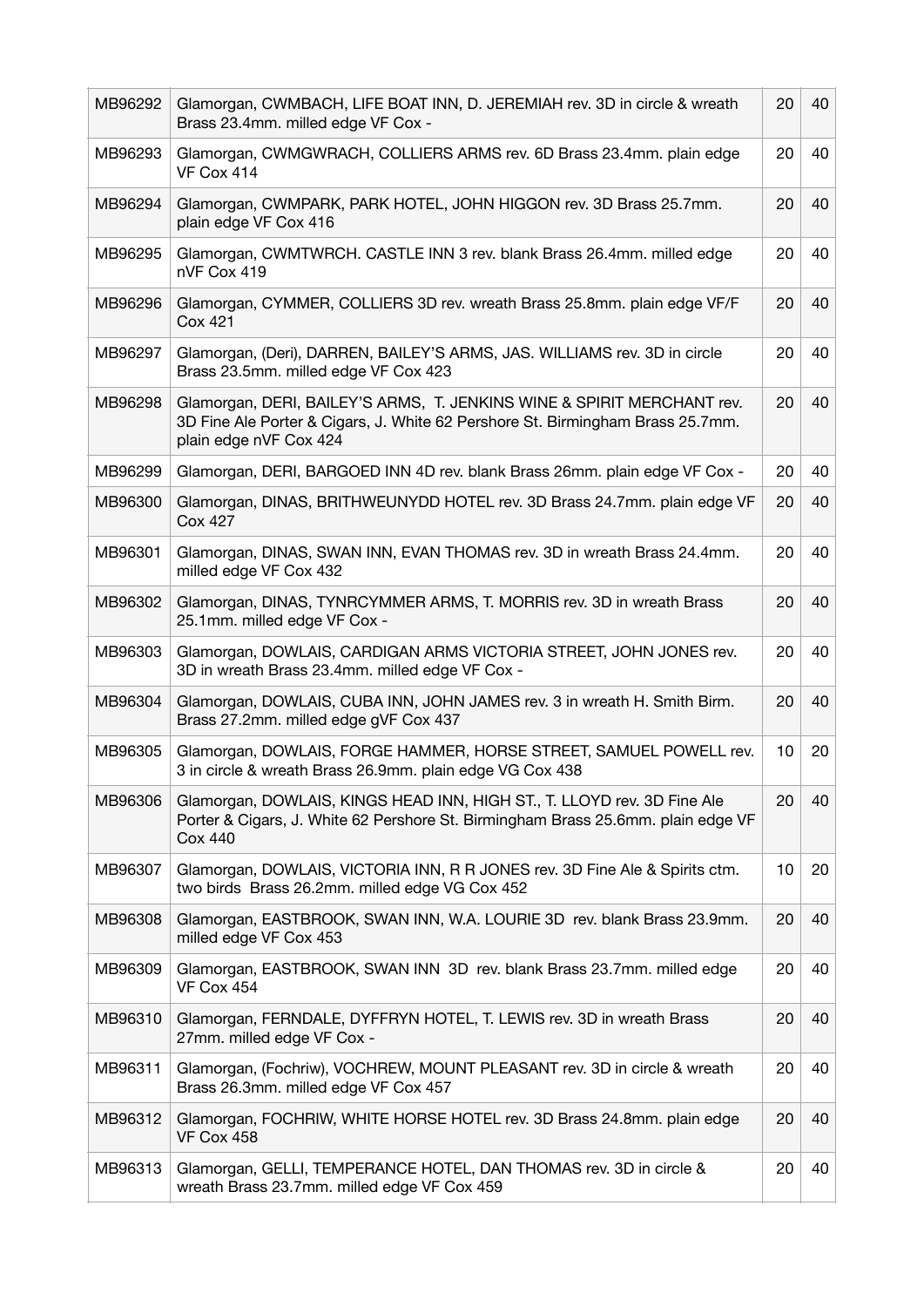| MB96314 | Glamorgan, GILFACH GOCH, GILFACH HOTEL rev. 3D Brass 23.9mm. milled edge<br>VF Cox 462                                                                                 | 15 | 30  |
|---------|------------------------------------------------------------------------------------------------------------------------------------------------------------------------|----|-----|
| MB96315 | Glamorgan, GILFACH GOCH, TALBOT HOTEL rev. 3D Made By T. Pope Newhall<br>St. Birmm. Brass 23.6mm. milled edge gVF Cox -                                                | 20 | 40  |
| MB96316 | Glamorgan, GLYN NEATH, CROWN HOTEL 6D rev. blank Brass 25.3mm. plain<br>edge, holed VF Cox 466                                                                         | 50 | 100 |
| MB96317 | Glamorgan, GLYN NEATH, DINAS ROCK HOTEL MR. IVOR THOMAS rev. 3D Brass<br>25.5mm. plain edge VF Cox 468                                                                 | 20 | 40  |
| MB96318 | Glamorgan, GLYN NEATH, LAMB & FLAG INN rev. 3D Brass 32mm. milled edge VF<br><b>Cox 469</b>                                                                            | 20 | 40  |
| MB96319 | Glamorgan, GLYN NEATH, MASONS ARMS rev. 3D Brass 26.8mm. plain edge VF<br>Cox- (see Cova 470)                                                                          | 20 | 40  |
| MB96320 | Glamorgan, (Gyfeillon), GLAN RHONDDA HOTEL rev. 3D Brass 25.9mm. plain<br>edge VF Cox 472                                                                              | 20 | 40  |
| MB96321 | Glamorgan, HIRWAIN, CARDIFF ARMS, R. BRAGG rev. 3D in wreath ? Durning<br>Brass 24mm. milled edge VF Cox-                                                              | 20 | 40  |
| MB96322 | Glamorgan, LALESTON, MACKWORTH ARMS, E. JONES rev. 3D in continuous<br>wreath, maker Vaughton Brass 25.8mm. milled edge nVF Cox 479                                    | 20 | 40  |
| MB96323 | Glamorgan, LLANDAFF, COW & SNUFFERS INN W. MATTHEWS rev. 3D S.A.<br>Daniell Makers, Lion Works Edward Street Parade Birmingham Brass 26.4mm.<br>milled edge VF Cox 481 | 20 | 40  |
| MB96324 | Glamorgan, LLANDAFF, COW & SNUFFERS J. BLOODWORTH rev. 3D Brass<br>26.4mm. plain edge VF Cox 482                                                                       | 20 | 40  |
| MB96325 | Glamorgan, LLANDAFF NORTH, PINEAPPLE, T. THOMAS 3D rev. blank Brass<br>25.4mm. plain edge VF Cox 487                                                                   | 20 | 40  |
| MB96326 | Glamorgan, LLANDAFF, RAILWAY HOTEL rev. 3D in wreath Brass 24.1mm. milled<br>edge VF Cox 489                                                                           | 20 | 40  |
| MB96327 | Glamorgan, LLANDOUGH, MERRY HOTEL HARRIERS, T.B. CLODE rev. 3D Brass<br>24.8mm. plain edge VF Cox 492                                                                  | 20 | 40  |
| MB96328 | Glamorgan, LLANDOUGH, MERRY HOTEL HARRIERS, T.B. CLODE, NEWBY<br>MAKER CARDIFF rev. 3D in wreath Brass 24.88mm. plain edge VF Cox -                                    | 20 | 40  |
| MB96329 | Glamorgan, LLANTRISSANT, HORSE & GROOM 3D rev. blank Brass 26.2mm.<br>milled edge, holed VF Cox 496                                                                    | 15 | 30  |
| MB96330 | Glamorgan, LLANTWIT MAJOR, SWAN INN, DAVID HOPKINS rev. 3D in wreath<br>Brass 23.5mm. milled edge, holed gF Cox 502                                                    | 10 | 20  |
| MB96331 | Glamorgan, MARDY. GLAM, ROYAL HOTEL rev. 6D in continuous wreath Vaughton<br>Brass 26mm. milled edge, VF Cox 506                                                       | 20 | 40  |
| MB96332 | Glamorgan, MAESTEG, ANGEL INN rev. 3D Brass 24.3mm. milled edge VF Cox -                                                                                               | 20 | 40  |
| MB96333 | Glamorgan, MAESTEG, CASTLE HOTEL, D. HARRIS rev. 3D in wreath Brass<br>24.2mm. milled edge VF Cox 507                                                                  | 20 | 40  |
| MB96334 | Glamorgan, MAESTEG, HORSE & GROOM HOTEL rev. blank ctm. MDT Brass<br>23.5mm. milled edge VF Cox 510                                                                    | 20 | 40  |
| MB96335 | Glamorgan, MAESTEG, TALBOT INN, W.J. rev. 3D Brass 19.8mm. plain edge, has<br>been buried nF See Cox A4 (6D)                                                           | 10 | 20  |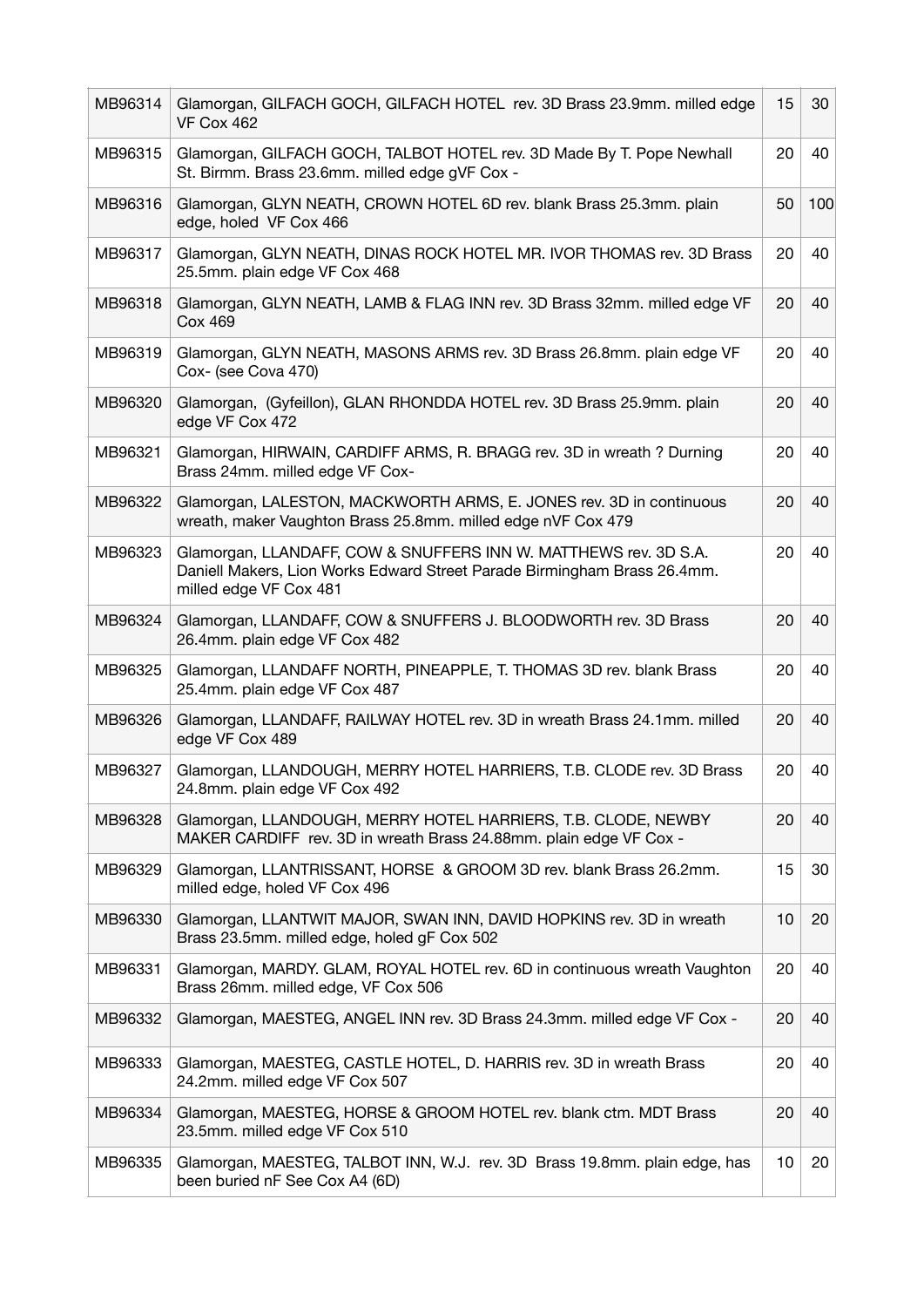| MB96336 | Glamorgan, MELINCOURT, GORED HOTEL, DAVIES rev. blank Brass 32.1mm.<br>plain edge VF Cox 517                                                                                                                       | 20 | 40 |
|---------|--------------------------------------------------------------------------------------------------------------------------------------------------------------------------------------------------------------------|----|----|
| MB96337 | Glamorgan, MERTHYR, BIRD IN HAND rev. Bowling Alley man bowling, H. Smith F.<br>Brass 22.7mm. milled edge VF Cox 520                                                                                               | 20 | 40 |
| MB96338 | Glamorgan, MERTHYR, boot, J. EVANS, HIDH ST. rev. 3D in circle. Brass 28.5mm.<br>plain edge VF Cox 521                                                                                                             | 20 | 40 |
| MB96339 | Glamorgan, MERTHYR, BRITANNIA INN 2D rev. blank. ctm. 38 Brass 26.1mm.<br>plain edge VF Cox 522                                                                                                                    | 20 | 40 |
| MB96340 | Glamorgan, MERTHYR, BUTCHERS ARMS INN rev. 3D Edwin Cottrill, St. Pauls<br>Sqr. Birmingham Brass 26.5mm. milled edge gF Cox 523                                                                                    | 20 | 40 |
| MB96341 | Glamorgan, MERTHYR, CARDIFF ARMS D. RICHARDS 3D rev. G. Green Billiard &<br>Bagatelle Table Maker 44 Albion St. Leeds Brass 26.4mm. milled edge VF Cox 524                                                         | 20 | 40 |
| MB96342 | Glamorgan, MERTHYR, CARDIFF ARMS D. RICHARDS 3D rev. blank Brass<br>24.9mm. plain edge, has been buried VG Cox -                                                                                                   | 10 | 20 |
| MB96343 | Glamorgan, MERTHYR, CARDIFF ARMS 4D rev. blank Brass 28.6mm. plain edge<br>VF Cox -                                                                                                                                | 15 | 30 |
| MB96344 | Glamorgan, MERTHYR, COURT ARMS W. REES rev. 3D in wreath Durning Brass<br>23.8mm. milled edge VF Cox 527                                                                                                           | 20 | 40 |
| MB96345 | Glamorgan, MERTHYR, eagle, J. DAVIES 52 HIGH ST. rev. 3D in circle AE 28.8mm.<br>plain edge VF Cox 528                                                                                                             | 20 | 40 |
| MB96346 | Glamorgan, MERTHYR TYDVIL, GLOBE INN HIGH ST., THOMAS HARRIS rev. 3D<br>maker W. Morris Patentee & Manufacturer 133 Broad St. Islington, Birmm.<br>bagatelle table E Cottrill Brass 26.2mm. milled edge VF Cox 531 | 25 | 50 |
| MB96347 | Glamorgan, MERTHYR, GREAT WESTERN HOTEL 2D rev. blank Brass 26.8mm.<br>milled edge VF Cox 534                                                                                                                      | 15 | 30 |
| MB96348 | Glamorgan, MERTHYR TYDFIL, KINGS ARMS star rev. 2D Brass 24.5mm.plain<br>edge VF Cox 535                                                                                                                           | 20 | 40 |
| MB96349 | Glamorgan, MERTHYR, MARDY HOTEL E.W. CHEGWIN rev. 3D in circle Brass<br>23.8mm.plain edge VF Cox 538                                                                                                               | 20 | 40 |
| MB96350 | Glamorgan, MERTHYR, MARKET TAVERN, JOHN OWENS rev. 3D, Henry Harper<br>Printers & Check Maker Newhall St. Dudley Brass 27.2mm. milled edge VF Cox<br>539                                                           | 20 | 40 |
| MB96351 | Glamorgan, MERTHYR, MORLAIS castle gate HIGH ST. E. REES rev. 3D in circle<br>AE 28.5mm. plain edge nVF Cox 540                                                                                                    | 20 | 40 |
| MB96352 | Glamorgan, MERTHYR, MORLAIS castle gate HIGH ST. J. LEONARD rev. 3D in<br>circle Brass 28.7mm. milled edge nVF Cox 541                                                                                             | 20 | 40 |
| MB96353 | Glamorgan, (Merthyr), MORLAIS CASTLE INN, E. DAVIES SKITTLE ALLEY rev. 3D<br>in circle & wreath CuNi 26.4mm. milled edge nVF Cox 543                                                                               | 20 | 40 |
| MB96354 | Glamorgan, (Merthyr), NEW DUKE BRIDGE STREET, HAND IN HAND SOCIETY<br>rev. blank Brass 25.9mm. milled edge VF Cox 545                                                                                              | 20 | 40 |
| MB96355 | Glamorgan, MERTHYR, OLD PATRIOT, J. WILLIAMS rev. 3D Bowling Green Merthyr<br>Brass 23.4mm. milled edge VF Cox 546                                                                                                 | 20 | 40 |
| MB96356 | Glamorgan, (Merthyr), PRINCE OF WALES NANTGWENITH 2 1/2 Spink London<br>rev. blank Brass 26mm. milled edge VF Cox 549                                                                                              | 20 | 40 |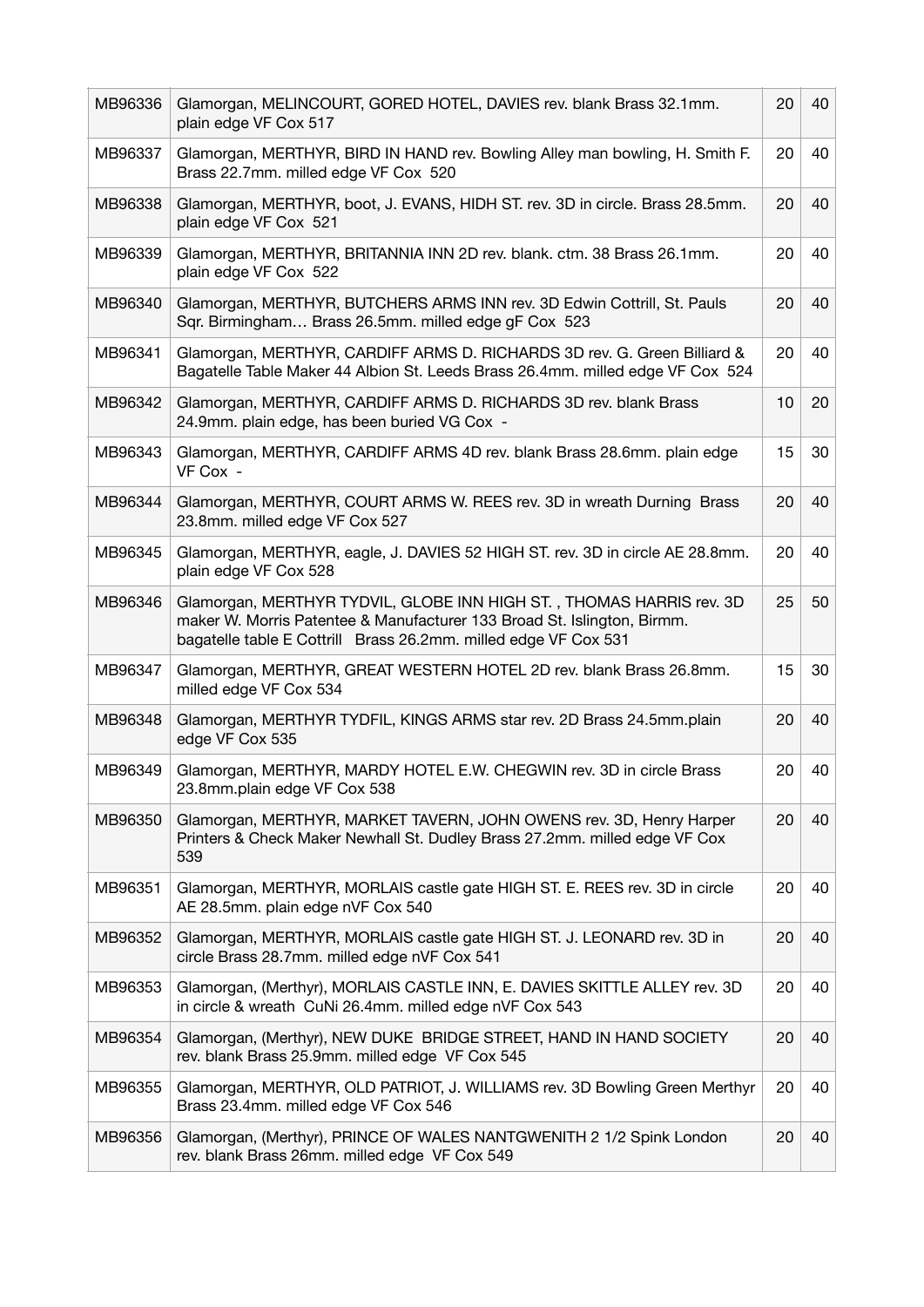| MB96357 | Glamorgan, MERTHYR TYDVIL, STAR INN, WILLIAM GRIFFITHS rev. 3D, W. Morris<br>Patentee & Manufacturer 133 Broad St. Islington, Birmm. bagatelle table E Cottrill<br>Brass 26.6mm. milled edge VF Cox 550 | 20 | 40 |
|---------|---------------------------------------------------------------------------------------------------------------------------------------------------------------------------------------------------------|----|----|
| MB96358 | Glamorgan, MERTHYR, STATION HOTEL rev 3 1/2D Brass 24.3mm. milled edge<br><b>VF Cox 557</b>                                                                                                             | 20 | 40 |
| MB96359 | Glamorgan, MORRISTON, UNION INN rev. 2D in circle & border Brass 24.3mm.<br>milled edge VF Cox 559                                                                                                      | 15 | 30 |
| MB96360 | Glamorgan, MOUNTAIN ASH, BRUCE HOTEL rev. 3D T. Pope & Co. Makers Livery<br>St. Birmm. Brass 23.7mm. milled edge VF Cox 561                                                                             | 20 | 40 |
| MB96361 | Glamorgan, MOUNTAIN ASH, BUSH INN, GEORGE WYATT rev. 3D in wreath H.<br>Harper Brass 27mm. milled edge F Cox 562                                                                                        | 15 | 30 |
| MB96362 | Glamorgan, MOUNTAIN ASH, MISKIN INN 3D rev. blank Brass 26.2mm. plain<br>edge, dented at top F Cox 565                                                                                                  | 10 | 20 |
| MB96363 | Glamorgan, MOUNTAIN ASH, NAPIERS HOTEL 3D rev. blank Brass oval 30.8x<br>23.8mm. plain edge, nVF Cox -                                                                                                  | 20 | 40 |
| MB96364 | Glamorgan, (Nantymoel), COURT HOTEL, COLMAN rev. 3D Brass 25.2mm. plain<br>edge nVF Cox 573                                                                                                             | 15 | 30 |
| MB96365 | Glamorgan, NEATH, ALBERT INN, V. PAYNE rev. blank Brass 25.2mm. plain edge<br>VF Cox 576                                                                                                                | 15 | 30 |
| MB96366 | Glamorgan, NEATH, ALBERT INN rev. 3D in circle & wreath Brass 26.3mm. milled<br>edge, holed gF Cox 577                                                                                                  | 10 | 20 |
| MB96367 | Glamorgan, NEATH, ANCIENT BRITON rev. 3D in wreath Brass 23.9mm. milled<br>edge, stained VF Cox 580                                                                                                     | 15 | 30 |
| MB96368 | Glamorgan, NEATH, BIRD IN HAND 3D rev. Thomas Jones Neath Brass 23.3mm.<br>milled edge nVF Cox 582                                                                                                      | 15 | 30 |
| MB96369 | Glamorgan, NEATH, BIRD IN HAND, N.R. PHILLIPS rev. 3D Brass 23.9mm. plain<br>edge VF Cox 583                                                                                                            | 20 | 40 |
| MB96370 | Glamorgan, NEATH, BIRD IN HAND, GEORGE REES rev. blank Brass 25.7mm.<br>plain edge VF Cox 585                                                                                                           | 20 | 40 |
| MB96371 | Glamorgan, NEATH, BLUE BELL HOTEL rev. blank Brass 26mm. plain edge VF Cox<br>586                                                                                                                       | 20 | 40 |
| MB96372 | Glamorgan, (Neath), MELLINGRYTHAM, CAMBRIAN 3 rev. J. Taylor Proprietor<br>Brass 22.6mm. milled edge VF Cox 587                                                                                         | 20 | 40 |
| MB96373 | Glamorgan, NEATH, CASTLE WINE VAULTS rev. 3D E. Cottrill Coin & Press Maker<br>52 St. Pauls Sqr. Birmingham AE 23.2mm. milled edge VF Cox 589                                                           | 20 | 40 |
| MB96374 | Glamorgan, NEATH, CENTRE INN, T. SULLY rev. 3D Brass 25.2mm. plain edge VF<br><b>Cox 591</b>                                                                                                            | 20 | 40 |
| MB96375 | Glamorgan, NEATH, COMMERCIAL HOTEL, J. STANDING rev. 3D in circle Brass<br>23.9mm. milled edge nVF Cox 593                                                                                              | 20 | 40 |
| MB96376 | Glamorgan, (Neath?), HOUSE OF LORDS rev. 1/2 CuNi 21.4mm. plain edge nF<br>$Cox -$                                                                                                                      | 10 | 20 |
| MB96377 | Glamorgan, NEATH BOROUGH ARMS, H. HOPKINS rev. 3D Brass 25.2mm. plain<br>edge, has been buried gF Cox -                                                                                                 | 15 | 30 |
| MB96378 | Glamorgan, NEATH & BRECON HOTEL rev. 3D in wreath Brass 24.3mm. plain<br>edge, has been buried nVF Cox 597                                                                                              | 15 | 30 |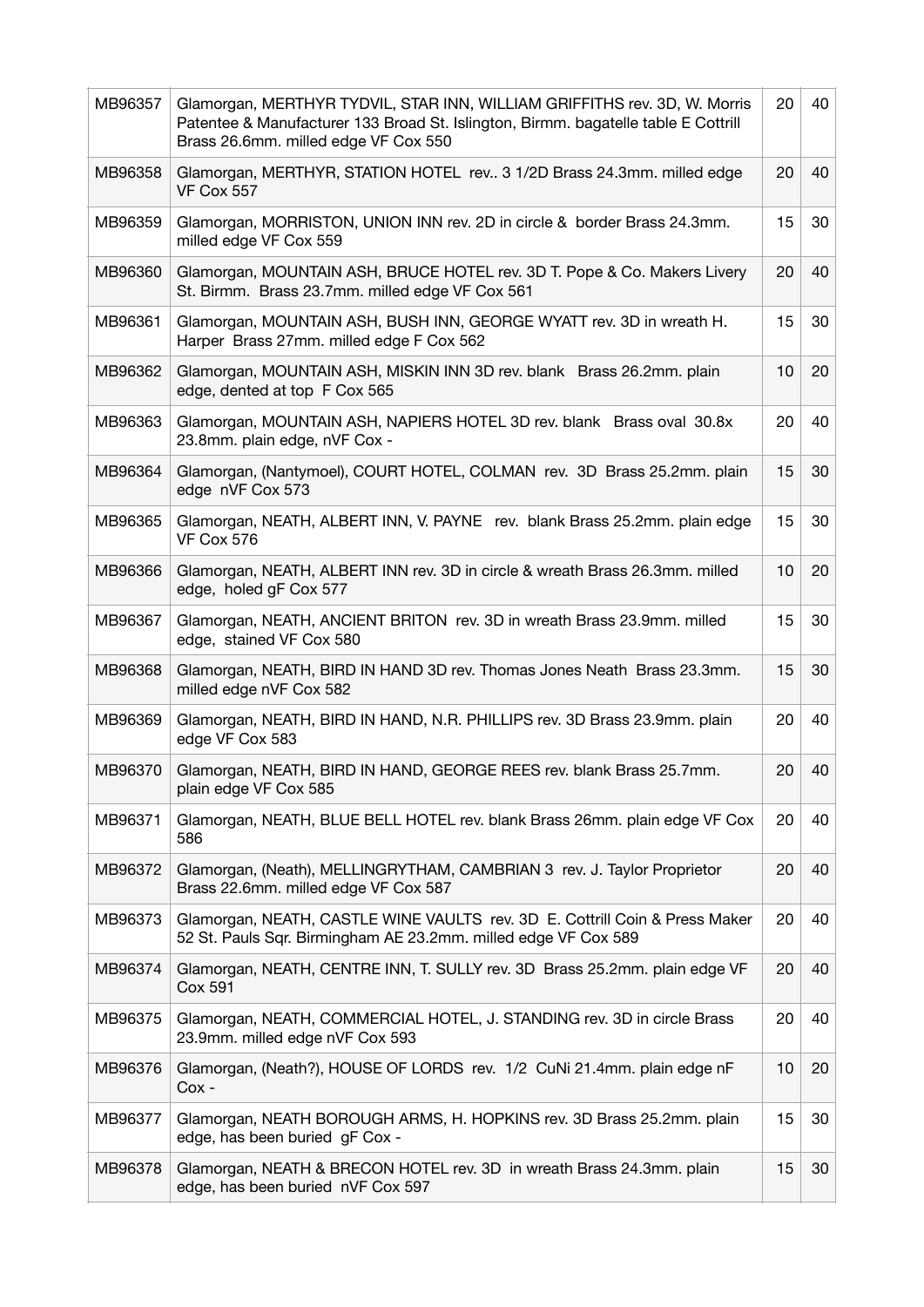| MB96379 | Glamorgan, NEATH & BRECON HOTEL, DAVID EVANS rev. 3D in circle & wreath<br>Brass 24.3mm. plain edge, holed VF Cox 599                                                                               | 15  | 30  |
|---------|-----------------------------------------------------------------------------------------------------------------------------------------------------------------------------------------------------|-----|-----|
| MB96380 | Glamorgan, NEATH, NEATH& BRECON HOTEL, H. RICHARDS rev. 3D Brass<br>24.3mm. plain edge, rough hole nVF Cox 600                                                                                      | 15  | 30  |
| MB96381 | Glamorgan, NEATH, RAILWAY INN, O. PAGE rev. 3D Brass 24mm. plain edge, VF<br>Cox 601                                                                                                                | 20  | 40  |
| MB96382 | Glamorgan, NEATH, RAILWAY INN, C. MORRIS rev. 3D Brass 24.3mm. plain edge,<br>VF Cox 603                                                                                                            | 20  | 40  |
| MB96383 | Glamorgan, NEATH, ROYAL EXCHANGE 3D rev. A.H.R. Brass 23.7mm. milled<br>edge, VF Cox 604                                                                                                            | 20  | 40  |
| MB96384 | Glamorgan, NEATH, ST IVES INN 3D rev. T. Roberts Neath Brass 23.4mm. milled<br>edge, VF Cox 606                                                                                                     | 20  | 40  |
| MB96385 | Glamorgan, NEATH, WYNDHAM ARMS, LEN. THOMAS rev. 3D in wreath Brass<br>24.1mm. milled edge nVF Cox 609                                                                                              | 20  | 40  |
| MB96386 | Glamorgan, NEATH, WYNDHAM ARMS, W.H. JONES rev. 3D Brass 25.3mm. plain<br>edge VF Cox 611                                                                                                           | 20  | 40  |
| MB96387 | Glamorgan, NEATH, WYNDHAM ARMS, T. THOMAS rev. 3D Brass 25.6mm. plain<br>edge VF Cox 612                                                                                                            | 20  | 40  |
|         | <b>Other Properties, British and overseas tokens</b>                                                                                                                                                |     |     |
| MB96388 | Medieval English Jeton, Sterling type, Crowned Kings head stars by neck, pellet &<br>star border rev. cross with rosettes in quarters, pellet border - Mernick 2d.35/7 AE<br>20mm. detector find VG | 8   | 16  |
| MB96389 | 17th century tokens Oxfordshire 156, Oxford, Will Morrell At Ye Crowne, crown<br>1/4d M WA VF                                                                                                       | 20  | 40  |
| MB96390 | Somerset 6, Bath City 1/4d 1670 rev. City Arms nVF                                                                                                                                                  | 15  | 30  |
| MB96391 | Somerset 124, Freshford, John Curle Senior 1/4d 1663 rev. bell detector find VG                                                                                                                     | 10  | 20  |
| MB96392 | Somerset 126, Freshford, John Curle Junior 1/4d 1666 rev. Family Arms, metal<br>detector find F                                                                                                     | 10  | 20  |
| MB96393 | Somerset 138, Frome, William Whitchurch 1/4d 1651 Grocers Arms, metal<br>detector find gF                                                                                                           | 10  | 20  |
| MB96394 | Somerset 148, Glastonbury, Henry Gitch 1/4d G HA Mercer rev Glastonbury Tor,<br>metal detector find G                                                                                               | 3   | 6   |
| MB96395 | Somerset 227, Taunton Town 1/4d 1667 2 pellets & rosette over T nF                                                                                                                                  | 5   | 10  |
| MB96396 | Wiltshire 14, Bradford on Avon, William Chandler 1/4d 1663 Grocers Arms VG                                                                                                                          | 10  | 20  |
| MB96397 | Wiltshire 237, Swindon, Henry Munday 1/2d 1665 Tallowchandlers Arms nF                                                                                                                              | 10  | 20  |
| MB96398 | Worcestershire 100, Stourbridge, Johnathan Bytler Mercer 1/2d 1665 VF                                                                                                                               | 100 | 200 |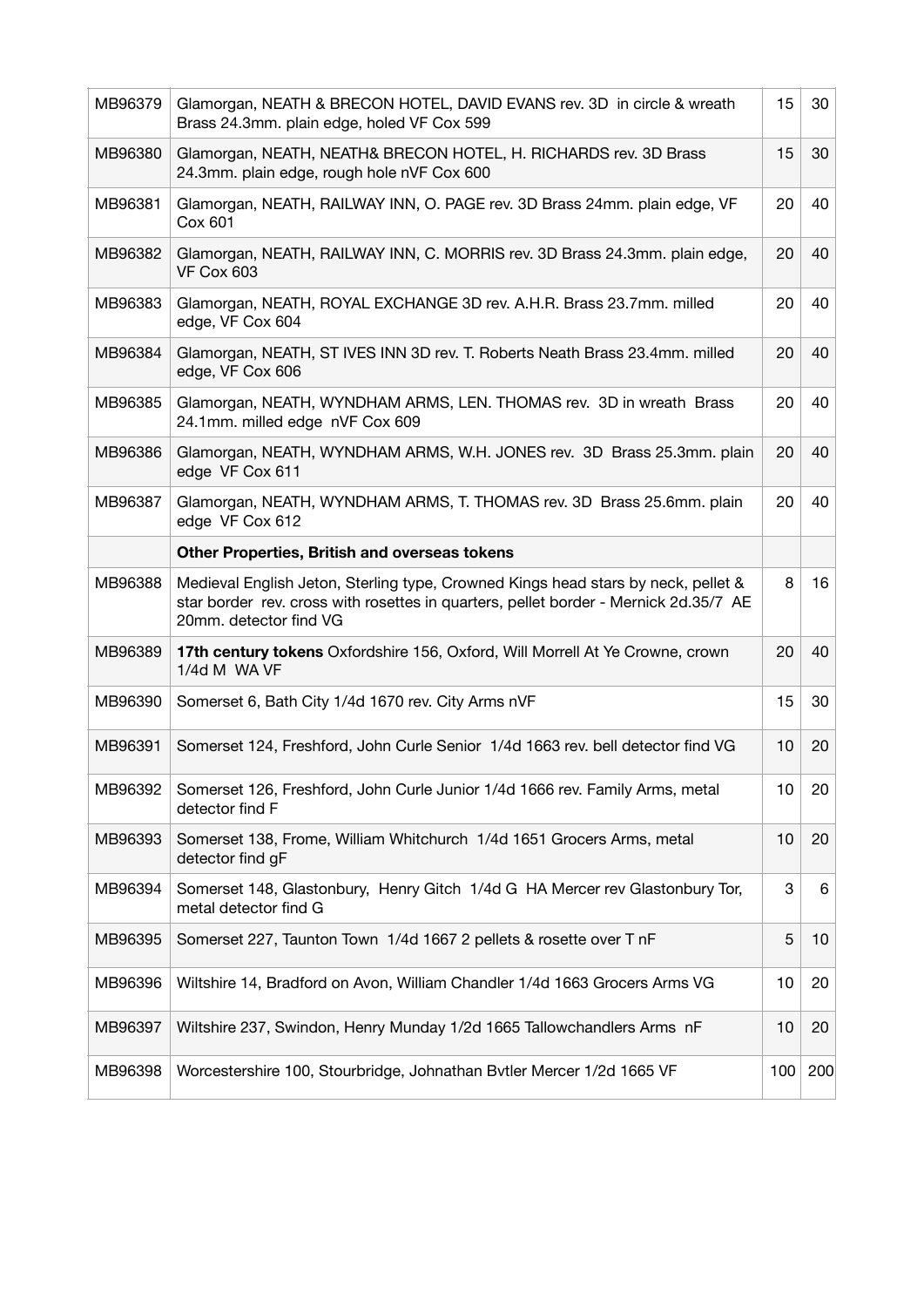| MB96399 | Medal relating to 17th c. token IOHN GIDLEY OF LONDON CHIRXR GEON rev.<br>BORNE MAY 21 1632 around shield with tower AE 24.8mm. G/F John Gidley<br>(1632-1713) was a surgeon in London, he commissioned a portrait medal when he<br>was 50 in 1683 and this medal was probably made then. He issued a token in<br>Hatherleigh Devon (W174), MI i 269 (a gEF example sold at DNW 9th October<br>2019 Lot 3487 for £480+) | 30             | 60  |
|---------|-------------------------------------------------------------------------------------------------------------------------------------------------------------------------------------------------------------------------------------------------------------------------------------------------------------------------------------------------------------------------------------------------------------------------|----------------|-----|
| MB96400 | 18th century tokens Kent 16, Dover, Horn's Library, William Pitt portrait r. rev. arms<br>1/2d 1794 edge HORN'S LIBRARY gVF                                                                                                                                                                                                                                                                                             | 15             | 30  |
| MB96401 | Middlesex 162, Skidmore 1d, South Sea House rev arms Edge I PROMISE TO PAY<br>ON DEMAND THE BEARER ONE PENNY EF much lustre                                                                                                                                                                                                                                                                                             | 80             | 160 |
| MB96402 | Middlesex 276, Carter 32 Jermyn St. Ladies Shoes 1/2d 1795 edge \\\\ VF                                                                                                                                                                                                                                                                                                                                                 | 10             | 20  |
| MB96403 | Middlesex 306 I Fowler Whale Fishery rev. Neptune1/2d 1794 plain edge F                                                                                                                                                                                                                                                                                                                                                 | $\overline{7}$ | 14  |
| MB96404 | Middlesex 336b, R Heslop, Can You Do So Man & monkey 1/2d 1794 plain edge<br>gF                                                                                                                                                                                                                                                                                                                                         | 10             | 20  |
| MB96405 | Middlesex 354. Lackington bookseller, bust 3/4 left rev. Fame EF                                                                                                                                                                                                                                                                                                                                                        | 15             | 30  |
| MB96406 | Middlesex 467, Richardson Goodluck & Co. Lottery 1/2d 1795 plain edge gVF                                                                                                                                                                                                                                                                                                                                               | 12             | 24  |
| MB96407 | Middlesex 1017c, Map of France rev. May Great Britain 1/2d 1794 edge Payable<br>In London Bristol & Lancaster VF                                                                                                                                                                                                                                                                                                        | 10             | 20  |
| MB96408 | Middlesex 1156, Isaac Newton portrait I. rev. Britannia seated 1/4d 1793 AE<br>21.3mm. plain edge nVF                                                                                                                                                                                                                                                                                                                   | 5              | 10  |
| MB96409 | Suffolk 29, Bury, Abbey gateway rev. book Rackham's Circulated Library, Edge OR<br>AT LEATHERDALES HARLESTON NORFOLK VF                                                                                                                                                                                                                                                                                                 | 12             | 24  |
| MB96410 | Sussex 6, Brighton, Officer standing rev. battle scene 1/2d plain edge nVF                                                                                                                                                                                                                                                                                                                                              | 35             | 70  |
| MB96411 | Sussex 21, Eastbourne, Fisher's Library & Lounge 1/2d 1796 rev. Prosperity to The<br>Gentry Edge CELEBRATED FOR SEA AIR & SEA BATHING F some edge nicks                                                                                                                                                                                                                                                                 | 8              | 16  |
| MB96412 | Warwickshire 30, The Birmingham Poet 1D portrait r. rev. Britons Behold in<br>wreath Edge MANUFACTURED BY LUTWYCHE BIRMINGHAM Brass nVF some<br>edge nicks                                                                                                                                                                                                                                                              | 20             | 40  |
| MB96413 | Warwickshire 47, Shakespeare I. rev. female seated 1791 1/2d Edge plain VF                                                                                                                                                                                                                                                                                                                                              | 8              | 16  |
| MB96414 | Warwickshire 71a, Dr Samuel Johnson portrait r. rev. 3 rampant lions 1/2d Edge<br>BIRMINGHAM W'HAMPTON OR LITCHFIELD nVF                                                                                                                                                                                                                                                                                                | 10             | 20  |
| MB96415 | Warwickshire 120, Birmingham, Bisset's Museum & Fancy Picture Manufactory<br>temple interior rev. vases & obelisks 1/2d Edge plain VF                                                                                                                                                                                                                                                                                   | 10             | 20  |
| MB96416 | Warwickshire 120, Birmingham, Bisset's Museum & Fancy Picture Manufactory<br>temple interior rev. vases & obelisks 1/2d Edge plain gEF                                                                                                                                                                                                                                                                                  | 15             | 30  |
| MB96417 | Warwickshire 117, Birmingham. P Kempson, Barracks Erected 1793 1/2d rev. Arms<br>VF                                                                                                                                                                                                                                                                                                                                     | 12             | 24  |
| MB96418 | Warwickshire 202, Birmingham. P Kempson, New Brass Works 1796 1/2d rev.<br>Arms nEF                                                                                                                                                                                                                                                                                                                                     | 20             | 40  |
| MB96419 | Warwickshire 208, Birmingham. P Kempson, Hotel Erected MDCCLXXII 1/2d rev.<br>Arms EF                                                                                                                                                                                                                                                                                                                                   | 20             | 40  |
| MB96420 | Warwickshire 212, Birmingham. P Kempson, Soho Manufactory Erected 1764 1/2d<br>rev. Arms EF                                                                                                                                                                                                                                                                                                                             | 20             | 40  |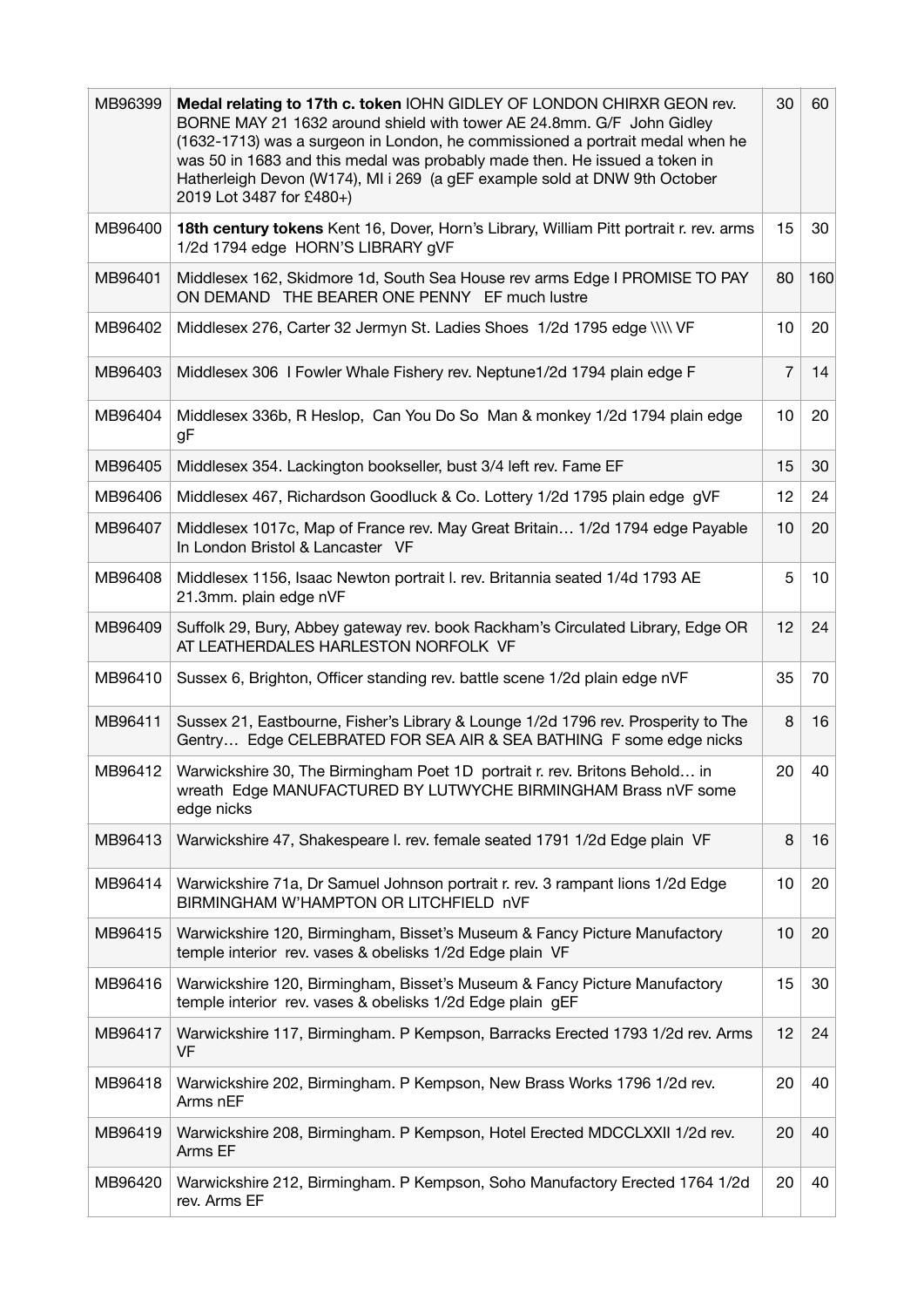| MB96421 | Warwickshire. 491a Birmingham, John Howard rev. HH cypher 1/4d 1792 F                                                                                                             | $\overline{4}$ | 8   |
|---------|-----------------------------------------------------------------------------------------------------------------------------------------------------------------------------------|----------------|-----|
| MB96422 | Scotland, Angus 9, Brechin, Smith & Wilson, church rev. East Mill 1/2d 1801 plain<br>edge F                                                                                       | 10             | 20  |
| MB96423 | Scotland, Angus 39bis., Dundee, JM & Co monogram rev. sentry 1/4d plain edge<br><b>VF</b>                                                                                         | 30             | 60  |
| MB96424 | Scotland, Lanark 47, Glasgow Retailers Token rev. city arms 1/4d plain edge F                                                                                                     | 7              | 14  |
| MB96425 | Scotland, Lothian 116, Edinburgh, J Reynolds ship rev. Saint Leonards 1/4d plain<br>edge F                                                                                        | 20             | 40  |
| MB96426 | Wales, Anglesey 396, Parys Miners Druid 1/2d 1791 Edge Payable at Lancaster<br>London or Bristol gF                                                                               | 7              | 14  |
| MB96427 | Spence's countermarked coin: SPENCE'S PLAN YOU FOOLS rev.<br>PARTNERSHIP IN LAND countermarked on halfpenny size blank 26.5mm. 7.22g.<br>ctm. VF                                  | 120            | 200 |
| MB96428 | Evasion halfpenny, Atkins 376, GULIELMUS SHAKESPEAR portrait I. rev.<br>BRITANNIA RULES. Britannia seated no date VG                                                              | 7              | 14  |
| MB96429 | 19th century copper tokens Withers 205, Birmingham & Warwickshire crown rev.<br>One Penny 1812 nVF                                                                                | $\overline{7}$ | 14  |
| MB96430 | BUFS unofficial farthings Withers 120, Bath, H Baldwin's Tea Market 3, Bridge St.<br>rev. Exhibition Palace 1851 AE 22mm. VF                                                      | 30             | 60  |
| MB96431 | Withers 130, Bath Collins & Co Grocer Chinaman rev. scale on tea chest 14 Cheap<br>St AE 21.7mm. gVF                                                                              | 30             | 60  |
| MB96432 | Withers 140, Bath F. Hamper Jeweller rev. 18 Old Bond Street Brass 22.6mm. VF                                                                                                     | 20             | 40  |
| MB96433 | Withers 4530, Salford, Robt. Entwistle & Co. Bank Parade rev. Tea & Coffee<br>Merchant eagle AE gF                                                                                | 6              | 12  |
| MB96434 | Withers 4955, Uxbridge School rev. tortoise AE gF                                                                                                                                 | 6              | 12  |
| MB96435 | Withers 4990, Walsall, Scholey, Alliance Coffee House beehive rev. Scholey Agent<br>Bookseller, Bookbinder AE EF                                                                  | 12             | 24  |
| MB96436 | Ireland, Withers 5740, Cork, Wm. Fitz Gibbon & Co. Merchants rev. similar AE nVF                                                                                                  | 5              | 10  |
| MB96437 | Wales, Withers 7014, Swansea 1832 rev. beehive Paid AE 18.9mm. nEF                                                                                                                | 6              | 12  |
| MB96438 | Scotland, Withers 7070a, Edinburgh, Caverhill & Co. 40 Princes Street rev. St<br>Andrew, silk & ribbon warehouse 1825 AE F                                                        | 6              | 12  |
| MB96439 | 19th tokens The New Birmingham Tokens 1894 city arms rev. Mason's college I<br>D&M AE 28mm. EF W. J. Davis and J. Macmillan tokens 100 years after<br>Kempson's series            | 20             | 40  |
| MB96440 | The New Birmingham Tokens 1894 city arms rev. Technical School D&M AE 28mm.<br>VF W. J. Davis and J. Macmillan tokens 100 years after Kempson's series                            | 15             | 30  |
| MB96441 | Tickets and Passes Bath rev. blank Brass 31.7mm. milled edge VF Minnitt &<br>Young 2                                                                                              | 20             | 40  |
| MB96442 | Birmingham Pleasure Gardens, Kerby's Pools 3D rev. similar Brass 28.8mm. milled<br>edge EF Davis & Waters 61/127                                                                  | 20             | 40  |
| MB96443 | (Brighton), Council Members Pass numbered 92 rev. Arms of Brighton Brass oval<br>37x23.6mm. loop at top, with enamel on rev. and the number on the obv., much<br>enamel missing F | 15             | 30  |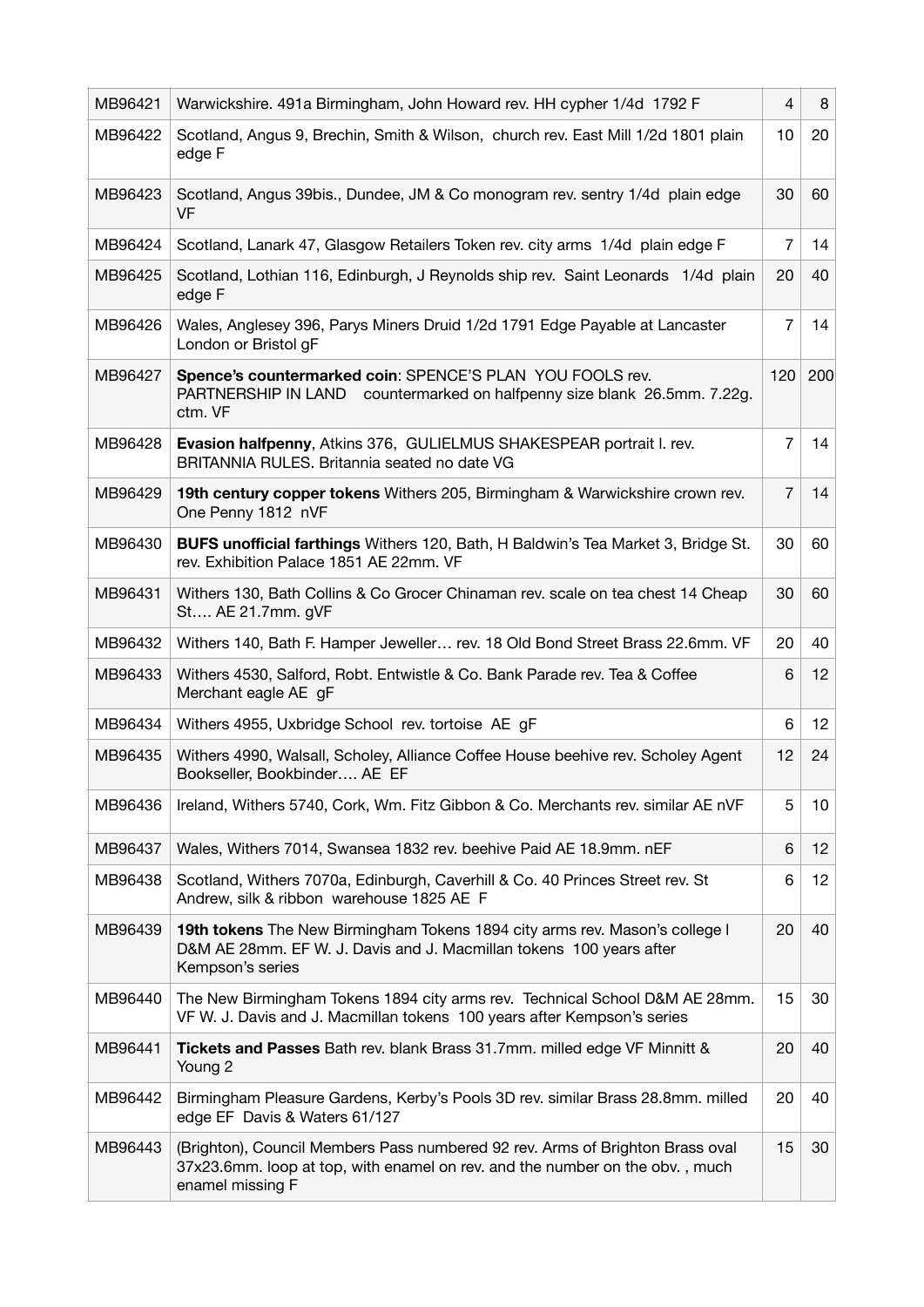| MB96444 | Sir Samuel Hannay's Only Infallible Preventive of a Certain Disease rhinoceros r.<br>rev. Sold Price 10s 6d at No 7 Winsey Street AE 27mm weak in middle of rev.<br>nEF Batty I, 947; Hannah, SCMB 1965, pp.207-8; 178 | 20 | 40 |
|---------|------------------------------------------------------------------------------------------------------------------------------------------------------------------------------------------------------------------------|----|----|
| MB96445 | (London), Canonbury House rev. Refreshment Ticket 6D AE 28.1mm. milled edge<br>VF Withers (3) 1306, DW 66,164                                                                                                          | 20 | 40 |
| MB96446 | London, T G Middlebrook Free Museum, Largest Egg in the World, flag rev. bugle<br>from 7th Lancers Charge of the Light Brigade AE 32.5mm. VF Withers (3) 3050                                                          | 20 | 40 |
| MB96447 | (London?). Newmarket Club 3D rev. Lion Tavern maker Neal Percival St. Brass<br>25.7mm. nVF Withers (3) 1861                                                                                                            | 15 | 30 |
| MB96448 | J A rev. School Coin in wreath Brass 25.5mm. F reference: Davis & Waters p 237,<br>266                                                                                                                                 | 10 | 20 |
| MB96449 | Wigan, Princes Cinema, Charlie Chaplin in The Gold Rush February 8th 1926<br>Brass advertising ticket Brass 26.3mm. VF Withers (3) 937                                                                                 | 15 | 30 |
| MB96450 | Scotland, Methven Castle Pass rev. arms of the Smythe family Pewter 34.4mm.<br>small hole at top has been buried ? F Withers (3) 1142                                                                                  | 20 | 40 |
| MB96451 | Mining ASHBURNHAM COLLIERIES numbered 87 rev. blank Brass 38mm. holed<br>VF 1918-22 Cwm Capel Colliery Burry Port                                                                                                      | 30 | 60 |
| MB96452 | (Cwm Capel Colliery) E.M. Co. LIMITED rev. numbered 528 Brass 38.3mm. hole F<br>Elliot's Metals Company Limited owners of Cwm Capel Colliery 1884-98                                                                   | 30 | 60 |
| MB96453 | Minting Royal Mint, Mint Arms rev. TESTESTEST  2 Aluminium 23mm. milled<br>edge nVF Decimalisation period c. 1970                                                                                                      | 20 | 40 |
| MB96454 | The Mint Birmingham Limited round Birmingham Arms with supporters rev.<br>Manufacturers of Non Ferrous Alloys in Sheets strip wire blanks tubes stampings<br>etc. and Coinage Cu-Ni 25.5mm. 5.56g. VF Sweeny Adv. 30   | 20 | 40 |
| MB96455 | Birmingham Mint Portrait of Managing Director W R P King. nickel plated iron<br>29mm. gVF See Sweeny Adv 60                                                                                                            | 10 | 20 |
| MB96456 | Minting, Kings Norton Mint, rampant lion KN rev. Casino Leone Cu-Ni 28.5mm. EF<br>Whitmore lists as Sierra Leone                                                                                                       | 20 | 40 |
| MB96457 | Kings Norton Metal Co. L. d. Birm Athena, helmeted portrait I. rev. mounted warrior<br>I. in Greek key border Brass 25.4mm gEF minting                                                                                 | 25 | 50 |
| MB96458 | Transport Birmingham Corporation Tramways Depot ctm D rev. blank Brass<br>octagonal 32mm.                                                                                                                              | 5  | 10 |
| MB96459 | Birmingham Corporation Tramways arms rev. 1d red plastic 20mm. plus 1 1/2D<br>green plastic 23mm 2 pieces nVF Smith 80AA + 80 AM                                                                                       | 5  | 10 |
| MB96460 | Birmingham City Transport arms rev. 1 12/d green plastic 23mm. plus 2D orange<br>plastic 23mm 2 pieces VF & nF Smith 80 CB & 80 CD                                                                                     | 5  | 10 |
| MB96461 | LM&SR Saltley M.P. numbered 131 rev. blank 32.5mm. VF London Midland &<br>Scottish Railway                                                                                                                             | 6  | 12 |
| MB96462 | LM&SR Traffic Dept. Lawley St. Depot. numbered 93 rev. blank square 32.8mm. VF<br>London Midland & Scottish Railway                                                                                                    | 6  | 12 |
| MB96463 | Wolsey Motors (1927) Ltd numbered 2675++ rev. blank AE 28.5mm. holed has<br>been buried F automobile                                                                                                                   | 5  | 10 |
| MB96464 | Military Depot Oxfordshire Light Infantry, 3D rev. similar Zinc octagonal 30mm. VF<br>Yarwood BMT 147 (reference taken from 107 Army & Navy catalogue illustration)                                                    | 20 | 40 |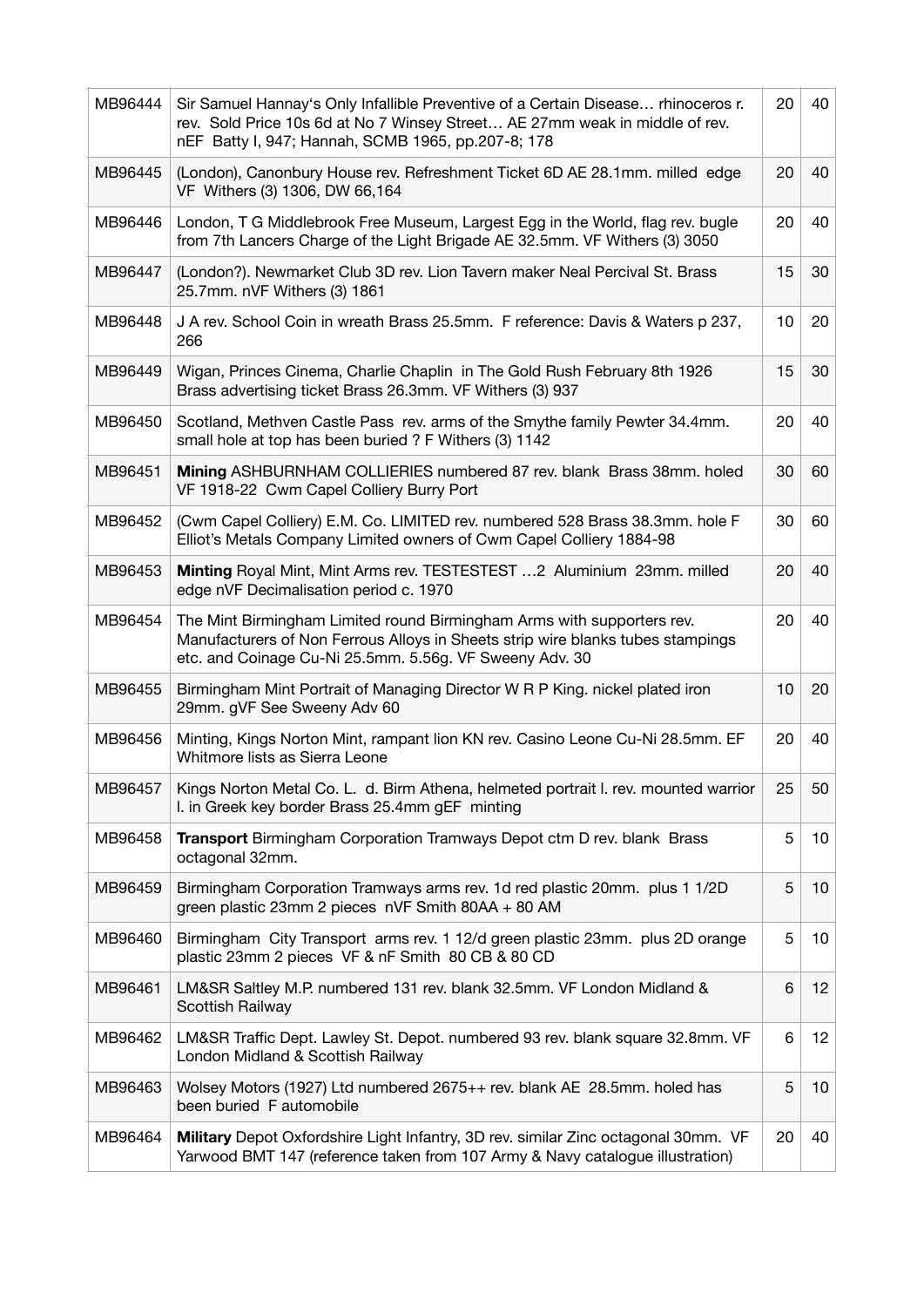| MB96465 | Egypt, pair of plastic NAAFI tokens Valid in N.A.A.F.I. Egypt Only rev. badge green<br>plastic 25.7mm. + Valid in N.A.A.F.I. Egypt Only 1/4 rev. badge red plastic 22mm.<br>2 pieces VF Yarwood NE2 & 3 | 10             | 20  |
|---------|---------------------------------------------------------------------------------------------------------------------------------------------------------------------------------------------------------|----------------|-----|
| MB96466 | Group of 3 Formica tokens (WW2 period), NAAFI France 1/4 Franc (Yarwood NF4),<br>British Armed Forces 1d & 1/2d (Yarwood BAF 2 & 1) VF                                                                  | 10             | 20  |
| MB96467 | Pub checks and tavern tokens (Birmingham), Kingsheath, Hare & Hounds Hotel<br>3D rev. Choice Ales Wines Spirits Cigars &c. Brass 23.5mm. milled edge gVF<br>Whitmore 2121                               | 8              | 16  |
| MB96468 | (Birmingham), Selly Oak, Village Bells Sick & Dividend Society rev. 3d in wreath<br>Brass 25.9mm. milled edge gVF Whitmore 3565                                                                         | 8              | 16  |
| MB96469 | (London), Barnsbury, Albion, John Davey rev. 11/2D Three Half Pence WJ Taylor AE<br>28.3mm. plain edge VF                                                                                               | 20             | 40  |
| MB96470 | (London, Soho), Crown & Apple-Tree Berwick St., Oxford St., R Robinson rev. 1D<br>One Penny WJ Taylor AE 28.3mm. plain edge VF                                                                          | 20             | 40  |
| MB96471 | (London), Green Man J. Bellinger, Hoxton St. N. rev. 1 1/2D Three Half Pence WJ<br>Taylor Brass 28.4mm. plain edge VF                                                                                   | 20             | 40  |
| MB96472 | (London), Millwall, Anchor & Hope, W H Elmy rev. 2D Two Pence WJ Taylor Brass<br>28.4mm. plain edge cleaned VF                                                                                          | 20             | 40  |
| MB96473 | (London), Pimlico, General Napier J. V. Southcott, Commercial Rd. rev. 2D Two<br>Pence WJ Taylor Brass 28.4mm. plain edge slightly bent nVF                                                             | 20             | 40  |
| MB96474 | (London), Wood Green, Alexandra Tavern rev. 3D in continuous wreath Brass<br>24mm. milled edge has been buried nVF                                                                                      | 20             | 40  |
| MB96475 | (London?), Bricklayers Arms rev. 4D maker R Neal 19 Percival St, Brass 27.8mm.<br>milled edge VF                                                                                                        | 20             | 40  |
| MB96476 | Penwortham, Bridge Inn Bowling Green rev. 2D Made by T Pope Birmingham Brass<br>23.7mm. VF Lancashire near Preston                                                                                      | 15             | 30  |
| MB96477 | Refreshment & canteens Bolton, J W Deakin Herb Brewer 3d rev. Botanical<br>Beverage Supply Co. Ltd. Brass 26mm. milled edge gVF                                                                         | $\overline{7}$ | 14  |
| MB96478 | Birmingham, Dakin & Co. Chinaman seated rev. tea caddy The Finest Flavoured<br>Tea AE 28mm. EF                                                                                                          | 15             | 30  |
| MB96479 | Wales, Burry Port, National Factory Pembrey, 1/2 Pint Cocoa rev. blank Brass<br>25.3mm. milled edge VF Cox 276 Carmarthenshire see MB94-529                                                             | 70             | 140 |
| MB96480 | Cadbury Bros Ld. Tool Check numbered 220254 rev. blank Brass 30.5mm. holed<br>F                                                                                                                         | 6              | 12  |
| MB96481 | Bournville, H. M. Smith Estate Stores crown rev. 3D in wreath signed H& T Brass<br>25.6mm. plain edge gVF                                                                                               | 10             | 20  |
| MB96482 | Cadburys Dining Room 1/3D rev. blank Brass 14 sided 30.5mm. VF                                                                                                                                          | 10             | 20  |
| MB96483 | Cadburys Dining Room 3D rev. blank AI cross shape 26.6mm. gF                                                                                                                                            | 6              | 12  |
| MB96484 | Cadburys Dining Room 2D rev. blank AI octagonal 25mm gF                                                                                                                                                 | 6              | 12  |
| MB96485 | Cadburys Dining Room 1D rev. blank Brass square 26mm. gF                                                                                                                                                | 6              | 12  |
| MB96486 | Cadburys Dining Room 1/2D rev. blank Brass oblong 27x20mm. gF                                                                                                                                           | 6              | 12  |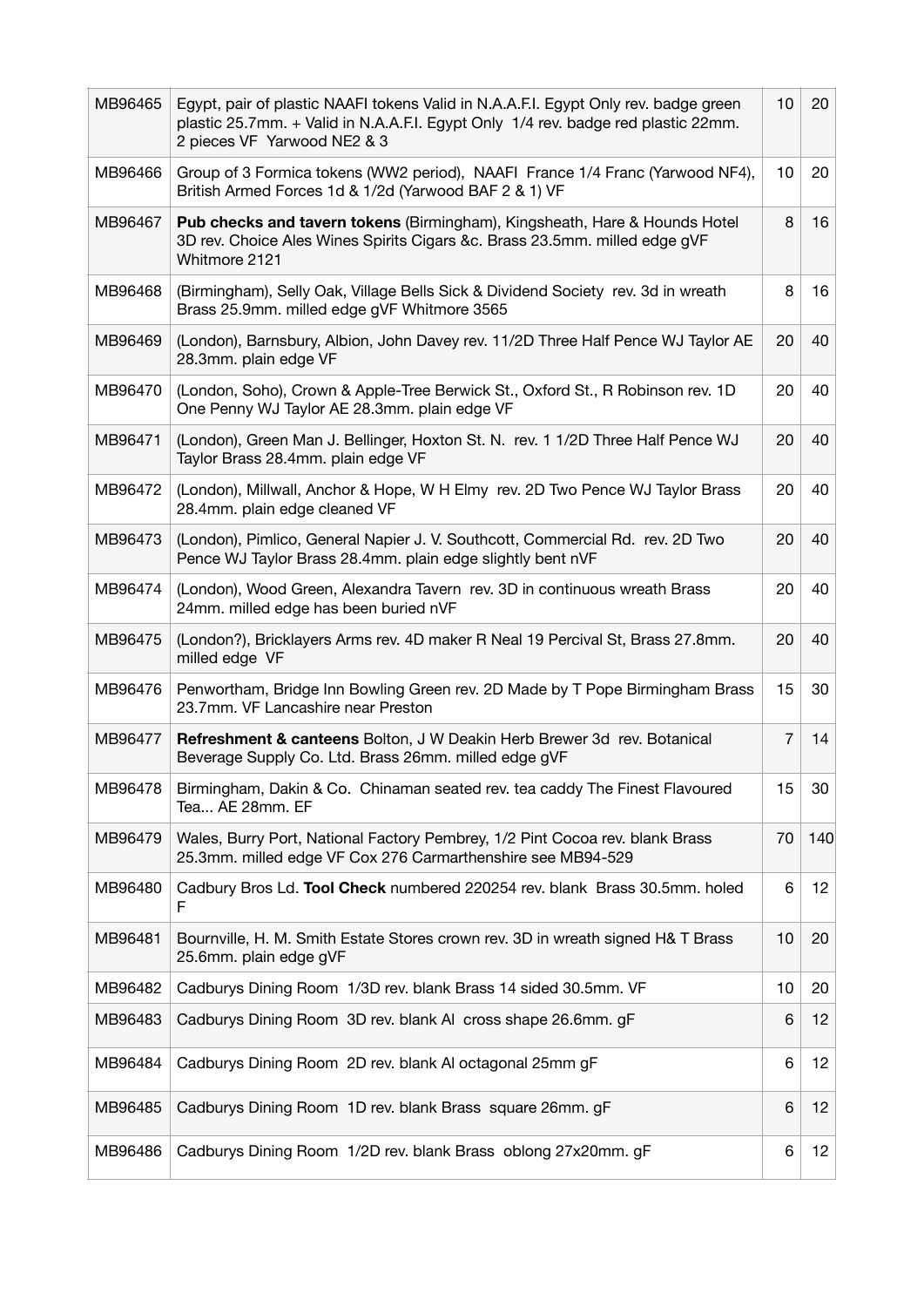| MB96487 | Bournville Social Service Institute rev. 1/2D Brass 20.9mm. VF                                                                                                                                                                                           | 6  | 12 <sup>2</sup> |
|---------|----------------------------------------------------------------------------------------------------------------------------------------------------------------------------------------------------------------------------------------------------------|----|-----------------|
| MB96488 | Trade Union Flint and Glass Makers Union 3D rev. B. V, G. C. brass 30.8mm. milled<br>edge nVF                                                                                                                                                            | 10 | 20              |
| MB96489 | Farm Token, Wolverley, Francis Nicholls rev. 6D Brass 25.2mm VF Worcestershire<br>Fruit Pickers token linked to Birmingham Market                                                                                                                        | 5  | 10              |
| MB96490 | Co-Operative Societies Ten Acres & Stirchley Co-op Soc. Ld. 2 lb. Bread rev.<br>similar Aluminium 26mm. VF Rains 12 West Midlands                                                                                                                        | 3  | 6               |
| MB96491 | Ten Acres & Stirchley Co-op Soc. Ld. One Pint Milk rev. similar Brass octagonal<br>25.2mm. VF Rains 20 West Midlands                                                                                                                                     | 3  | 6               |
| MB96492 | Advertising Birmingham Evening Dispatch See Todays Issue rev. Good For One<br>Shilling Al 27mm. nVF                                                                                                                                                      | 6  | 12 <sup>2</sup> |
| MB96493 | Toy money & miniature coins Rogers 205 Model Crown, Victoria gothic bust 1849<br>rev. arms by H Hyams Bi-metallic gold centre a little off centre, silver plating toned<br>EF                                                                            | 25 | 50              |
| MB96494 | Model coins, 1/16th Farthing (R223), 1/8 Farthing (R225), 1/4 Farthing (R232), 1/2<br>Farthing (R241), 1/4D (R251), 1/2D (R256) & 1D (R262) 7 pieces mostly VF                                                                                           | 12 | 24              |
| MB96495 | Lot of 27 Machine tokens, mostly British, 23 Brass 21.2mm and 4 Cu-Ni 15.6mm.<br>Mostly VF or better                                                                                                                                                     | 10 | 20              |
| MB96496 | London. T. Coulsell, Rules & Umbs. Made & Repd. Whole & By T. Coulsell No 29<br>Queen St. Borough London in small punch on rev. of very worn George II 1/2d, ctm.<br>lustrous EF Scott 22.10 Company active 1790-1815, unusual high grade<br>countermark | 40 | 80              |
| MB96497 | Scottish Communion tokens Burzinski 347, Alloa 1843 rev. Free Church Pewter<br>oblong with concave corners 25x18mm. F Clackmannanshire                                                                                                                   | 6  | 12 <sup>2</sup> |
|         |                                                                                                                                                                                                                                                          |    |                 |
| MB96498 | Burzinski 1831, Dailly W.C.1843 The Lord Knoweth Those That Are His rev.<br>Burning Bush Pewter oblong with cut corners 27x20mm. nVF South Ayrshire                                                                                                      | 8  | 16              |
| MB96499 | Burzinski 1919, (Edinburgh), Chalmers Free Church, Dean Parish Table ctm. 4 1844<br>rev. This Do Pewter oval 28.6x22mm. nVF                                                                                                                              | 8  | 16              |
| MB96500 | Burzinski 2533, Free Church of Scotland Fetteresso 1844 rev. This do Pewter<br>oblong cut corners 27x21.3mm. F Kincardineshire                                                                                                                           | 8  | 16              |
| MB96501 | Burzinski 2719, Gamrie T.W. 1830 rev. This Do Pewter oval 29x19mm. gVF<br><b>Banffshire</b>                                                                                                                                                              | 8  | 16              |
| MB96502 | Burzinski 2774, (Aberdeen), Gilcomston Free Church 1843 I Cor. XI.23- rev. burning<br>bush Pewter oblong cut corners 27x21.5mm. gVF                                                                                                                      | 8  | 16              |
| MB96503 | Burzinski 3245, (Glasgow), Hutcheson Town Free Church 1843 rev. But Let A<br>Man Pewter oblong cut corners 28x22mm. VF                                                                                                                                   | 8  | 16              |
| MB96504 | Burzinski 3918, Kirkpatrick Fleming 1858 Do This ctm. 4 rev. But Let A Man<br>Pewter oblong cut corners 28x22mm. gVF Dumfries & Galloway                                                                                                                 | 8  | 16              |
| MB96505 | Burzinski 4628, (Aberdeen), Mariners Church 1843- rev. blank Pewter square<br>26mm. mm. VF                                                                                                                                                               | 8  | 16              |
| MB96506 | Burzinski 4962, Montrose 2nd United Associate Congren. rev. I COR. XI. 23-29<br>Pewter oval 28x22mm. gVF Angus                                                                                                                                           | 8  | 16              |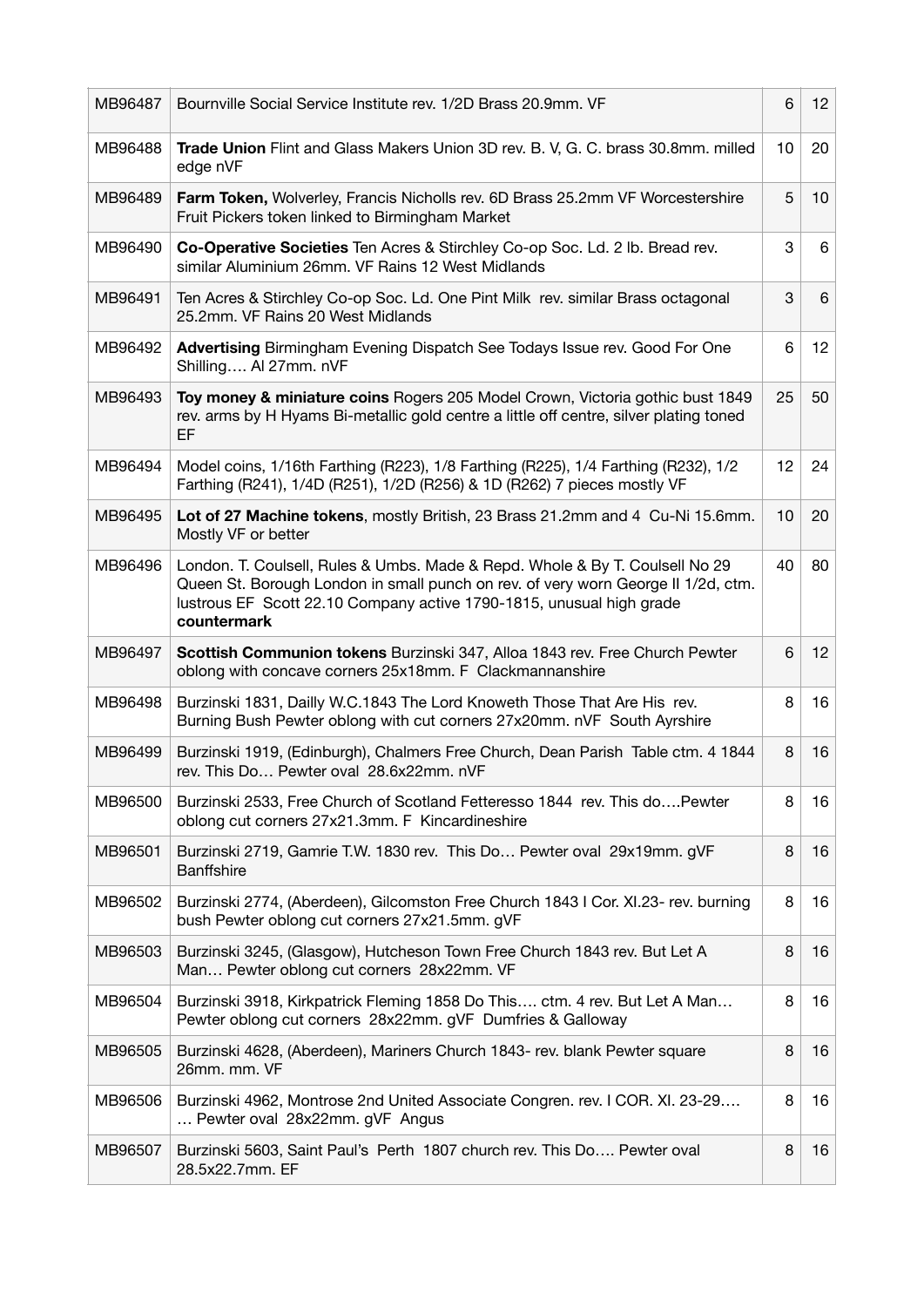| MB96508 | Burzinski 5611, Perth 1837 rev. St. Leonard's Church ctm. 4 Pewter oval<br>32.7x26.7mm. gF                                                                                      | 6              | 12 <sup>2</sup> |
|---------|---------------------------------------------------------------------------------------------------------------------------------------------------------------------------------|----------------|-----------------|
| MB96509 | Burzinski 5622, Perth Free Secession Church 1858 rev. This DoPewter oval<br>27x22mm. EF                                                                                         | 8              | 16              |
| MB96510 | Burzinski 5963, Rousay Free Church Orkney 1843 rev. I.Cor. XI. 24 This Do<br>Pewter oblong cut corners 26.4x21.7mm. gF                                                          | 10             | 20              |
| MB96511 | Burzinski 6503, (Glasgow), St. Matthew's Church 1839 rev. I.Cor. XI. 23-29 Pewter<br>oblong cut corners 27.2x20mm. gF                                                           | 8              | 16              |
| MB96512 | Burzinski 6813, Tarves 1692 M GA rev. blank Pewter 23mm. small hole F<br>Aberdeenshire                                                                                          | 15             | 30              |
| MB96513 | World tokens Australia Melbourne, Fenwick Brothers, 1d scratches VF Renniks<br>131, Andrews 121, KM Tn67                                                                        | 8              | 16              |
| MB96514 | Australia, W J Taylor, Melbourne 1/2d, seated figure rev. kangaroo F Andrews 571,<br>Renniks 538                                                                                | $\overline{7}$ | 14              |
| MB96515 | Australia, Tasmania, Hobart, W D Wood 1/2D VF Renniks 602, Andrews 642, KM<br>Tn273                                                                                             | 12             | 24              |
| MB96516 | Ceylon (Sri Lanka), Colombo J M Robertson & Co O OY Y AE 31mm. VF Pridmore<br>80                                                                                                | 15             | 30              |
| MB96517 | Ceylon (Sri Lanka), Colombo J M Robertson & Co V VM M AE 31mm. VF Pridmore<br>82                                                                                                | 15             | 30              |
| MB96518 | Ceylon (Sri Lanka), Colombo A & B Scott & Co stag head crest rev. elephant crest<br>Coffee Store 1852 AE 29mm. nVF Pridmore 88                                                  | 15             | 30              |
| MB96519 | Ceylon (Sri Lanka), George Steuart 1843 rev. Wekande Mills AE 29mm. AU much<br>lustre Pridmore 96                                                                               | 20             | 40              |
| MB96520 | Sri Lanka/Ceylon, Lee Hedges & Co tea bush 1867 rev. Colpetty Mills AE 27.5mm.<br>VF Pridmore 61                                                                                | 15             | 30              |
| MB96521 | France encased postage stamp, Pilules Pink rev. 5c green iron case 33mm. gF<br>Nerve tonic                                                                                      | 10             | 20              |
| MB96522 | Germany, Zaubermeister Kassner portrait I. rev. 2 Kassner lässt einen Elefanten<br>verschwinden (makes an Elephant disappear) aluminium 31.9mm. gVF Magician<br>1930's          | 10             | 20              |
| MB96523 | Germany encased postage stamp, Rheine, Kumpers Amsterdamer Magen Bitter<br>bottle rev. 100 pf green Plastic case 32.4 nVF Menzel 11563.7? Brewer                                | 12             | 24              |
| MB96524 | Guernsey Maritime Inn 2D rev. circles Brass 25.7mm. milled edge gVF Not in<br>McCammon Channel Islands                                                                          | 40             | 80              |
| MB96525 | Guernsey rev. Sarkian Club 1 Brass 18.8mm. plain edge holed, F McCammon<br>C52Gii Channel Islands                                                                               | 20             | 40              |
| MB96526 | Guernsey, Sarkian Club 3 rev. 3 in circle & wreath Brass 27.1mm. holed has been<br>buried VG McCammon C54Gi Channel Islands                                                     | 10             | 20              |
| MB96527 | Guernsey, West's Marine Hotel ad rev. & Family Boarding House by Hiron P Birm.<br>Brass 26.5mm. holed has been buried VG McCammon C38G Channel Islands                          | 10             | 20              |
| MB96528 | Guernsey, In Guernesey a Penny is called Eight Doubles Cambria Products 1969<br>rev. church The Little Chapel Les Vauxbelets Brass 30.8mm. gVF McCammon<br>C62G Channel Islands | 10             | 20              |